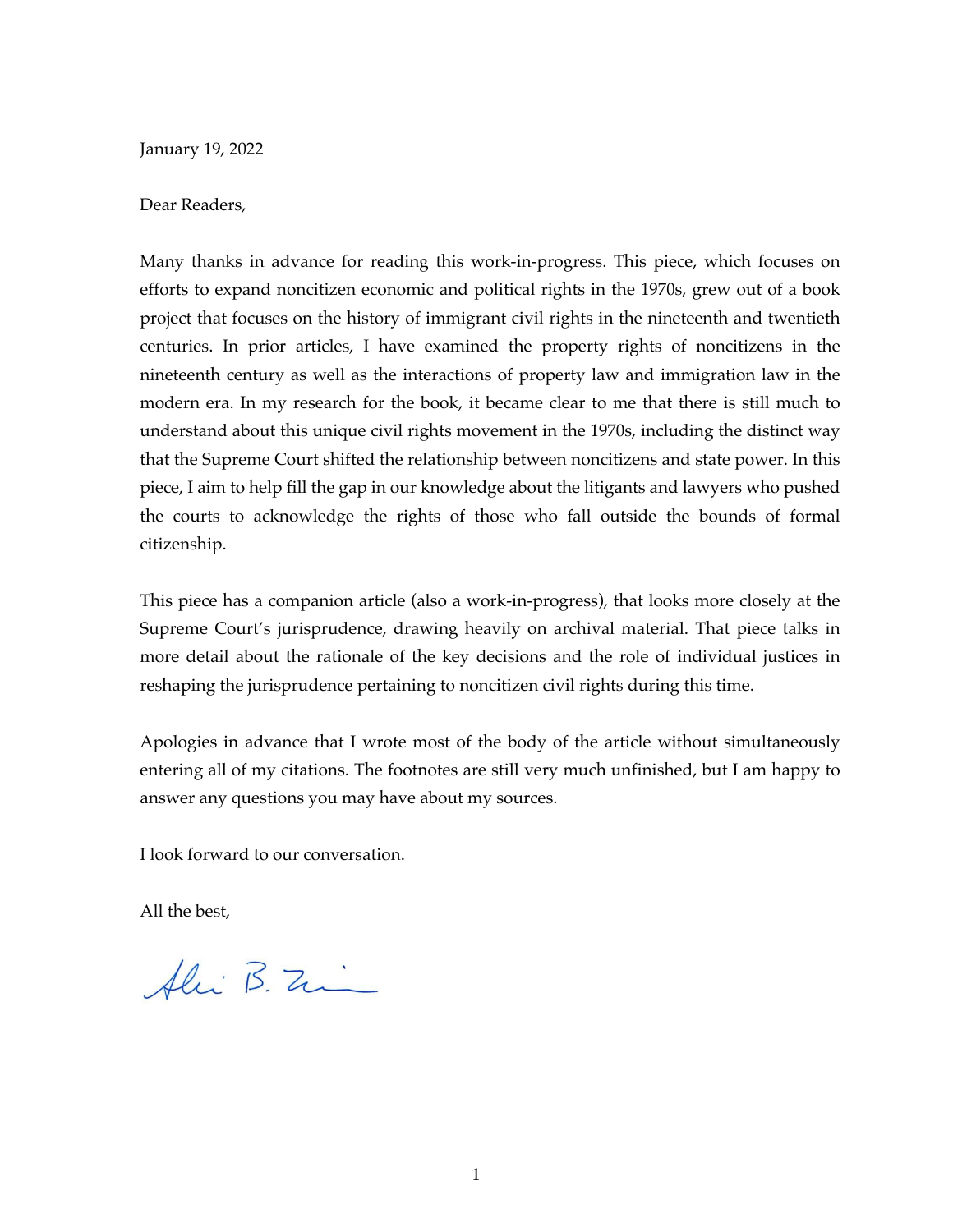### **THE CIVIL RIGHTS OF IMMIGRANTS AND THE LOST PROMISE OF THE 1970S**

*Allison Brownell Tirres\**

DRAFT – Please do not cite or circulate without permission

#### **ABSTRACT**

*The Supreme Court's decision in Graham v. Richardson in 1971, declaring noncitizens to be a "discrete and insular minority" under the Equal Protection clause, catalyzed an extraordinary era of litigation in support of the civil rights of noncitizens. Immigrants and their attorneys succeeded in overturning hundreds of discriminatory laws through court challenge or legislative lobbying, drawing directly on a tradition of Black civil rights advocacy. They transformed the doctrine of equal protection, convincing courts that aliens should be protected from invidious state discrimination. Yet this sea change in doctrine was brought up short just a few years later, when the Court backtracked from expansive protection and reasserted state power to discriminate. This article documents the largely unexamined role of noncitizens and their attorneys in this remarkable transformation and explains how and why this was only a partially successful civil rights revolution, with noncitizens remaining outside the fold of robust constitutional protection. The interplay between ideology, advocacy and social change made this era both a watershed moment and a failed effort for full inclusion of noncitizens in the American polity.*

<sup>\*</sup> Associate Professor and Associate Dean for Academic Affairs and Strategic Initiatives, DePaul University College of Law. AB, Princeton University; JD, Harvard Law School; MA/PhD, Harvard University. atirres@depaul.edu. I am grateful for helpful feedback on earlier iterations of this project from numerous colleagues, including Mary Sary Bilder, Wendy Epstein, Daniel Kanstroom, Daniel Farbman, David Franklin, Polly Price, Christopher Schmidt, Brendan Shanahan, Rachel Rosenblum, and attendees at the University of Baltimore Law School Faculty Workshop, the Boston College Legal History Roundtable, and a DePaul Faculty Workshop.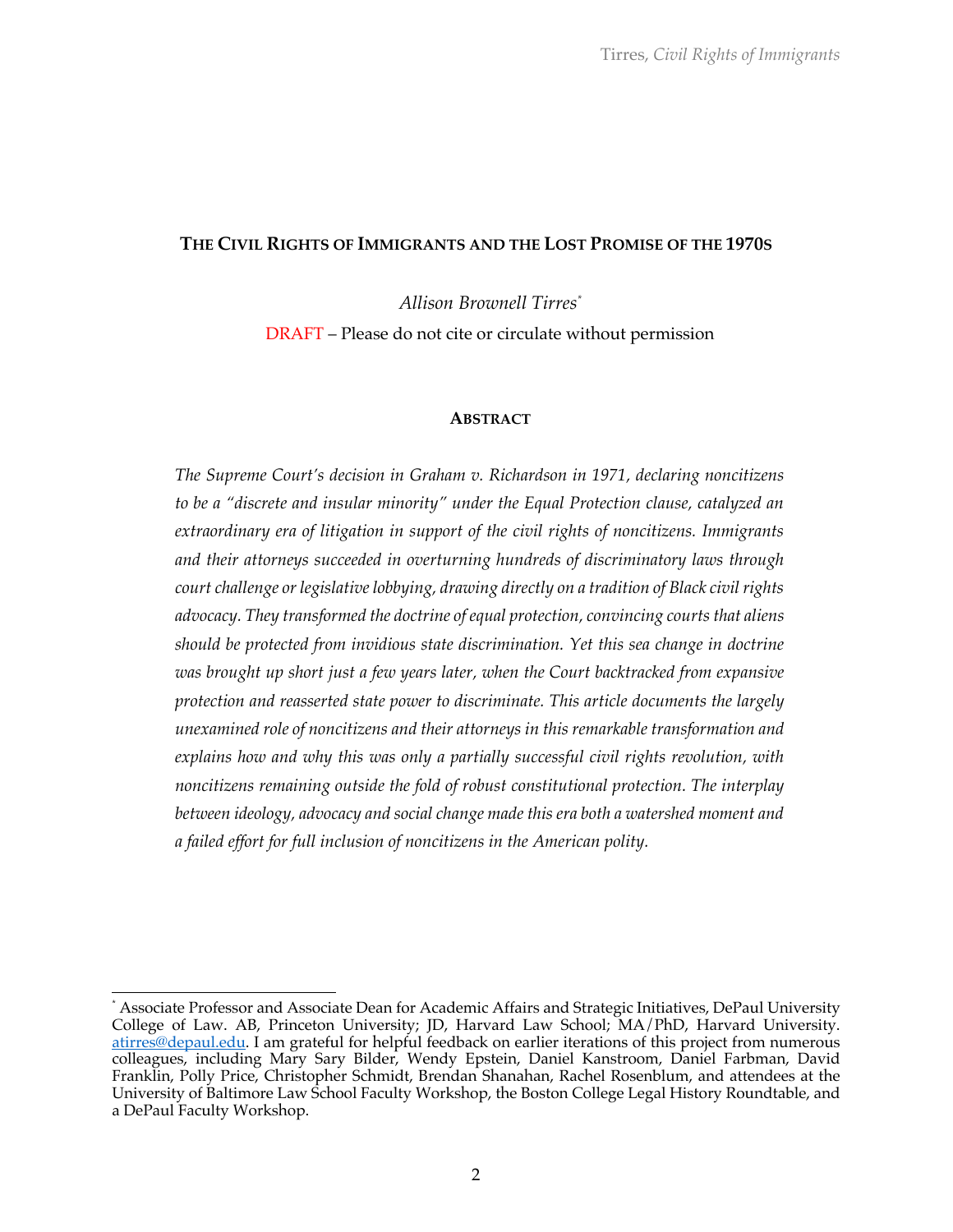# **TABLE OF CONTENTS**

## Introduction

Part I: From Welfare Rights to Alien Rights

Part II: A New Era of Advocacy A. Operationalizing *Graham v. Richardson* B. Public Work and Private Practice

Part III: Expanding the Boundaries of the "Political Community"

Part IV: The Reemergence of Rational Basis A. New York and "the expanding volume of cases" B. "Distasteful intruders" or "welcome participants"?

Part V: An Unfinished Revolution

**Conclusion** 

### **INTRODUCTION**

In 1971, a young attorney named Anthony Ching achieved a remarkable victory: he persuaded the Supreme Court, on behalf of his Mexican immigrant client Carmen Richardson, that it was unconstitutional for states to discriminate against noncitizens in the distribution of public welfare. Up until that point, courts across the country, including the Supreme Court, had largely acquiesced in allowing states to discriminate against noncitizens in land ownership, employment, and other activities under a theory of a state's "special public interest" in preserving resources for "the people of the state," or in furtherance of the state's police powers. Although the Supreme Court had struck down a California restriction on commercial fishing licenses in 1948, signaling a shift towards greater protection for noncitizens, that precedent had little effect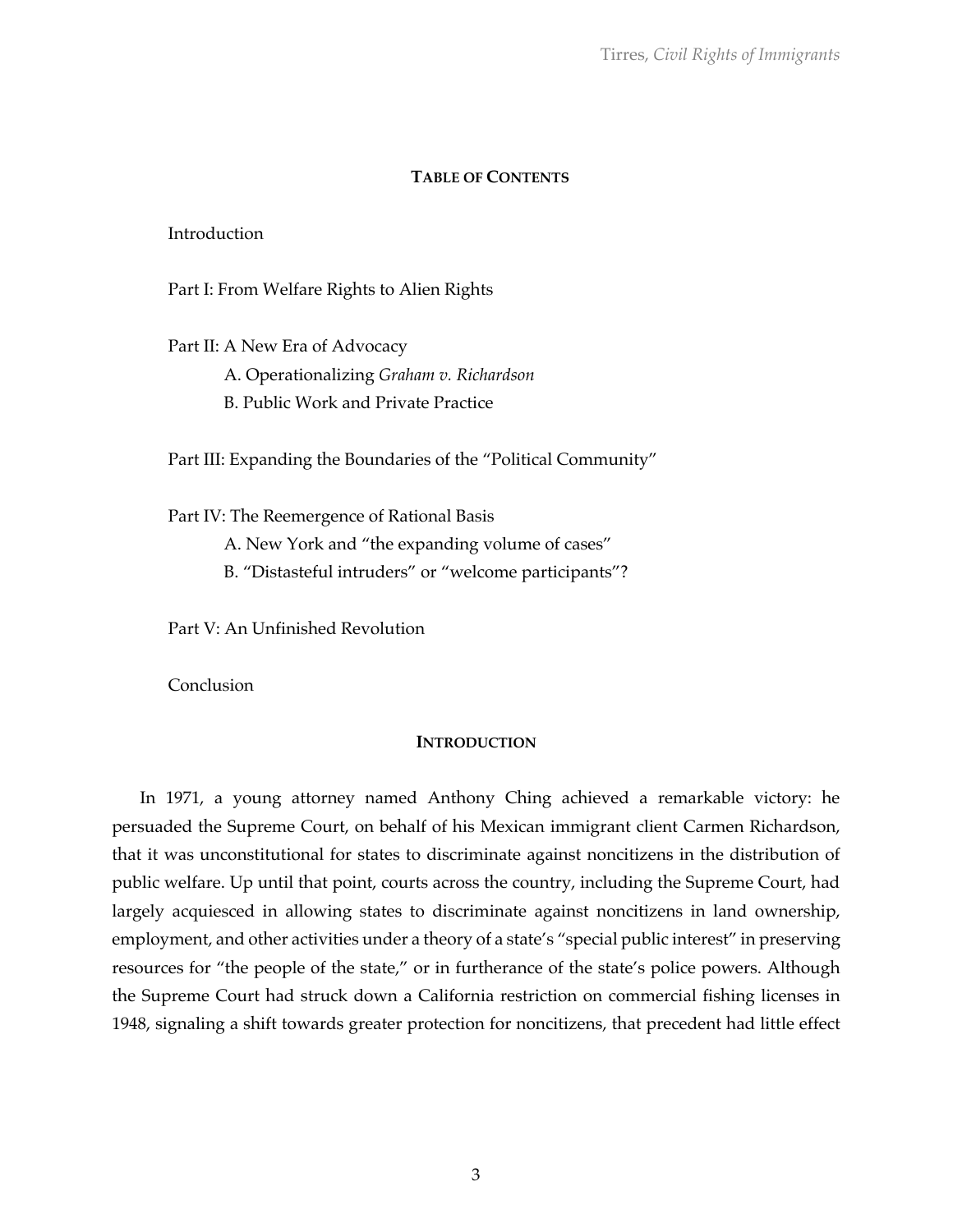on state laws.<sup>1</sup> By the time Ching brought his client's case to the Court, there were still thousands of restrictions based on alienage spanning every state in the union. Ching knew this legacy firsthand: he was not able to become an attorney after graduating from law school in Arizona until he became a naturalized citizen, since the stated barred noncitizens from practice. Ching's victory in *Graham v. Richardson* not only cast serious doubt on the "special public interest" doctrine but also declared aliens to be a "discrete and insular minority" under the Equal Protection clause, meaning that state laws that discriminated against them would face the highest level of judicial scrutiny.

*Graham* initiated an extraordinary era of litigation in support of the civil rights of noncitizens. Over the next several years, a disparate group of litigants, attorneys and advocacy organizations achieved a set of remarkable victories in the courts, transforming a doctrine that had been fairly settled for decades. Victories at the district court level, in addition to more wins at the Supreme Court, overturned hundreds of discriminatory laws across the country and left thousands more essentially unenforceable.

To date, few scholars have studied this movement; it has remained largely unknown and unexamined. Our lack of familiarity with this civil rights story stands in stark contrast to other important rights stories of the era. Much has been written about the shifts in conceptions of race and sex discrimination at this time, but little attention has been paid to this parallel, and sometimes intersecting, fight for noncitizen rights against state discrimination.

Although this particular story of constitutional change has received little attention from historians or legal scholars, it represents a pivotal chapter in the history of immigrant rights in the United States. It also sheds new light on our understanding of the history of the Equal Protection clause. This article draws on original historical research into the noncitizen litigants, their attorneys, and the organizations assisting them to bring to light their significant accomplishments. In the process, the article highlights the magnitude of the shift in thinking about noncitizens that this litigation occasioned.

At the same time, it seeks to explain why, in the end, this rights revolution was only a partial one. By the end of the 1970s, the Supreme Court had scaled back the expansive protection announced in *Graham* by creating new limiting doctrines that carved out significant zones of state power to discriminate. Litigants suffered a series of setbacks. The doctrine that remains is a strange outlier in equal protection today, a "two-step test" that treats noncitizens as a "discrete and insular minority" only in certain instances and allows rational basis review in others.

The shift in the doctrine — from the sweeping strict scrutiny analysis in *Graham* to the return

<sup>1</sup> Takahashi.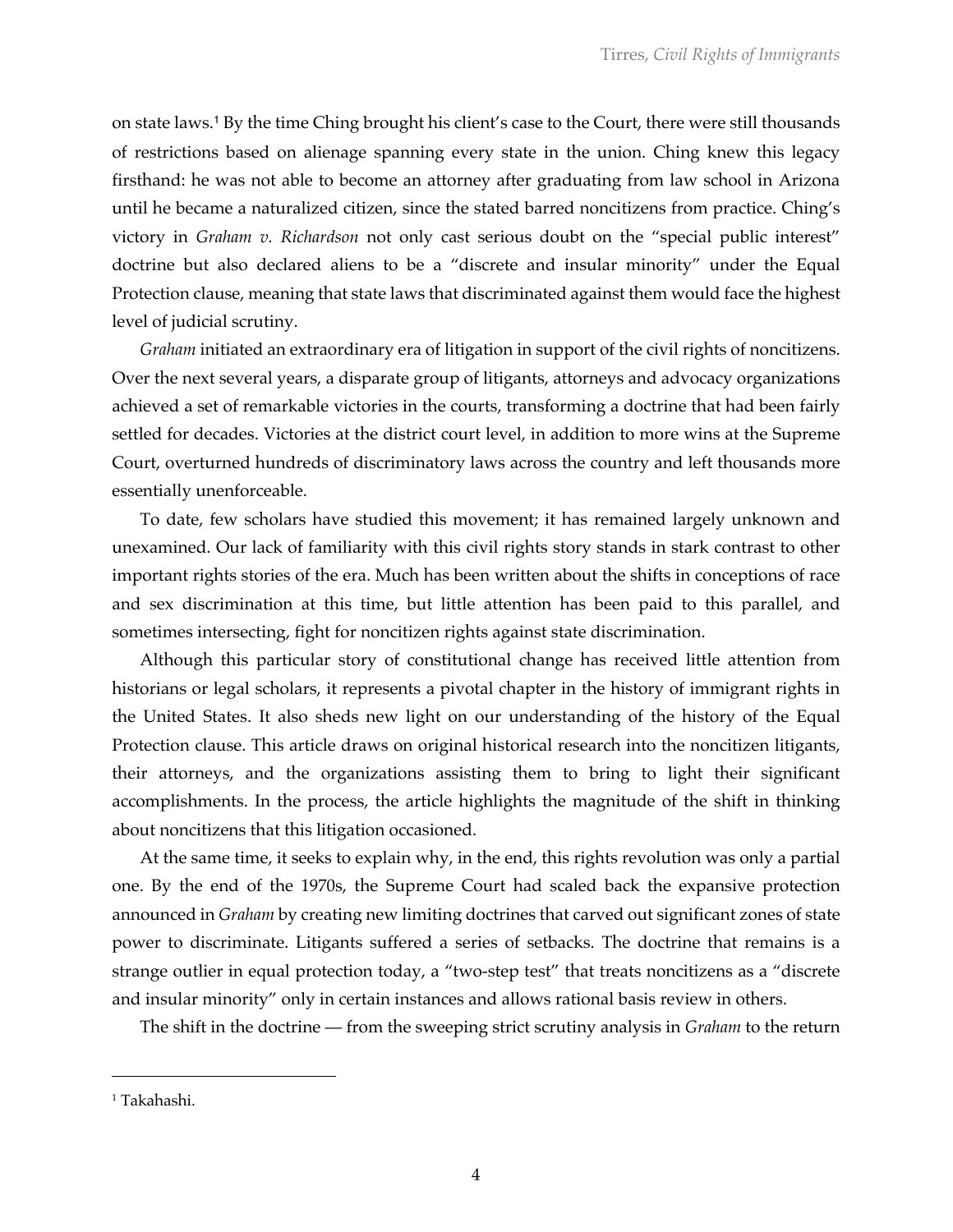to rational basis in *Foley v. Connelie* (1978), *Ambach v. Norwick* (1979) and later cases — had much to do with ideology, politics, and the particular personalities on the Supreme Court, as I explore in another piece.<sup>2</sup> But equally significant was the shape and structure of the litigation and the choices made by advocates. This was a different kind of civil rights struggle, one that triggered profound questions not only about state power vis-a-vis individual rights but also about the core meanings of citizenship itself. Advocates struggled to find a way to theorize the place of aliens in the constitutional framework of American democracy. They succeeded initially by reasoning by analogy: they explicitly compared anti-alien exclusionary laws to those suffered by Black Americans and, to a lesser extent, women. They tried to press the case of noncitizens into the mold of Black civil rights struggles. But analogizing to race had hidden pitfalls.<sup>3</sup> The noncitizen civil rights litigation presented a potentially much more radical premise than even the fights for racial justice, since it stoked fears that expanding rights for noncitizens would diminish the importance of citizenship.

Ironically, arguments for noncitizen inclusion were especially challenging to make during this civil rights era, when the category of citizen had taken on greater weight and meaning in decisions by the Warren Court (see, for example, Justice Warren's assertion in *Perez v. Brownell* that citizenship was of paramount importance since it was "nothing less than the right to have rights.")<sup>4</sup> While noncitizens and their attorneys were successful in overturning decades of precedent and transforming equal protection doctrine to an extent, they did not succeed in their more radical claims for full inclusion of noncitizens in the political community, nor were they able to keep noncitizens in the same realm of "strict scrutiny" as racial minorities.

The successes and failures of this effort to bring noncitizens into the constitutional fold are illuminating. The fight to obtain the full reach of the equal protection clause in alienage law was left to a fragmented, if enthusiastic and idealistic, set of disparate organizations and individuals. It was an era of remarkable litigation without a coordinated social movement. There was no noncitizen equivalent of the NAACP or the ACLU Women's Rights Project at this time.<sup>5</sup> Unlike the litigation seeking Black freedom or women's liberation, here there was no corresponding social movement, at least not on the same scale or with the same focus.

To be sure, there were multiple fronts in the effort to expand rights for immigrants in the

<sup>&</sup>lt;sup>2</sup> Tirres, "The Immigrant Rights Revolution that Wasn't: Alienage, the Supreme Court, and the 1970s" (forthcoming draft/work in progress).

<sup>3</sup> See Mayeri, *Reasoning from Race*.

<sup>4</sup> Perez v. Brownell. Although Warren was writing in dissent, his view was later followed by the Court when it overruled Perez in *Afroyim v. Rusk*.

<sup>5</sup> ( Buff, *Against the Deportation Terror*. See, e.g., the ACLU's expansion in Farmworker Advocacy projects.)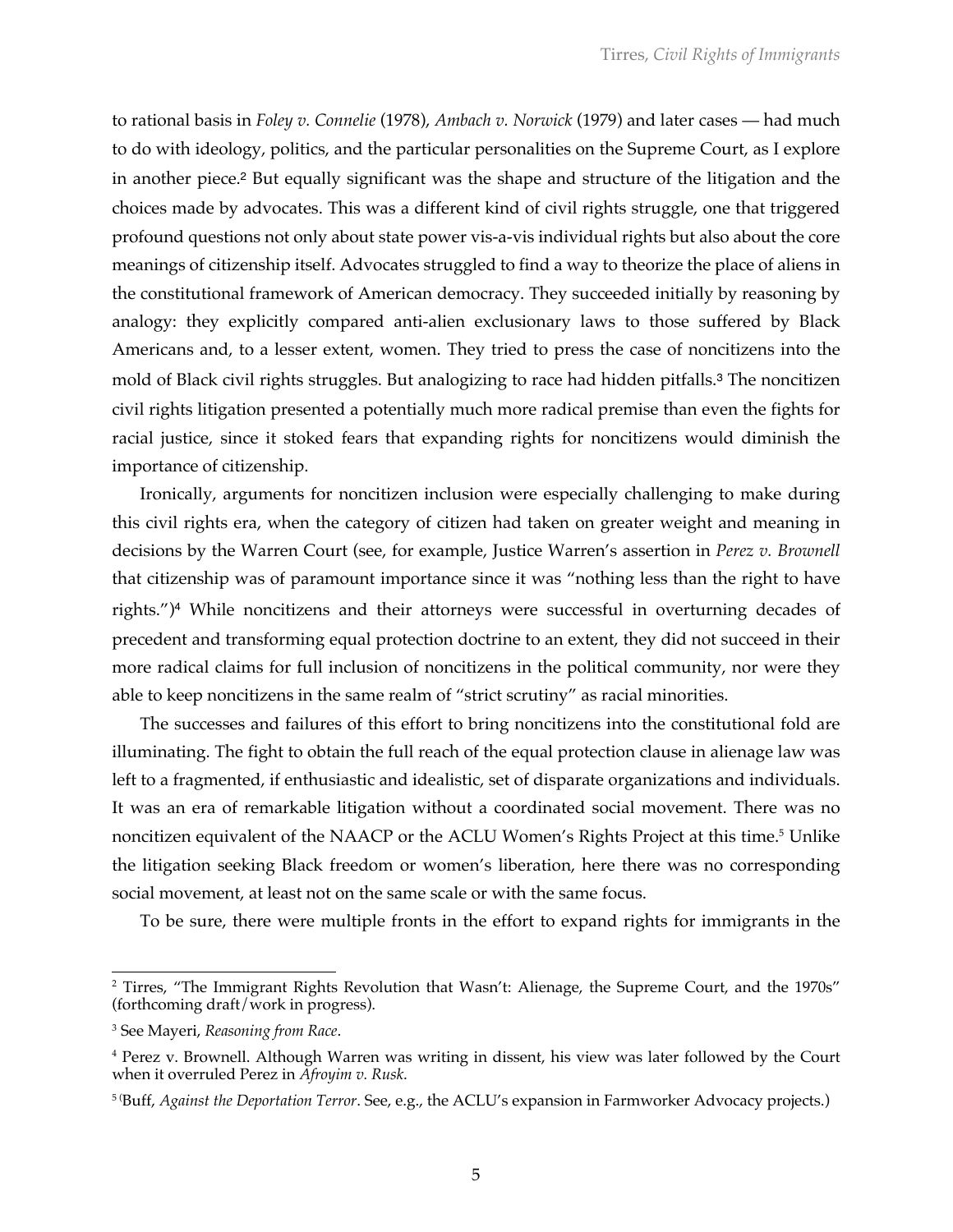1960s and early 1970s. But most advocacy and legal organizations that were immigrant-centered were focused on the rights of immigrants *in the immigration system* (for example, fighting for rights in deportation proceedings and against indiscriminate raiding by the INS) or against the mistreatment of migrant laborers in the fields.The federal immigration enforcement bureaucracy was expanding, with little constraints on the power of the agency to detain and deport migrants. The Immigration Act of 1965 overhauled immigrant admissions, finally jettisoning the raciallyrestrictive quota system created in the 1920s. But the Act also created new problems in unauthorized migration due to its caps on Western Hemisphere admissions. This meant that long-standing organizations like the American Committee for the Protection of the Foreign Born (ACPFB) and newer ones like the Mexican American Legal Defense Fund (MALDEF) had their work cut out for them in defending migrants facing deportation and resisting racial profiling of Mexicans and Mexican Americans. The matter of *state-based discrimination against resident aliens in their civil rights* (what is commonly referred to as "alienage law") did not receive prominent focus among these organizations during the 1960s and 1970s.

This civil rights story presents a cautionary tale about the difficulties of making major constitutional change without a cohesive litigation strategy. Despite these setbacks and shortcomings, however, immigrants and their advocates were able to make major lasting change in the 1970s, firmly shifting the constitutional relationship between noncitizens and state power. This article seeks to give these litigants the attention that their story deserves, and in the process to shed greater light on a pivotal chapter in the history of civil rights in the United States.

Part I demonstrates the importance of the welfare rights movement for creating the opportunity to defend alien rights. The efforts of litigants and lawyers to challenge discriminatory state welfare laws ended up leading to a landmark victory for noncitizens. This section charts the dramatic shift in doctrine occasioned by the *Graham v. Richardson* decision, while also illuminating the difficult tightrope that attorneys had to walk as they made arguments for the inclusion of noncitizens in equal protection.

Part II describes the waves of litigation that followed that landmark case. Although *Graham* was, at heart, a welfare rights case, the broad inclusion of aliens as "discrete and insular minorit[ies]" reverberated in other areas of state law that used alienage to exclude. *Graham* galvanized noncitizens who sought to work in various occupations, including for the state itself, and gave new life to efforts to secure economic rights for resident aliens. These efforts were largely successful in the next cases to come before the Supreme Court — *Sugarman v. Dougall* and *In Re Griffiths*. But, as this section demonstrates, behind the surface of the decisions lingered thorny questions about where to place the constitutional line between between citizens and aliens, and whether guaranteeing economic rights necessarily required guaranteeing political rights.

6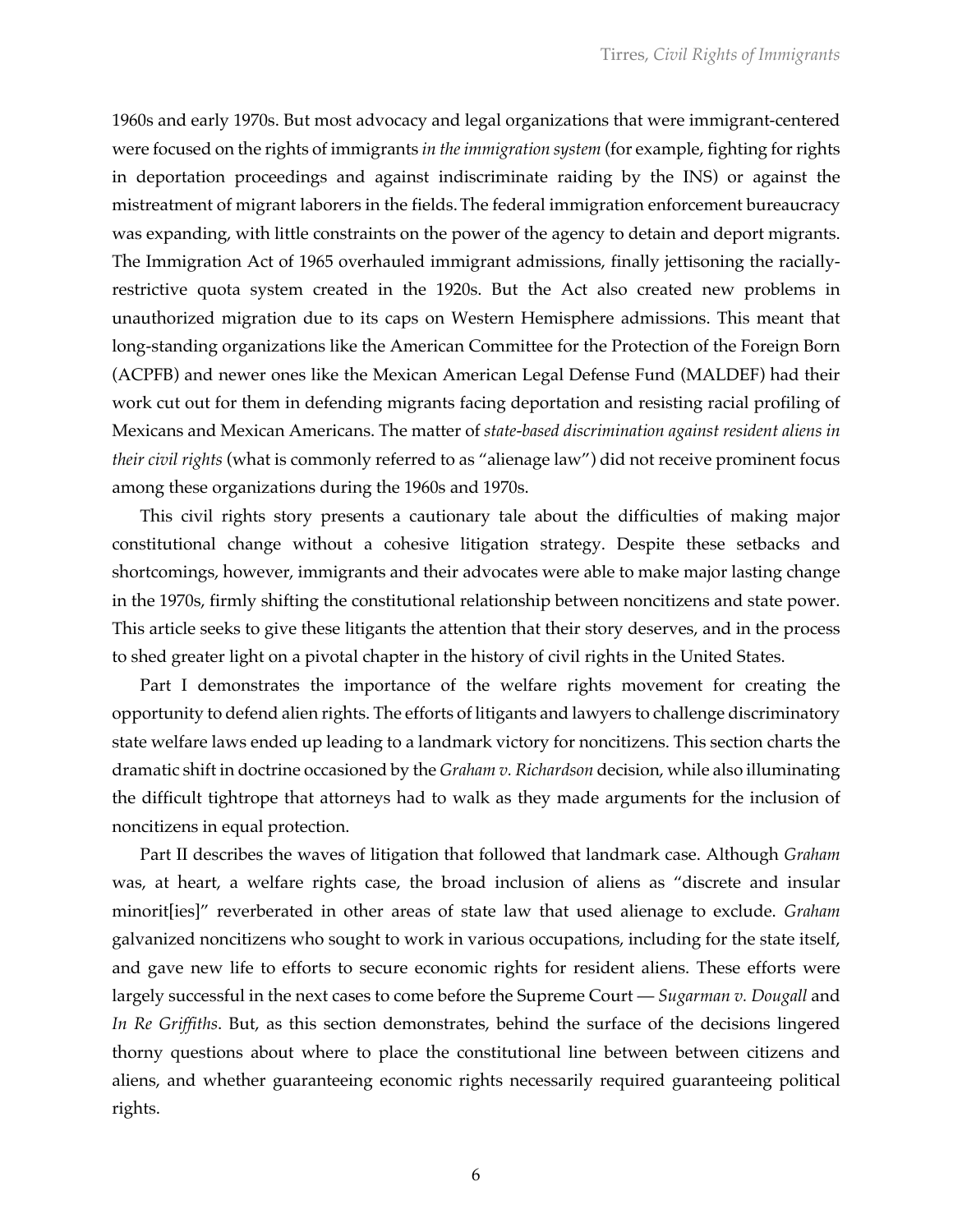Part III explains how, following *Graham*, *Sugarman* and *Griffiths*, noncitizens challenged the boundaries of citizenship and alienage in suits seeking the right to vote and serve on juries, and how courts grappled with how best to apply the Supreme Court's newly announced equal protection doctrine to these claims. The radicalism of these legal challenges pointed towards a different future, where resident aliens could be allowed a voice in matters commensurate with their ties and connections to the country. These cases presented a powerful case for inclusion of noncitizens in the polity, but they were ultimately unsuccessful. They may also have backfired, since they gave greater credence to conservatives' claims that treating aliens as a suspect class meant that there would be no division left between citizens and aliens.

Part IV contrasts the optimism of advocacy groups in the mid-1970s with the increasing hostility on the Court towards expansive rights arguments. Towards the end of the decade, litigants continued to experience victories at the state court level, but then lost key fights before the Supreme Court. A key player in this was the state of New York, which persisted in defending its discriminatory legislation long after other states had refused to do so. By the end, the Court had adopted the dual standard for alienage review, and some advocates turned away from equal protection and towards preemption as a result.

Part V describes the persistence of discriminatory legislation in the states despite apparent unconstitutionality. While noncitizens and their attorneys were successful in overturning decades of precedent and invalidating hundreds, if not thousands, of state laws, the revolution was ultimately only a partial one. There are still state laws on the books today that discriminate on the basis of citizenship. Those who support a more expansive vision of the membership of noncitizens have made important inroads in some locations, but notions of noncitizen voting in local elections, for example, have not gained widespread popularity.<sup>6</sup> Other innovations in state discrimination have appeared, like Arizona's withholding of business licenses for employers who they claim have hired undocumented workers, or states' attempts to restrict the rights of undocumented works to lease property.<sup>7</sup> These modern-day successes and failures in expanding rights for immigrants are a continuing reflection of the crucial wins and losses of the 1970s.

### **I. FROM WELFARE RIGHTS TO ALIEN RIGHTS**

*Graham v. Richardson* is a landmark case for immigrant rights, but it did not have its roots in

 $6$  But see recent change to allow noncitizens to vote in New York City. See also NY Times editorial  $11/7$ 

<sup>7</sup> See Tirres, Property Outliers.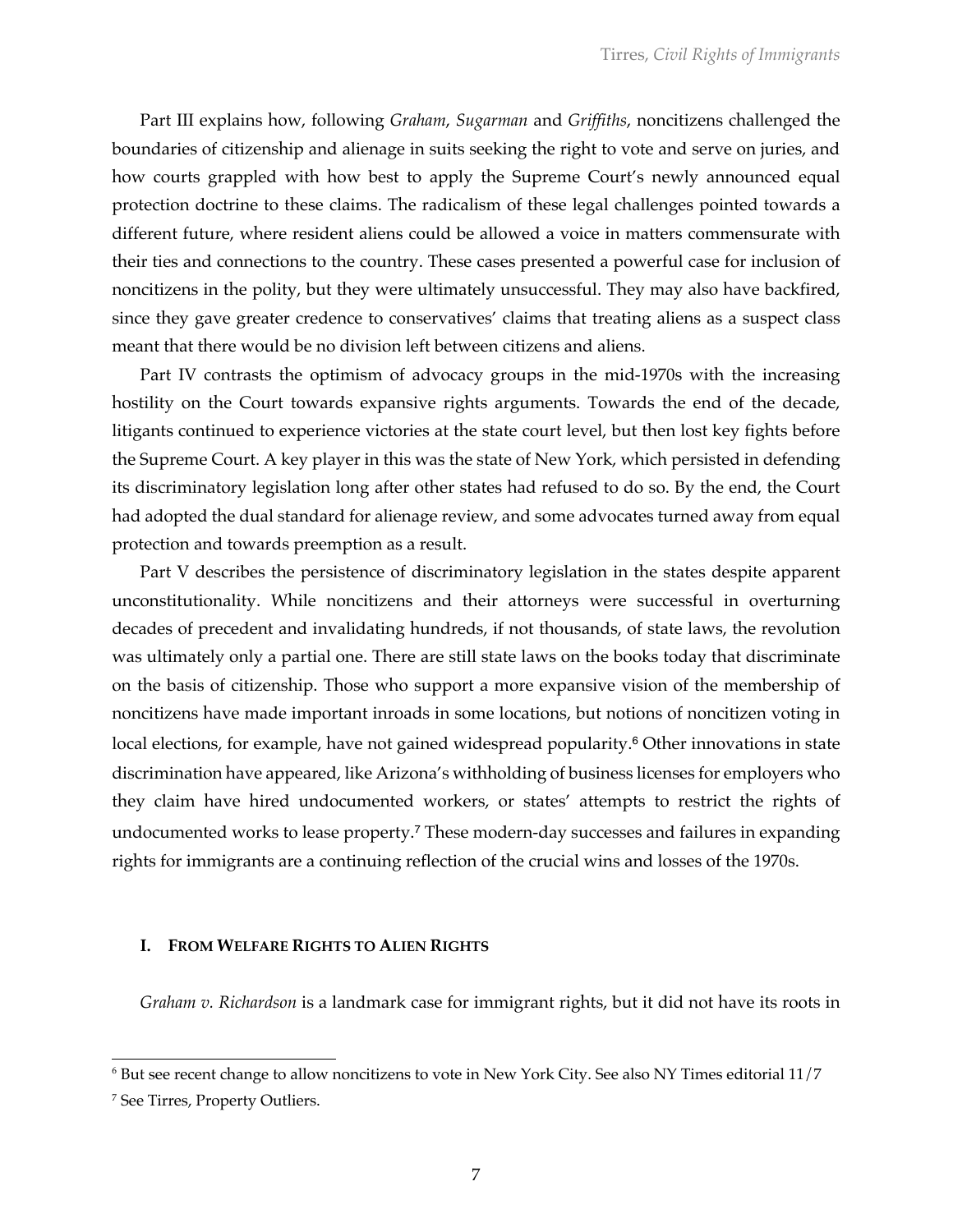the immigrant rights movement. Instead, the genesis of the case was in the movement for welfare rights. *Graham* was not the result, in other words, of immigrant-centered impact litigation. It took the intersection of alienage with another key civil right for citizens — that of the distribution of welfare — to draw greater attention and build a path to the Supreme Court. As this section describes, the burgeoning welfare rights movement gave the case support and exposure, but the most difficult questions underlying the decision were not about welfare but about alienage. The case raised prickly questions about the constitutional line between citizens and aliens, and advocates were not always prepared to answer them. The unanswered questions and untested assumptions that were part of the litigation would play out in unexpected ways over the next decade.

Restrictions on public benefits were a fairly late addition to the panoply of discriminatory state-based alienage laws in the nineteenth and twentieth centuries. The expansion of the welfare state during the Great Depression and New Deal created an unprecedented social safety net for many Americans. For the most part, those programs were not initially limited by citizenship.<sup>8</sup> There were some exceptions. For example, the anti-immigrant provisions in state welfare laws in Arizona and Pennsylvania both dated from the late 1930s, created by state legislatures during a time of "war hysteria and anti-alien feelings," as a lawyer would later argue. By the late 1960s, when noncitizens in Arizona and Pennsylvania challenged their exclusion from public benefits, these states were in the minority: only six other states had such restrictions. Although they varied in terms of the requirements and exclusions, most laws created either a durational residency requirement — requiring aliens to be resident in the state for a certain number of years before becoming eligible — or barred aliens from certain kinds of state aid altogether.<sup>9</sup> Most were created as a matter of statutory law, but one state, Colorado, included a limitation on noncitizen access to public benefits in its state constitution.

Excluding noncitizens was one method that state legislatures used to limit the welfare rolls and thus the burden on the public fisc. More common was the use of residency requirements that prevented those moving from other states (regardless of citizenship status) from taking advantage of aid until they had lived for a certain number of years in the new state. Welfare rights activists successfully challenged this practice in the landmark case of *Shapiro v. Thompson*, handed down by the Supreme Court in 1969. In *Shapiro* the Court struck down durational residency requirements based on a fundamental right to travel, as guaranteed by the Fourteenth

<sup>8</sup> See, for example, the Social Security Act, which did not exclude aliens. Fox, *Three Worlds of Relief*, p. 256.

<sup>9</sup> The six other states were Colorado, Florida, Indiana, New Hampshire, North Dakota, South Carolina and Texas. Graham, Fred P. "Welfare Rights of Noncitizens to Be Considered by High Court." *The New York Times*, December 15, 1970.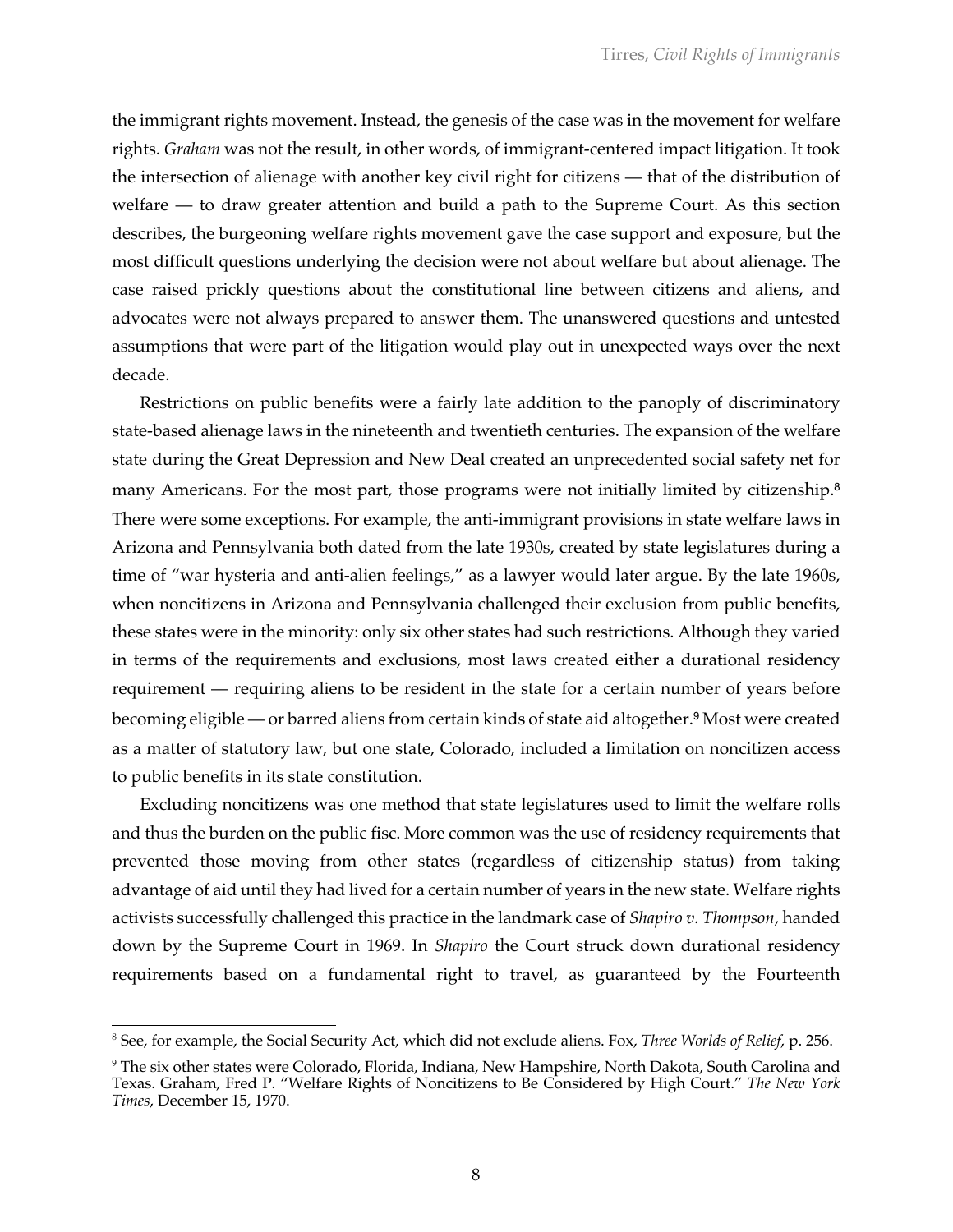Amendment due process clause.

The *Shapiro* decision further galvanized the work of a cohort of lawyers in the burgeoning welfare rights movement. Central to this movement were the legal aid attorneys who served lowincome clients. The plaintiffs in *Shapiro* came to the attention of welfare rights groups through the auspices of legal aid attorneys, whose job it was to help residents apply for the aid they were entitled to under the law. The same was true for noncitizens seeking aid. Carmen Richardson, an immigrant from Mexico, had lived in Arizona for 13 years, which was two years shy of the 15 year residency requirement for noncitizens to receive benefits for the disabled and elderly under state law. Richardson sought out help from the Legal Aid Society of the Pima County Bar Association, where she met a young lawyer, just a few years out of law school, named Anthony B. Ching. Ching was an immigrant himself; he was born in China, educated in France and Germany, and graduated from the University of Arizona Law School in 1965. Ching was no stranger to legal restrictions based on citizenship: Arizona did not permit noncitizens to sit for the bar exam, so Ching had to become a naturalized citizen in order to become an attorney after his graduation from law school.

Noncitizens in Pennsylvania who found themselves barred from benefits similarly turned to a legal aid organization for help. Elsie Leger, a Scottish immigrant, was denied benefits after she became ill and lost her job. Leger fell a few years short of the age requirements for federal old age assistance and did not qualify for state unemployment due to the exclusion of noncitizens. Unable to rely on her spouse for support, since he was also disabled, and facing eviction, Leger turned to Joseph Stein, a lawyer with Community Legal Services, for help.

Ching and Stein both brought their cases as class actions, and both prevailed in federal district court. Arizona and Pennsylvania appealed to the Supreme Court, which consolidated the cases. Attorneys in the welfare rights movement were critical players here. As these cases winded their way through the stages of litigation, Stein and Ching were assisted by attorneys from an organization called the Legal Services for the Elderly Poor (LSEP). This was a project of the Center for Social Welfare Policy and the Law, the brainchild of attorney Ed Sparer, known as the "guru" of the welfare rights movement. It was established specifically with the aim of creating impact litigation, in the tradition of the NAACP and the ACLU, in the area of welfare rights. Two attorneys from LSEP, Robert Borosody and Jonathan Weiss, assisted Ching and Stein in bringing the cases to the Supreme Court.

The Court heard oral argument on March 22, 1971 and handed down a decision three months later. Justice Harry Blackmun, who had joined the Court almost exactly a year before as a Nixon appointee, wrote the opinion. From the very first sentence of the opinion, the influence of *Shapiro* is clear; Justice Blackmun begins, simply, "These are welfare cases." But his opinion departed in significant ways from *Shapiro*, in that he lodged the constitutional claim squarely in the equal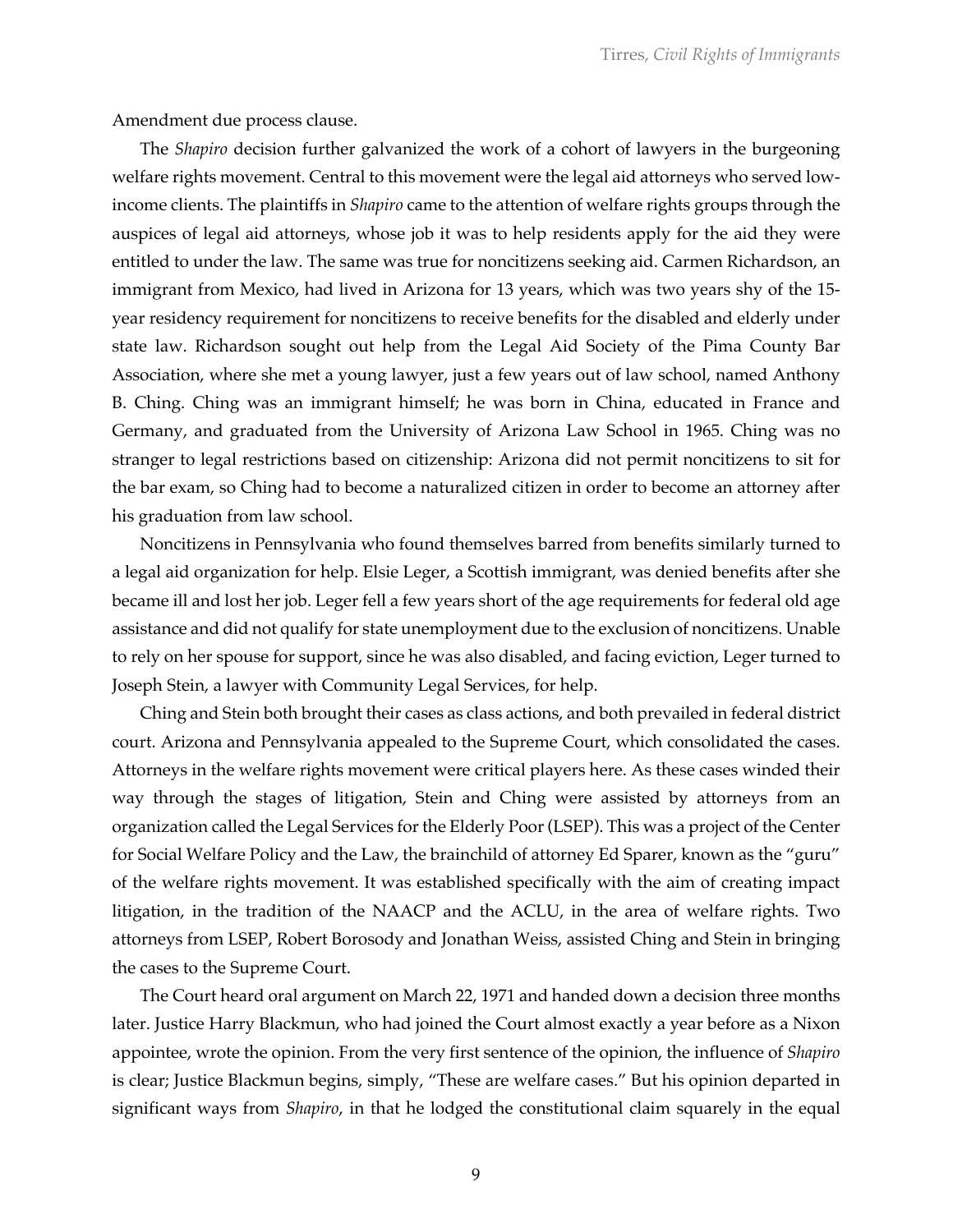protection clause rather than in the right to travel as guaranteed by the due process clause. The restrictions in *Shapiro* had been declared unconstitutional because they "impinged upon the fundamental right of interstate movement," whereas the classifications used in Arizona and Pennsylvania to restrict access to welfare, Blackmun wrote, "are inherently suspect and therefore subject to strict judicial scrutiny whether other not a fundamental right is impaired." Citing prior cases that struck down state legislation that discriminated against Japanese immigrants, Blackmun asserted that "the Court's decisions have established that classifications based on alienage, like those based on nationality or race, are inherently suspect and subject to close judicial scrutiny." Blackmun took the analogy even further, citing aliens as a "prime example" of a "discrete and insular minority," that phrase coined by Justice Stone in the famous Caroline products footnote 4, which gave birth to modern equal protection jurisprudence. In this way Blackmun took the decision beyond the bounds of interstate travel and into the broadest sphere of constitutional protection for those protected on the basis of race and national origin.

Blackmun was not known to be liberal on matters of individual rights. As the New York Times described him, his profile at the time of appointment to the Court was as a "White Anglo-Saxon Protestant Republican Rotarian Harvard Man from the suburbs." Yet the decision he authored was a dramatic refutation of decades of precedent, rejecting both the "special public interest doctrine" and the right/privilege distinction that had shaped alienage law since the early twentieth century. For much of the nineteenth and twentieth centuries, foreigners trying to make a life in the United States faced the constraints of state and local laws that controlled their access to property, the ballot box, public assistance, education and the workplace. These citizenshipbased restrictions reached far and wide into immigrant lives, determining whether a foreigner who had not yet naturalized could own and inherit property, vote, receive public welfare, work in their chosen occupation, and participate in various commercial activities. Until *Graham*, with very few exceptions, courts had upheld these restrictions as valid uses of state power. *Graham* definitively announced that that era was over. Commentators noted that the decision spelled a surprising continuation of the spirit of the Warren Court, even with the shift to more conservative appointees. Not only that, the decision was also unanimous, including conservatives like Chief Justice Warren Burger and Justice Byron White as well as liberals like Justice Thurgood Marshall and Justice William Brennan.

The sweeping declaration of the inclusion of noncitizens as a "discrete and insular minority," and the Court's unanimity on this point, belie a deeper conflict on the Court as well as obscure the significance of the challenge facing advocates, who were tasked with crafting a new vision of the expansive membership rights of noncitizens during an era of the glorification of citizenship. Just a few years before, the Court had ruled in *Afroyim v. Rusk* that citizenship was such an important right that it could not be taken away without a person's consent. The right to equality

10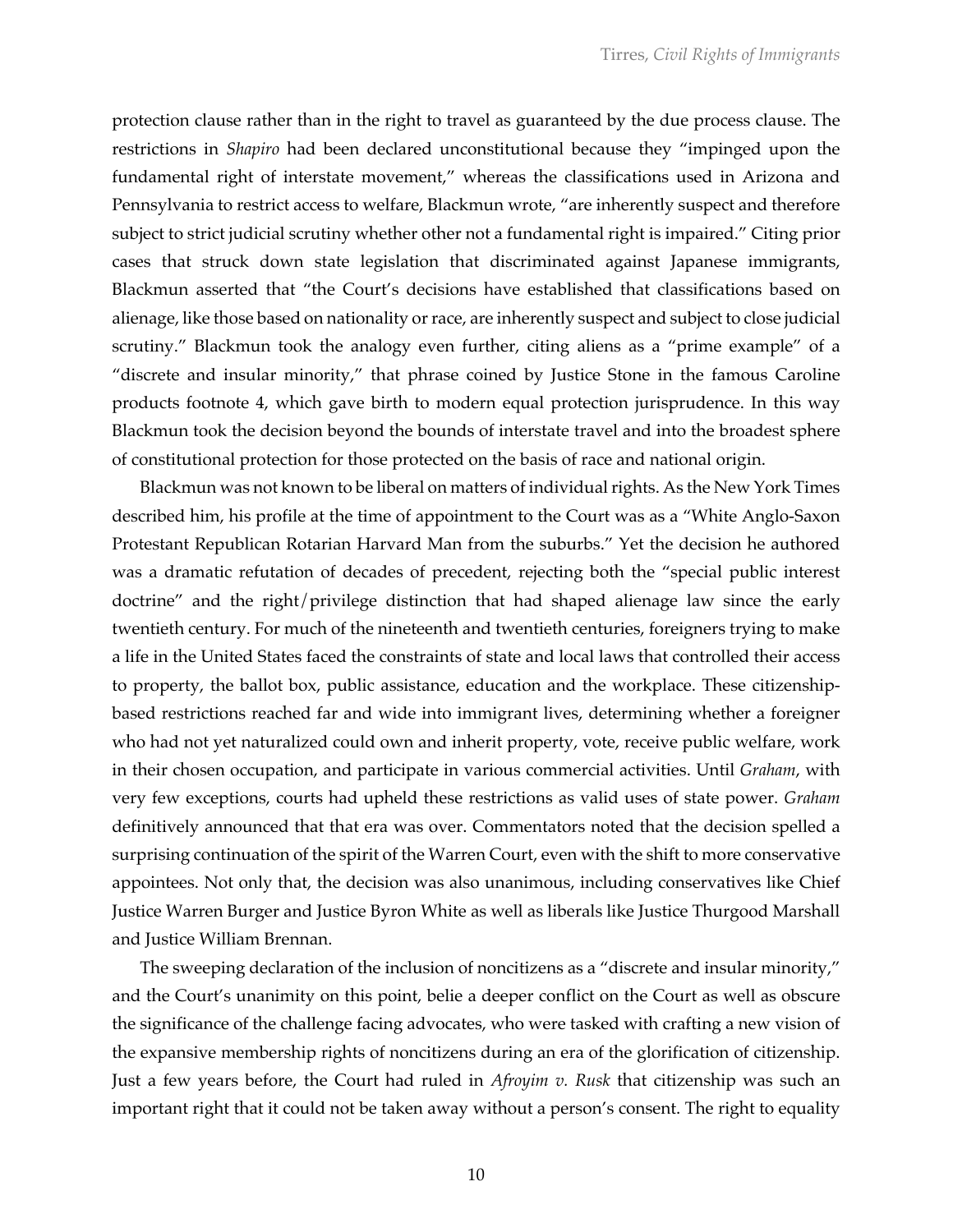for women and racial minorities was often posed in the guise of a right to equal citizenship. If citizenship was so important, where did noncitizens — excluded from the category by definition — fit in the civil rights framework? Was it possible to expand rights for noncitizens while also continuing to glorify citizenship itself, or was it, instead, a zero sum game, where expanding the rights of one group necessarily contracted the importance of the other?<sup>10</sup>

Both of these facets — of the justices's own hesitancy in this area and the heavy lift faced by attorneys — were apparent in oral argument and in the briefs, memos and conference notes of *Graham*. It is here, in these other pieces of the historical record, that we see the more pressing questions and concerns behind what seems to be a fairly cut and  $\text{dry}$  — if revolutionary opinion.

Omnipresent during oral argument in both *Graham* and its companion case *Leger* was the question of where to draw the line in constitutional protection for noncitizens. The Justices repeatedly asked both attorneys — Ching, for Richardson, and Stein, for Leger — if aliens should have the right to vote or to hold political office. These questions came not just from the conservative wing of the Court but from the liberal wing as well. Ching had not gotten very far into his opening salvo about noncitizen rights and treaty obligations before Justice Marshall interjected with the first question: "Does that mean that the aliens vote in the United States?," he asked. Ching answered that equal protection might leave open this possibility in the case of a strong enough interest for the alien, such as a matter of local taxation.

Stein faced a similar first question after his opening remarks, which focused on the anti-alien wartime hysteria that led to the passage of Pennsylvania's law in 1939. Chief Justice Burger interjected to ask whether preventing noncitizens from voting or holding office was also motivated by the same kind of animus towards foreigners. ("Do you think the limitations which state places on voters and holding public office is rooted in some form of the same kind of hostility?," he asked.) Stein answered initially in a more categorical vein than did Ching, arguing that "the government has much wider latitude in acting to protect its political processes" than it does in economic legislation, before swiftly changing the subject. But Justice White brought Stein back to the issue again, after Stein asserted that noncitizens have rights to equal treatment because of their ties and obligations in this country. White followed up:

*White*: Can't you make exactly the same argument with respect to voting, exactly the same argument?

<sup>10</sup> See, e.g., Rosberg's comment.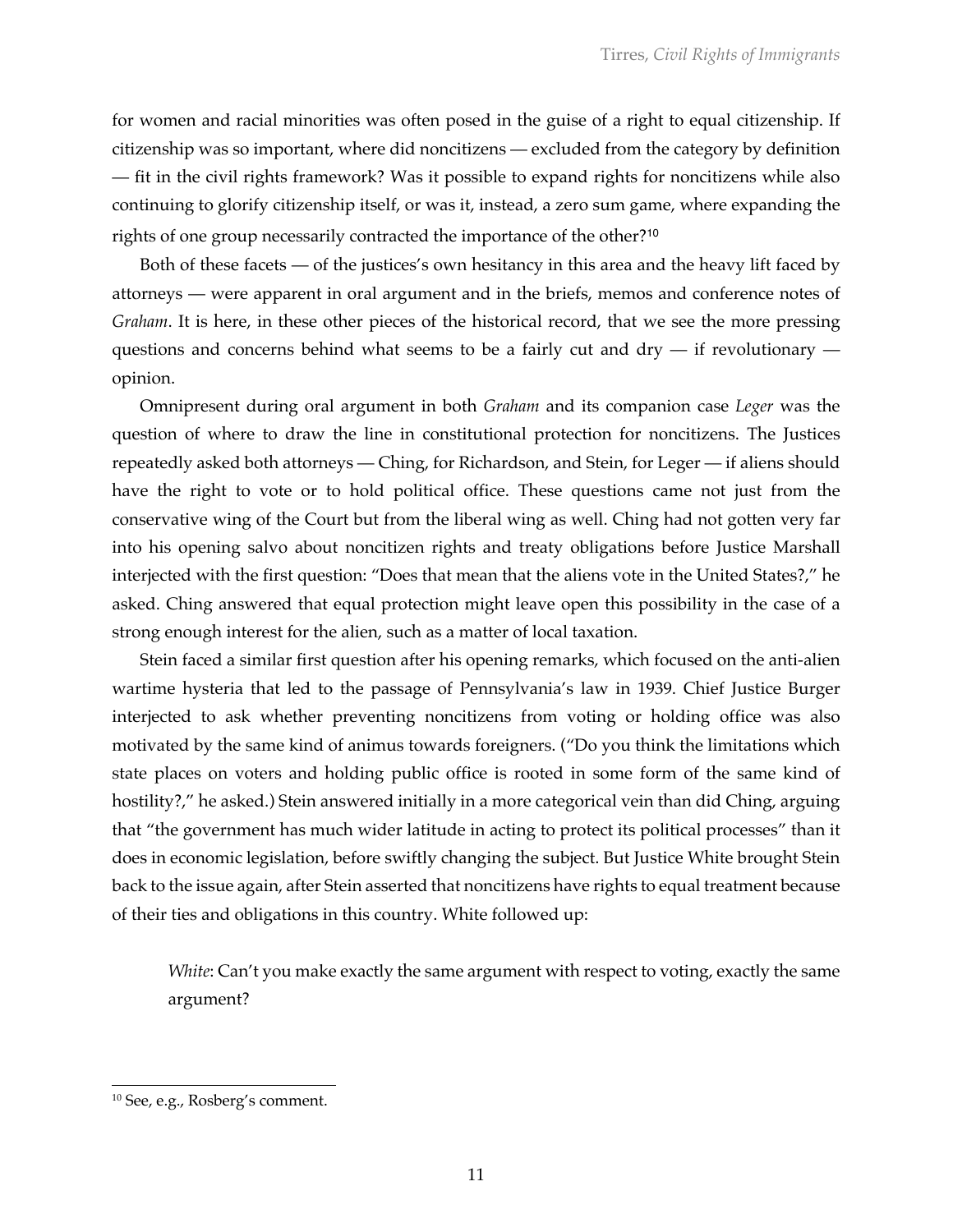*Stein*: I think one could and that's why I would only suggest that the two areas are distinguishable but it may well be that for certain voting rights as my colleague from Arizona, Mr. Ching, suggested that voting privileges maybe those privileges which are and should be extended to aliens. I'm not closing my mind to that, you know, to that point.

*White*: Well, that's what I suspect and I assume that if this case is affirmed you'll be back here next year with a voting case.

Voting and political office holding was not directly at issue in the case, and it was nowhere to be found in the briefs, but it was clearly on the Justices' minds. Justices Marshall, Burger and White represented very different ends of the ideological spectrum, but all three raised the question of the political rights of aliens. As Marshall asked of Ching, somewhat rhetorically, "where are you going to stop?"

Counsel for the state of Pennsylvania, Joseph P. Work, was quick to pick up on this theme, cautioning the justices in his oral remarks that if they were to adopt the view that the state welfare restrictions were a violation of the Fourteenth Amendment, "this Court may in the very near future be ready to say that denial for the right to vote and the denial of the right to hold public office are also rights which may not be denied to aliens for the same reasons."

Despite this cautionary warning, these issues only obliquely made their way into the *Graham* opinion itself.11 But the questions the justices asked during oral argument reveal what was on their minds and also their apparent dissatisfaction with the answers they were given. Neither Ching nor Stein provided a clear answer for where to draw the line between the rights of citizens and the rights of aliens, ultimately signaling that the line was up for grabs.

It is unclear if either attorney expected the questioning in oral argument to go in this direction. In bringing their cases as generalist legal aid attorneys, they expanded out the reach of their arguments with *amicii* who had more extensive experience with immigrant advocacy. The Association of Immigration and Nationality Lawyers, the ACLU, and a collection of various religious and charitable organizations, spearheaded by Migration and Refugee Services of the U.S. Catholic Conference, all drafted amicus briefs. None of these briefs ventured to answer the question of where rights for aliens would end (understandable, given that this was not the task at hand). In the end, it was Ching and Stein who were fielding the questions from the justices on a topic that they had likely not thought would dominate questioning as it did.

*Graham* was a major victory for equal protection of aliens, but it was not the product of a

 $11$  Unclear from Blackmun's conference notes whether it was discussed. Blackmun's notes on oral argument only mention it briefly ("voting area is somewhat different," he wrote, summarizing Stein's argument).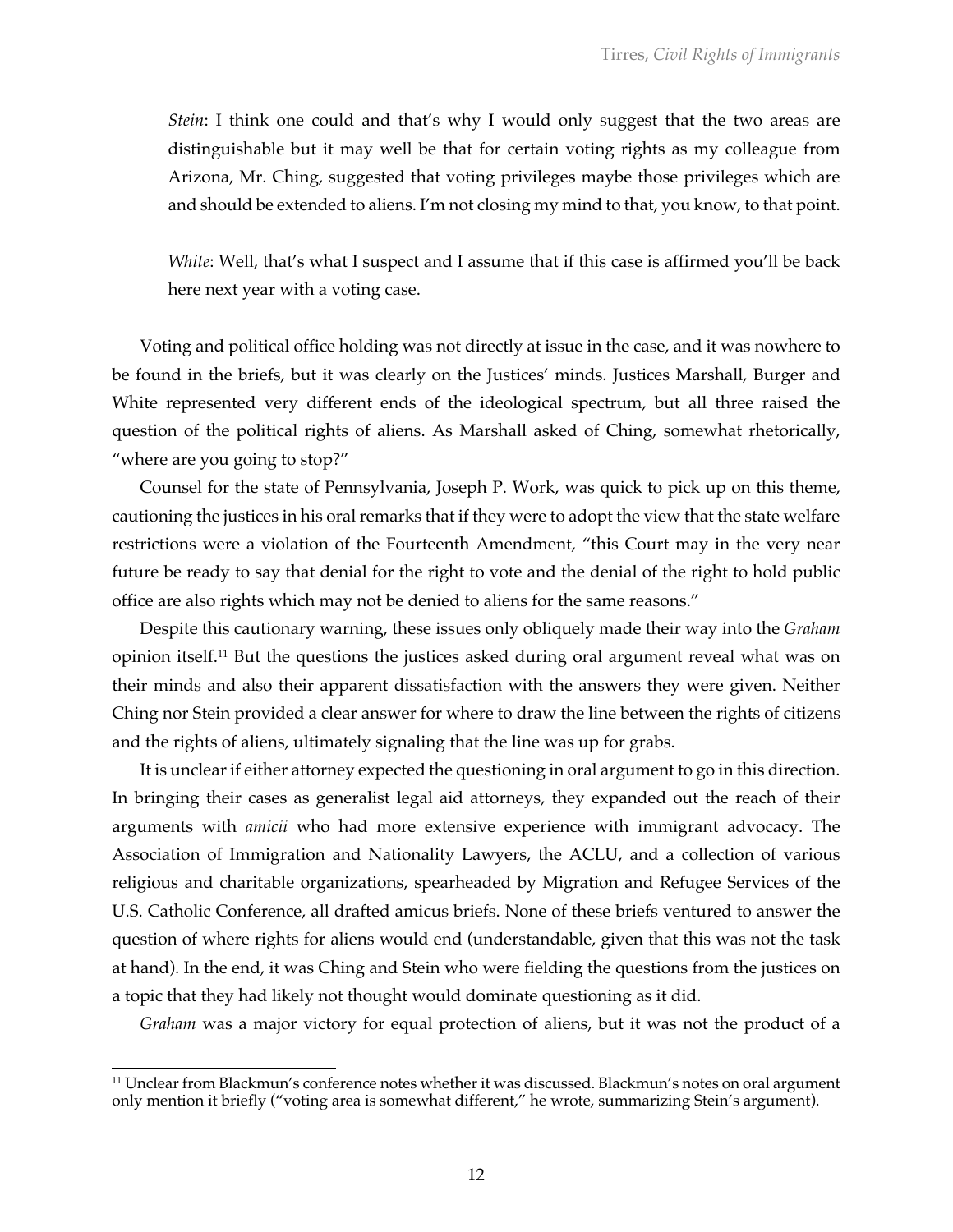coordinated legal effort to expand the rights of aliens. It was the product of a coordinated legal effort to expand welfare rights generally, and aliens happened to be the group at issue. This meant that the animating drive of the cases was rooted in conceptions of welfare rights, despite the fact that advocates argued for a new treatment of noncitizens under the equal protection clause. As the decision opened doors for new litigation on behalf of immigrants, the question of how far alien rights extended — and whether the equal protection clause stopped well short of political rights — was not answered by the case. The next stages of litigation would push the Court to address this question, with or without a theory provided by advocates.

### **II. A NEW ERA OF ADVOCACY**

*Graham* spelled the end of alienage-based welfare restrictions at the hands of state governments.<sup>12</sup> A week after the announcement, the Court vacated and remanded *Gonzales v. Shea*, another case from a district court in Colorado that had upheld the constitutionality of a ban on old age assistance for resident aliens. Numerous state attorneys general issued opinions noting that their welfare statutes were in conflict with the new ruling, and state legislatures worked to amend the laws accordingly.<sup>13</sup> But *Graham* had much greater reach than just welfare rights. Because the language of the case was so broad — and not limited to welfare benefits alone — it forced a reevaluation of states' other discriminatory laws based on alienage, and it fueled an acceleration of those legal claims. The most prevalent form of such discrimination in state law was in the area of the right to work, particularly in positions that required state licensure or were part of state public employment.

### *A. Operationalizing* Graham v. Richardson

Unlike discriminatory welfare laws, these employment restrictions were omnipresent. Every state in the union had some kind of employment-based alienage restriction in the late 1960s, and most had dozens each. Such restrictions were not limited to the "elite" licensed professions, like law and medicine, but also included occupations like liquor dealers, steam boiler inspectors, undertakers, and barbers.<sup>14</sup> As one commentator noted in 1975, states apparently "do not trust

 $12$  Until the federal government authorized them to do so in the 1990s welfare reform laws.

<sup>13</sup> See, e.g., Opinion No. M-1035, 1971 Texas Attorney General Reports and Opinions 5047 (1971). Nikolas v. Box.

<sup>14</sup> David Carliner, *The Rights of Aliens*, 126; I & N Reporter.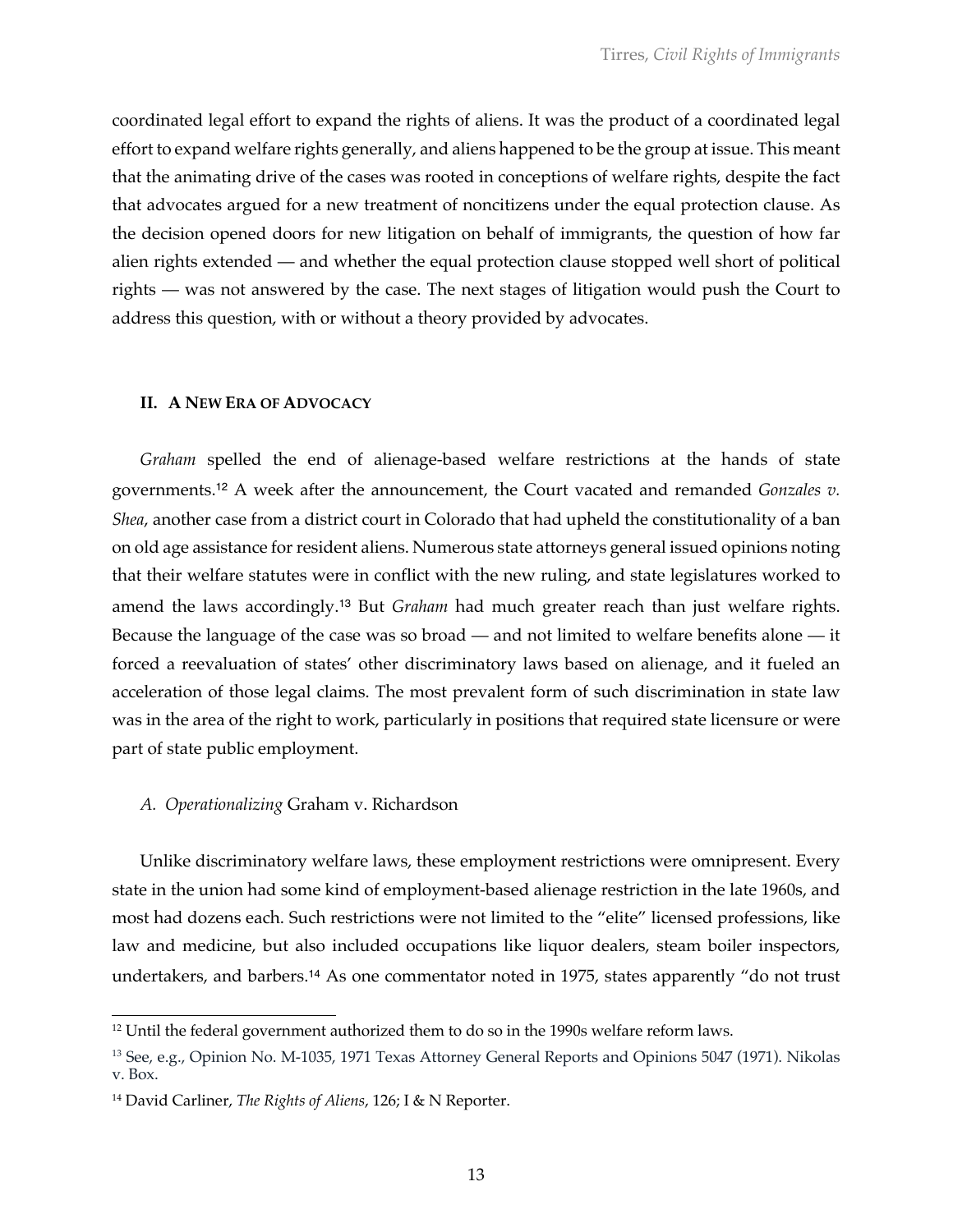aliens with animals, a corpse, or even a person's hair or beard."<sup>15</sup>

These laws persisted despite the fact that in 1948 the Supreme Court had struck down a California law that barred aliens ineligible to citizenship from obtaining commercial fishing licenses. Since essentially only Asian noncitizens were statutorily ineligible for citizenship, this law targeted that population (as had California's Alien Land Laws, which were upheld by the Court in the 1920s). In *Takahashi v. Fish and Game Commission*, the Court invalidated California's licensing restriction, casting some doubt on the special public interest doctrine. Although the case was strongly worded in support of alien rights, it had limited precedential effect. Later courts interpreted the case as being more about anti-Japanese animus, and hence about racial discrimination, than about citizenship discrimination. The Court also did not explicitly overrule its prior decisions in other cases regarding noncitizen private and public employment.

On its face *Takahashi* was a major victory for noncitizen rights, but it did not make much of a dent in licensing and employment restrictions in other states in the preceding years. To the contrary, these restrictions only proliferated. As the Department of Labor reported in 1967, 27 more professions and occupations had been added to the list since 1953, for a total of 81 different occupations that were limited in at least one or more states by the late 1960s.<sup>16</sup> These DOL statistics are most certainly an undercount, as later studies and a closer reading of state statutes demonstrates. For example, California added citizenship restrictions on more than 75 different public occupations in one year alone, and these are not reflected in the DOL report.<sup>17</sup>

*Graham*, which was the first alienage discrimination case the Court had heard since *Takahashi*, forced a reckoning that was long overdue. As Elizabeth Hull observes, "on the basis of [Graham] thousands of state statutes that discriminate against aliens became constitutionally unfirm." Across the country, state boards that had relied on a citizenship restriction for licensure moved to change their policies after the decision. Pennsylvania's attorney general issued close to a dozen opinions on various statutes, ranging from veteranarians to real estate brokers, and including a directive to the state civil service board to end their exclusion of aliens.

In those states where officials were resistant to change, immigrants found new opportunities to file suit. They drew upon the newly invigorated equal protection doctrine to support their claims. As one government attorney complained at a later proceeding, "The *Graham* case has spawned a flock of litigation in various federal courts throughout the land."<sup>18</sup> The case had

<sup>15</sup> Rosales, Resident Aliens and the Rights to Work, 1037.

<sup>16</sup> Grover H. Sanders, *Aliens in Professions and Occupations - State Laws Restricting Participation*, I & N Reporter, January 1968, p. 37.

<sup>&</sup>lt;sup>17</sup> See Olivas, etc.

<sup>18</sup> Oral Argument transcript, Sugarman v. Dougall.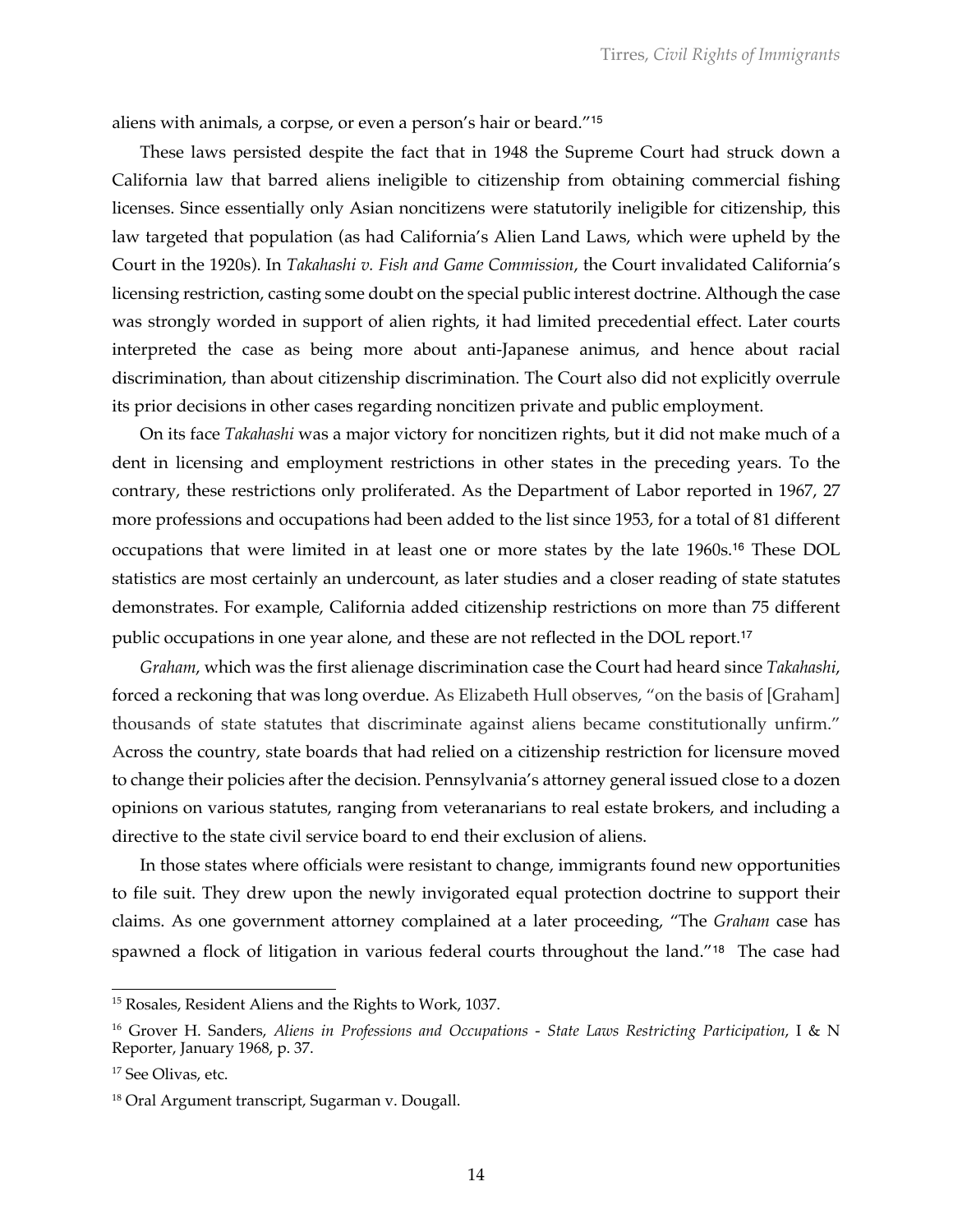opened a new world of opportunity for immigrants, attorneys, advocacy organizations and the legal aid community. They challenged discriminatory laws that were both very old and very recent.<sup>19</sup> Lawyers in Puerto Rico used the case to challenge a statute passed by the legislature in 1970, just a year before *Graham*, that barred noncitizens from working as refrigeration and airconditioning technicians in the commonwealth. In defending the law, lawyers for the examining board claimed that it was necessary for safety reasons, since technicians need to go into homes where "a wife is generally alone with or without children," and because aliens "have an unknown past history which reduces the possibility of apprehension" in case of criminal activity. Rolando Santin Arias was a Cuban citizen who had worked as a refrigeration and air-conditioning technician in various countries, including in Puerto Rico, until the new law prohibited him from doing so. In the decision, Chief Judge Cancio of the federal district court could barely disguise his disbelief, noting that the "defendants have lamely tried to justify the discrimination," and concluding, "We can perfectly understand defendants' troubles in trying to find a reasonable connection between the fitness to practice this trade and the citizenship requirement of the law. They cannot find it simply because there is none."<sup>20</sup>

Less common than these restrictions on private employment, but still quite prevalent, were restrictions on *public* employment, through public works projects or state civil service. New York's bar on noncitizens in the competitive civil service dated from 1939.<sup>21</sup> Of even longer duration was its bar on noncitizen workers on public works projects, which dated from 1894.<sup>22</sup> That law was upheld by the New York Court of Appeals in 1915 in two cases, *People v. Crane* and *Heim v. McCall*, both of which were affirmed by the Supreme Court. Justice Cardozo, writing for the Court of Appeals in *Crane*, stood by the state's power to restrict such jobs: "To disqualify aliens is discrimination indeed, but not arbitrary discrimination, for the principle of exclusion is the restriction of the resources of the state to the advancement and profit of the members of the state," he wrote.<sup>23</sup> Furthermore, he argued, "Whatever is a privilege, rather than a right, may be made dependent upon citizenship." *Graham* did not directly overturn *Crane* or *Heim*, but it opened

<sup>&</sup>lt;sup>19</sup> In some states, immigrants were successful in challenging discriminatory laws before the Graham decision was handed down. See Application of Park (1971) (license to practice law in Alaska); Purdy & Fitzpatrick v. State (1969)(civil service jobs in California). [not sure whether to include this point in the text, and where]

 $\frac{20}{20}$  Arias v. Examining Bd. of Refrigeration & Air Conditioning Technicians, 353 F. Supp. 857, 862 (D.P.R. 1972).

<sup>21</sup> 1939 N.Y. Laws ch. 767.

 $22$  1894 N.Y. Laws ch. 622. NY had a bar on alien attorneys as well, and filed an amicus brief in Griffiths. [Papers]

<sup>23</sup> People v. Crane, 108 N.E. 427 (1915).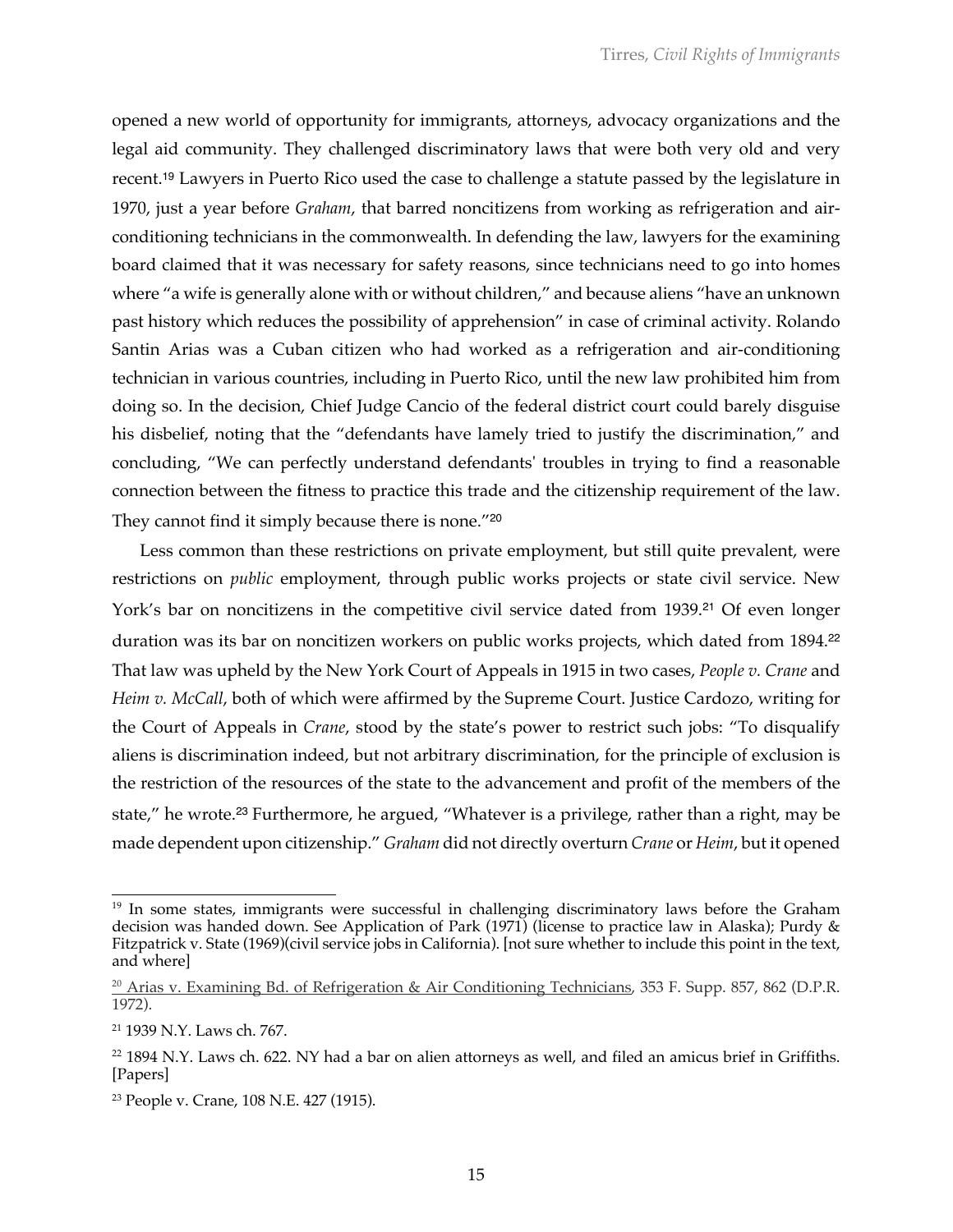the doors to doing so by firmly repudiating both the special public interest doctrine and the right/privilege distinction. (One state had done so even before the Supreme Court. In 1969, the California Supreme Court ruled unconstitutional a statute that prohibited noncitizens from employment on public works projects.)<sup>24</sup>

Litigants challenged these two modes of discrimination — in private and public employment — before the Supreme Court just two years after *Graham*, when the Court agreed to hear challenges to Connecticut's exclusion of noncitizen attorneys (*In Re Griffiths*) and to New York's bar on noncitizen civil servants (*Sugarman v. Dougall*). Both cases presented issues that were similar to *Graham* — since they involved discrimination by a state entity based on citizenship but they also posed the potential to dramatically expand assess to economic rights for noncitizens across the country.

Unlike the welfare litigation that led to *Graham*, in *Griffiths* and *Sugarman* there was no overarching impact litigation infrastructure. Instead, the cases were brought by a motley crew of organizations and individuals who had run into alienage discrimination while focused on other endeavors and who now had the opportunity to test just how far the protection created in *Graham* would extend.

Laws against noncitizen attorneys either sitting for the bar exam or becoming licensed were common by the 1970s. Some of the laws dated from the nineteenth century but others were more recent; five states added such restrictions between 1953 and 1967.<sup>25</sup> Fre Le Poole Griffiths was a Dutch lawyer who came to the United States from the Netherlands in the 1960s to work in D.C. She had an impressive background; her father was a member of the Dutch parliament and both her parents had been active in the resistance in World War II. (She herself would go on to become a judge and a member of the senate in the Netherlands.) In 1967, she enrolled in Yale Law School to pursue an LLB. She worked as an assistant to Yale professor Gerald Mueller. Upon graduation in 1969, she began working at the New Haven Legal Aid Bureau. But when she attempted to sit for the bar exam in Connecticut in 1970, she was denied due to the state's ban on noncitizen licensure, which dated from 1879. She and her husband, John Griffiths, an American attorney and lecturer at Yale, reached out to a fellow former Yale classmate, David Broiles, who agreed to represent Griffiths in a suit against the state licensing board.

Like many a young law graduate in the early 1970s, Broiles was inspired by the work of civil rights attorneys before him. While a law student in Georgia, Broiles witnessed the federal trial of two members of the Ku Klux Klan who were charged with the murder of a Black army reserve

<sup>24</sup> Purdy & Fitzpatrick v. State, 456 P.2d 645 (1969).

<sup>&</sup>lt;sup>25</sup> But note that five states added citizenship restrictions for attorneys between 1953 and 1967.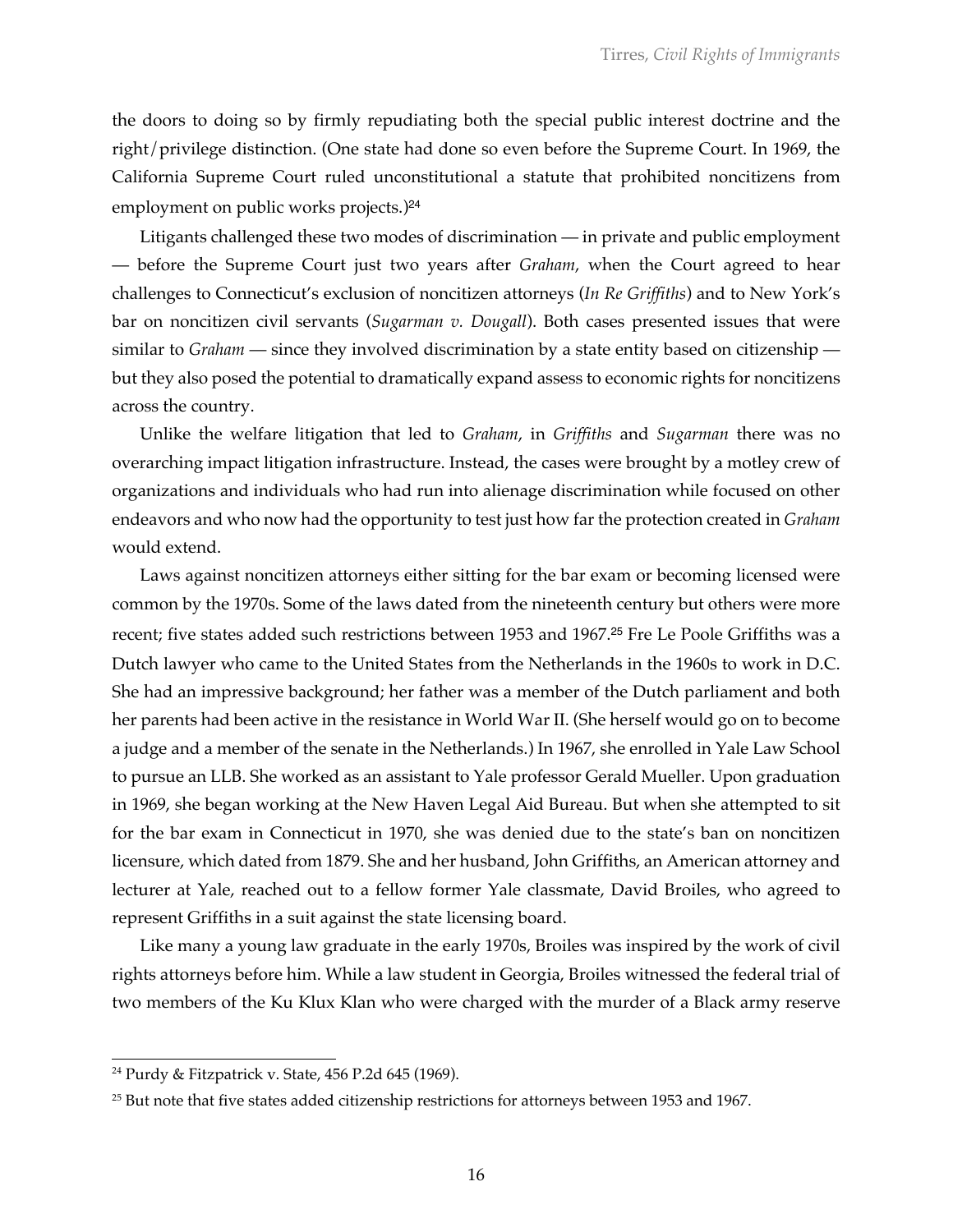officer. Federal prosecutors sued the men in the first such civil case under the Civil Rights Act of 1964, after an all-white jury found them not guilty of criminal charges. Broiles, who was white, was moved by the dramatic, impassioned arguments of the federal prosecutor, Floyd Buford. By this time, Broiles was a member of the ACLU, had a doctorate in philosophy from Ohio State, and was attending law school at the University of Georgia while also teaching philosophy classes there. He was fired, however, after he burned a Confederate flag in a class discussing Confederate Memorial Day. Broiles completed his law studies at Yale.<sup>26</sup>

Broiles represented a certain type of activist attorney of the era, concerned with civil liberties and civil rights in equal measure. His first jury case out of law school was arguing for the First Amendment rights of demonstrators. He was still very early in his career when he agreed to help the John and Fre Griffiths. His effort paid off when the district court ruled in her favor. The state licensing board appealed to the Supreme Court.

Broiles, who had been a member of the American Civil Liberties Union (ACLU) since 1960, wrote to the organization to ask for their help in bringing *In Re Griffiths*. <sup>27</sup> The ACLU had a history of involvement with immigrant rights issues; the organization included a Committee on Alien Civil Rights as early as 1932, and ACLU lawyers brought both the *Hirabayashi* and *Korematsu* cases challenging Japanse internment. The ACLU also filed an amicus brief in the *Takahashi* case. The early 1970s were a time of rapid expansion for the organization. By the 1970s, the ACLU had almost 300,000 members, an affiliate in every state, and a role in most major civil rights and civil liberties issues of the day.<sup>28</sup> Although the organization had written an amicus brief in *Graham*, it was not actively coordinating litigation in the area of noncitizen civil rights. The focus had shifted towards migrant worker rights.29 Nevertheless, ACLU attorneys Joel Gora and Melvin Wulf agreed to help Broiles with the *Griffiths* case.

Lawyers for Mobilization for Youth Legal Services, a nonprofit in New York City, found an opportunity to challenge New York's public employment exclusion when employees of the city's Manpower Career and Development Agency were fired from their jobs due to their lack of citizenship. Each of the employees had been working for private nonprofit agencies that were merged into the city's Human Resources Administration after federal funding for those nonprofit agencies dried up. Because they now worked for the city, they were subject to the bar on noncitizen civil servants, and they were fired after a month on the job.

<sup>26</sup> Casstevens, David. "ACLU Lawyer Finds Success, Respect – in Texas." *Fort Worth Star-Telegram*, July 5, 2006.

<sup>27</sup> ACLU archives.

<sup>28</sup> Walker, p. 316.

<sup>&</sup>lt;sup>29</sup> The ACLU Immigrant Rights Project was not established until the 1980s.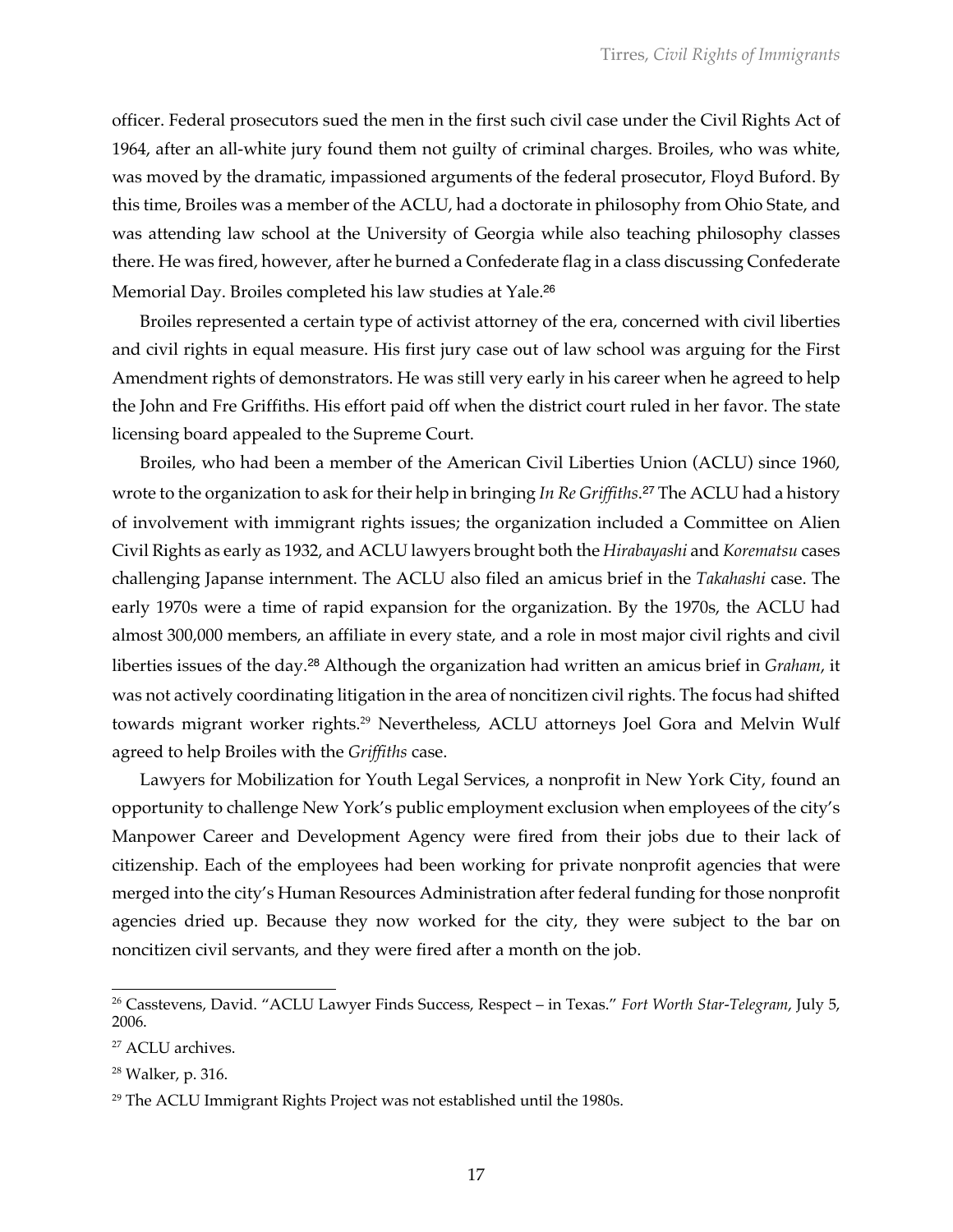Mobilization for Youth Legal Services was an outgrowth of a social welfare organization, Mobilization for Youth (MFY), that was formed in the 1950s to tackle issues of juvenile delinquency. In 1964, MFY took advantage of funding from the federal Office of Economic Opportunity to form a legal wing. The kind of legal work that the organization took on was broad, ranging from housing law to consumer credit to criminal defense.<sup>30</sup> Two staff attorneys, Lester Evens and Jeffrey Stark, took the case of the four noncitizen employees who had lost their jobs, filing suit against the civil service commission. The lead plaintiff, Patrick Dougall, was a citizen of what was then called British Guiana (now Guyana) and who had fled political unrest in that country around the time of Guyana's independence. By the time of the suit, he had been living in New York for five years, was married to a U.S. citizen, and had children who were U.S. citizens.<sup>31</sup> Like Griffiths, Dougall and his fellow coworkers were successful at the district court level, and found themselves headed to the Supreme Court in the winter of 1973.

This duo of cases — *Sugarman v. Dougall* and *In Re Griffiths* — put the question of the public and private employment rights of aliens squarely before the Court. Both were heard in the 1972- 73 term, just one year after *Graham*, but this time the roster of Justices had changed significantly, as President Nixon replaced Justices Black and Harlan with Justices Powell and Rehnquist. As the New York Times observed, the addition of these "judicial conservatives," as Nixon called them, "gave the tribunal a strongly conservative flavor."<sup>32</sup> The fate of this dramatic shift in equal protection doctrine was now in the hands of a distinctly different Court.

### *B. Public Work and Private Practice*

Attorneys representing the New York City Civil Service Commission and the Connecticut State Bar Examining Committee faced uphill battles in defending their exclusionary practices before the Supreme Court in the winter of 1973. On the one hand, New York would seem to be on solid ground given earlier decisions in *Heim* and *Crane* that upheld state practices of discrimination in public employment. But *Graham* had cast aspersions on the special public interest doctrine, other states (including California and Pennsylvania) had jettisoned their restrictions on civil service workers, and the New York statute itself was problematic on its face, setting out four different tiers of competitive civil service, only some of which were subject to the citizenship requirement. In practice, this meant that a garbage collector had to be a citizen but an

<sup>&</sup>lt;sup>30</sup> Robert Sauce, "For the Poor and Disenfranchised: An Institutional and Historical Analysis of American Public Interest Law, 1876 to 1990," p. 67.

 $31$  Sugarman appendix 1.

<sup>&</sup>lt;sup>32</sup> Fred P. Graham, Powell and Rehnquist Take Seats on the Supreme Court, NYT, January 8, 1972, p. 15.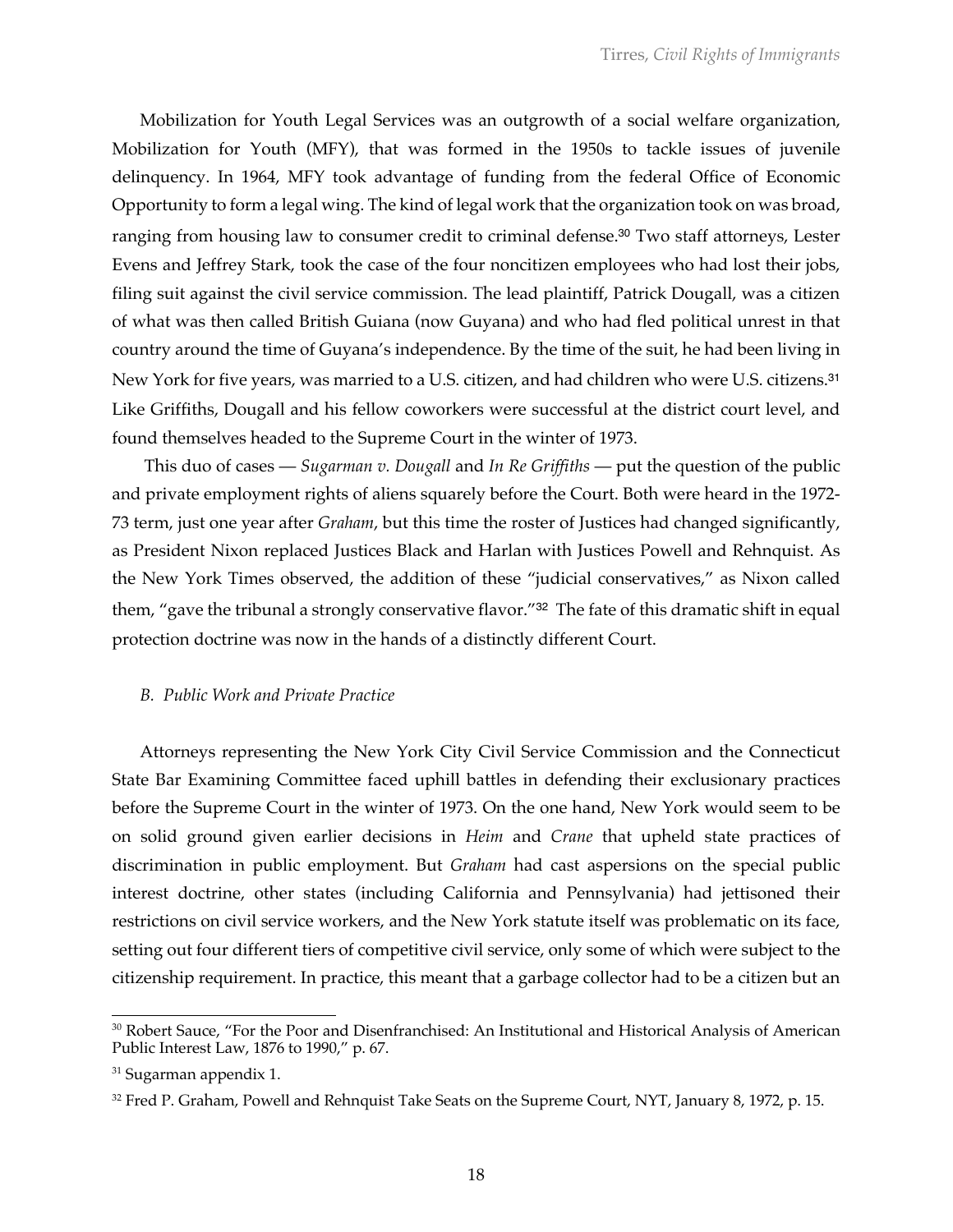aide to the governor did not. This policy was hard to square with the state's argument that the restriction on public employment related directly to policy-making and the political rights of citizens.

Attorneys for the Bar Examining Committee in Connecticut faced similar headwinds. Although a majority of states restricted the legal profession to citizens only, or to those intending to become citizens, the California Supreme Court had recently declared their state restriction unconstitutional, and the Supreme Court of Alaska followed suit not long after (albeit with a requirement that lawyers be intending, even informally, to become citizens eventually).<sup>33</sup> State courts were striking down discriminatory state licensing laws, and some state legislatures were moving to remove the restrictions from their statutes. The legal profession generally was growing ever more international in scope, and American attorneys did not want to be precluded from practicing abroad, which was a risk if countries relied on reciprocity to determine their licensing requirements.

But in the states' favor was the very newness of the doctrine announced in *Graham*, as well as the evidently growing skepticism on the Court of equal protection jurisprudence as initially developed by the Warren Court. Alienage was not the only area where equal protection jurisprudence was in flux. As one commentator noted at the time, the Court was "showing signs of diminished interest in the marvels of suspect classification analysis…and was already having difficulty fixing on an appropriate standard of review in cases involving discrimination on the basis of gender and legitimacy."<sup>34</sup> Perhaps because of this lack of clarity and seeming ambivalence regarding equal protection doctrine more generally, New York's attorney general in *Sugarman* argued against the grain of the *Graham* decision rather than in line with it, claiming that the equal protection clause did not apply at all, rather than — as he could have — arguing that the state's interest was compelling enough to prevail even under strict judicial review. Apparently the strategy was to interpret *Graham* very narrowly despite its broad wording. States attorneys may have anticipated that the new appointees, Powell and Rehnquist, would happily limit this precedent.

For their part, attorneys for the noncitizen litigants were riding a wave of analogy between aliens and other "discrete and insular minorities," hoping to use the momentum to expand the rights of noncitizens even further.<sup>35</sup> Broiles saw the Connecticut restriction as a clear means to exclude outsiders and directly analogized to civil rights struggles around race and gender. As he

<sup>33</sup> Sanders, I & N Reporter, 38-40. *Rafaelli v. Committee of Bar Examiners*; *Park*.

<sup>&</sup>lt;sup>34</sup> Rosberg, Gerald M. "The Protection of Aliens From Discriminatory Treatment by the National Government." *The Supreme Court Review* 1977 (July 17, 2020): 275–339, p. 298.

<sup>35</sup> Cf. Serena Mayeri, *Reasoning from Race*.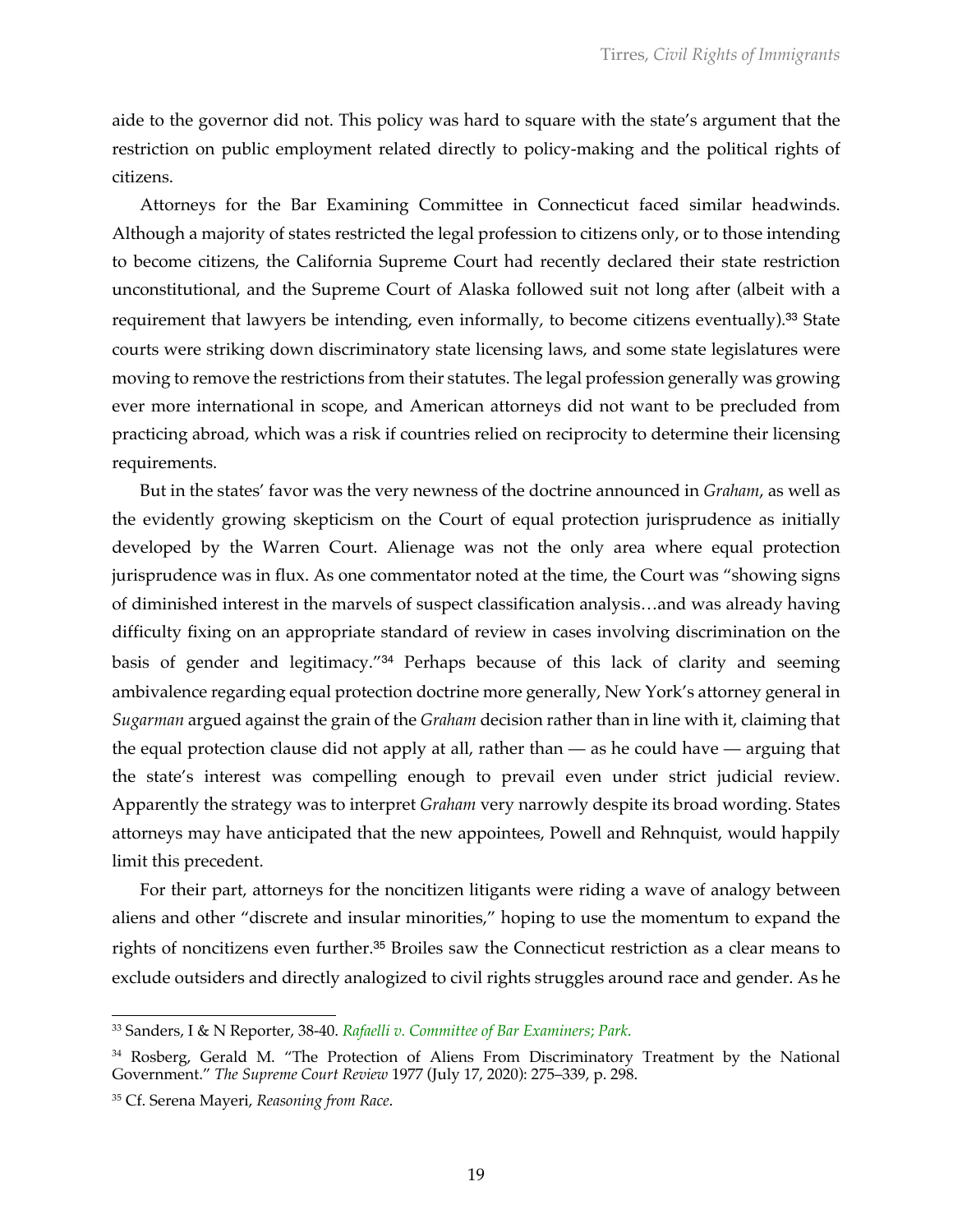told a reporter, "In effect Connecticut has created an absolute presumption that aliens cannot possess the loyalty and allegiance to the United States. This is similar to the laws that required members of the bar to be both 'male,' and 'white.'"<sup>36</sup> Broiles took his inspiration from the NAACP. As he later recalled, "We saw the situation of the resident aliens as that of the 20 million blacks in this country, and we based our case on that."<sup>37</sup>

The comparisons of anti-alien discrimination to that against blacks and/or women was common in the litigation, case law, and the popular press at this time. As a newspaper article asked rhetorically in 1973, "The public has heard about 'black power, gay power' and 'women's lib.' But not much has been said about the four million resident aliens living in America."<sup>38</sup> The Supreme Court of California made the connection directly when overturning a state law that barred noncitizens from licensure as attorneys: "It is the lingering vestige of a xenophobic attitude which, as we shall see, also once restricted membership in our bar to persons who were both 'male' and 'white.'"<sup>39</sup> Some characterized the extension of rights to noncitizens as inevitable; *Harvard Law Review* opined that, "In light of the Court's consistent invalidation of discrimination based on race and national origin, criteria previously established as suspect, it was not surprising that *Graham* and several subsequent decisions struck down discrimination against aliens in a variety of areas."<sup>40</sup>

Tellingly, the equivalence of "blacks and aliens" appears in the statements of some of the Justices during the early 1970s as well, as they discussed whether women belonged in the list of protected categories. Douglas argued that they did, writing in 1973 that the discrimination against women is "as invidious and purposeful as that directed against blacks and aliens."<sup>41</sup> Powell disagreed, writing that same year that the reasons for treating women differently "in no way resembled the purposeful and invidious discrimination directed against blacks and aliens."<sup>42</sup> Statements such as these reveal an accepted, if unexamined, equivalence between race discrimination and alienage discrimination.

This analogy was important as a strategy to bolster the chances of continued protection for noncitizens under the equal protection clause. But within it lay dangers, as the comparison raised

<sup>36</sup> Cumming, Dwight. "Prof's Law Case Aids Aliens." *The Daily Skiff*, November 13, 1973.

<sup>37</sup> Cumming, Dwight. "Prof's Law Case Aids Aliens." *The Daily Skiff*, November 13, 1973, p. 5.

<sup>38</sup> Cumming, Dwight. "Prof's Law Case Aids Aliens." *The Daily Skiff*, November 13, 1973, p. 5.

<sup>&</sup>lt;sup>39</sup> Raffaeli case.

<sup>40</sup> "Note: a Dual Standard for State Discrimination Against Aliens." *Harvard Law Review* 92 (1979): 1516–37.

<sup>&</sup>lt;sup>41</sup> Memorandum from Douglas to Brennan, quoted in Mayeri, p. 72.

<sup>&</sup>lt;sup>42</sup> Memorandum from Powell to Brennan, quoted in Mayeri, p. 74.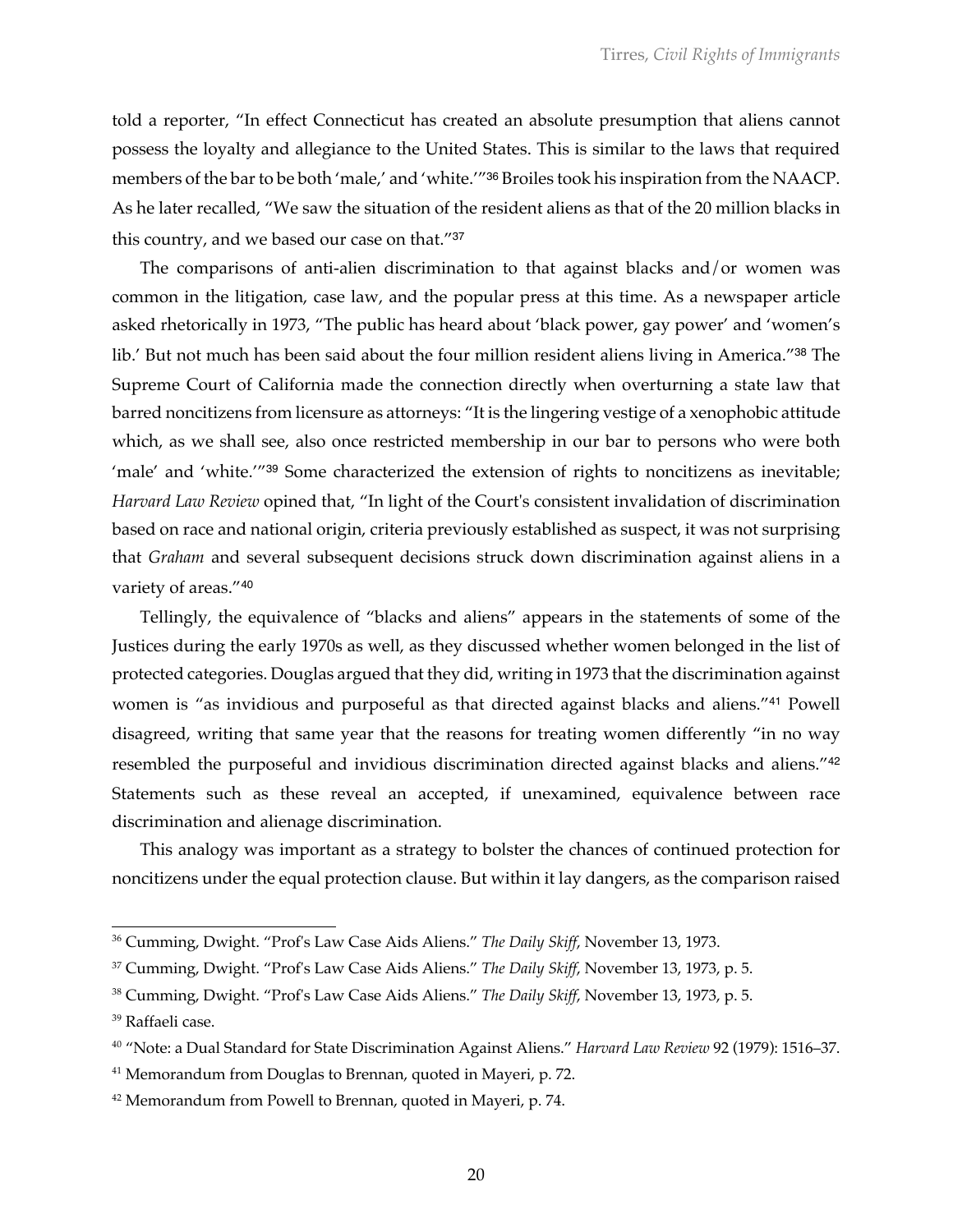questions about the importance of citizenship and the extent of noncitizen membership. The heart of the civil rights movement for Black Americans had been political rights — most notably, the right to vote. What kind of civil rights were appropriate for those who were, *by definition*, excluded from formal citizenship? Where was one to draw the line between these categories, or should there even be a line at all? The facile connection between these groups could, upon second thought, seem to devalue citizenship, which itself had been such a core mission of the Black civil rights struggle that inspired noncitizens and their lawyers.

The Court heard arguments in both *Griffiths* and *Sugarman* in the winter of 1973, each case argued just a day apart, almost a year exactly from the date that Powell and Rehnquist were sworn in. Lester Evens and David Broiles both come across in the audio of oral argument as supremely confident. Evens could barely hide his disapproval of the line of argument presented by the Assistant States' Attorney, Samuel Hirshowitz, who preceded him, quipping, "Frankly, I don't know where to begin…." Broiles, just a few years out of law school, did not shy away from pointing out to Chief Justice Burger that under the law, a noncitizen could legally hold the job of Chief Justice of the Supreme Court. As a reporter later characterized it, "Burger's countenance turned as cold as the winter weather outside." (For his part, reflecting on Burger's eventual dissent in *Griffiths*, Broiles said that he "learned not to anger the Chief Justice if you want his vote.")<sup>43</sup>

They had some good reason to be confident, given the weaknesses in their opponents' cases. Hirshowitz's performance as a whole was halting and awkward. Justice Marshall made quick work of the states's argument that the equal protection clause did not apply, asking with some incredulity whether he meant to say that equal protection does not apply at all to state employees, which itself would have been a major setback for the civil rights not just of noncitizens but of citizens as well.

But oral argument was far from easy for Evens or Broiles. Justices pushed the attorneys on the question of the division between citizens and aliens even more so than they had in oral argument in *Graham*. Does the equal protection clause require states to allow aliens to vote or to hold public office or to serve on juries? Does extending rights to noncitizens invalidate the other provisions in the Constitution that indicate a preference for citizenship? As in *Graham*, justices from different sides of the ideological spectrum pressured the attorneys to provide what Burger called, during oral argument, "a theory of the difference" between citizens and noncitizens when it came to application of the equal protection clause. Instead of providing a theory to help the justices differentiate, both Evens and Broiles hedged, ultimately opting for the argument that

<sup>43</sup> Casstevens, David. "ACLU Lawyer Finds Success, Respect – in Texas." *Fort Worth Star-Telegram*, July 5, 2006.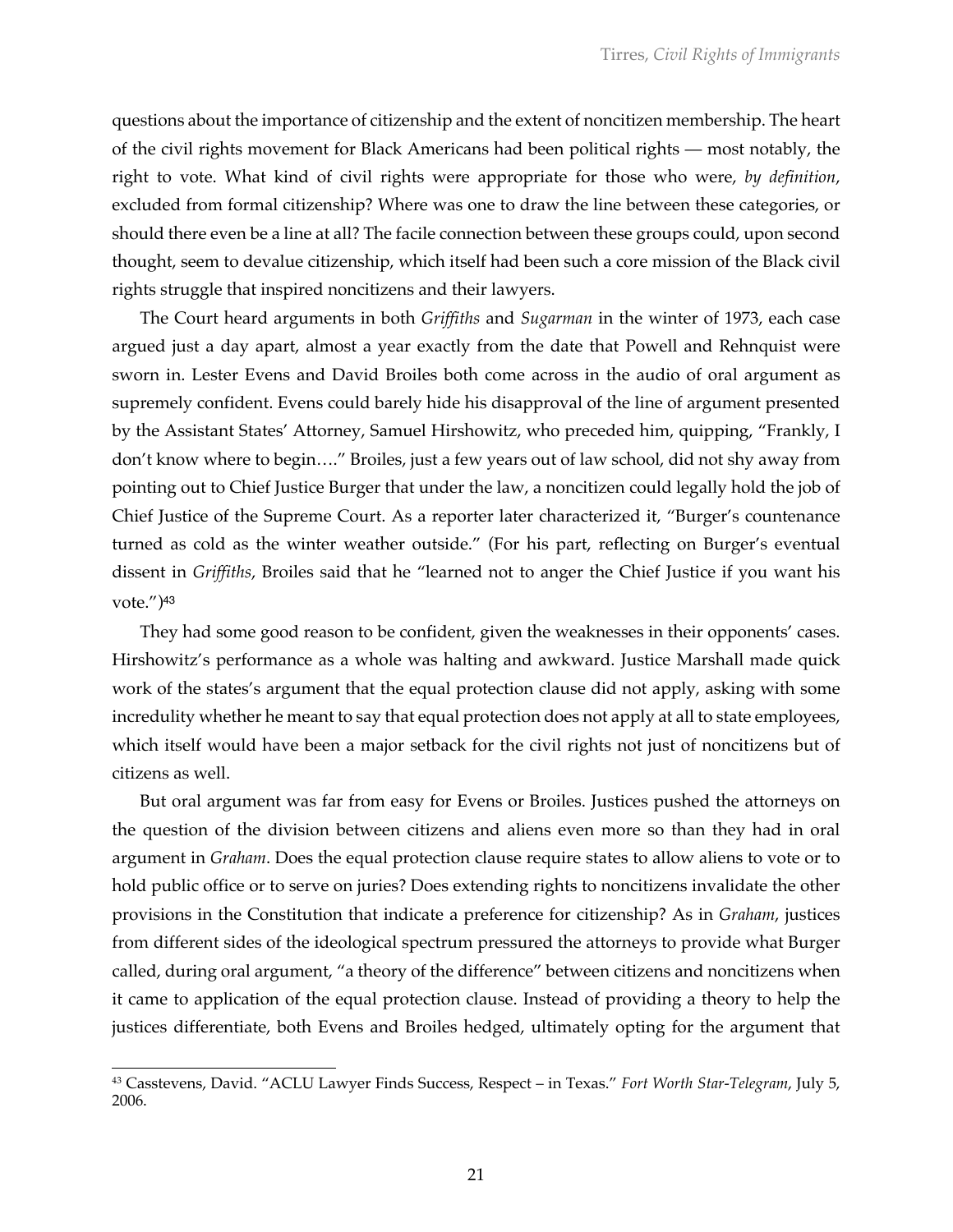there essentially was no constitutionally defensible difference, at least not when it came to state law.

Justice Marshall was the most direct in his questioning, asking Evens "[i]s there any thing that you can think of, any right, that a citizen could possibly have that you wouldn't urge that an alien would also have?" When Evens demurred, saying "it would be very difficult for me to answer that question," Marshall followed with a pronounced tone of exasperation in his voice, asking, "Pray tell what is the benefit of American citizenship?"

These discussions clearly made an impression on Justice Powell, whose handwritten notes from oral argument took note of the issue. Of Evens' argument in *Sugarman*, Powell wrote, in part, "Evens thinks aliens should have right to vote. At present they don't. Evens also thinks N.Y. Const. restrictions as to elective offices being confined to citizens may be invalid." And then, next to this, he wrote "[k]ey to Evens thinking." Powell also took specific notes on the colloquy between Evens and Justice Marshall, about the difference between citizens and aliens, writing that "Evens couldn't answer Marshall's quest[ion]. He could think of no benefit of Am[erican] citizenship — as he would draw no distinction between rights of alien and a citizen."<sup>44</sup>

Despite these difficult conversations during oral argument, and the surprise expressed by Marshall and others, the Court struck down both of the laws at issue as violations of the Equal Protection clause.45 Justice Blackmun, who wrote the majority opinion in *Sugarman*, made sure that the opinions were issued at the same time.<sup>46</sup> Together, they reaffirmed the *Graham* decision. Blackmun's opinion honed in ways that the New York civil service statute was over- and underinclusive, barring noncitizens from some positions that had nothing to do with government policymaking and not barring them from others that definitely did. Blackmun argued that the law failed the application of heightened scrutiny — the required level of judicial review in this case due to alienage discrimination — because it was "neither narrowly confined nor precise in its application." The reasoning in *Sugarman* deviated little from that in *Graham*, continuing the treatment of noncitizens as a protected class and applying strict scrutiny to strike down a discriminatory state law.

However, in a reflection of the concerns raised during oral argument, Blackmun also included

<sup>44</sup> Powell Archives, W&L.

 $45$  A slim majority of justices — including Marshall and Powell as well as Douglas, Brennan and Stewart indicated in conference on *Sugarman* (as noted by Justice Powell) that they would vote to affirm the lower court and strike down the New York statute as unconstitutional. Justices Burger, Blackmun and White were less certain, choosing to pass on stating an opinion. Only Justice Rehnquist said that he would vote to reverse. In Griffiths, Burger and Rehnquist said they would have affirmed the lower court. Interestingly, it was Justice Blackmun who eventually wrote for the Sugarman majority, despite his initial hesitancy to state his position in conference.

<sup>46</sup> Burger Court opinion writing database.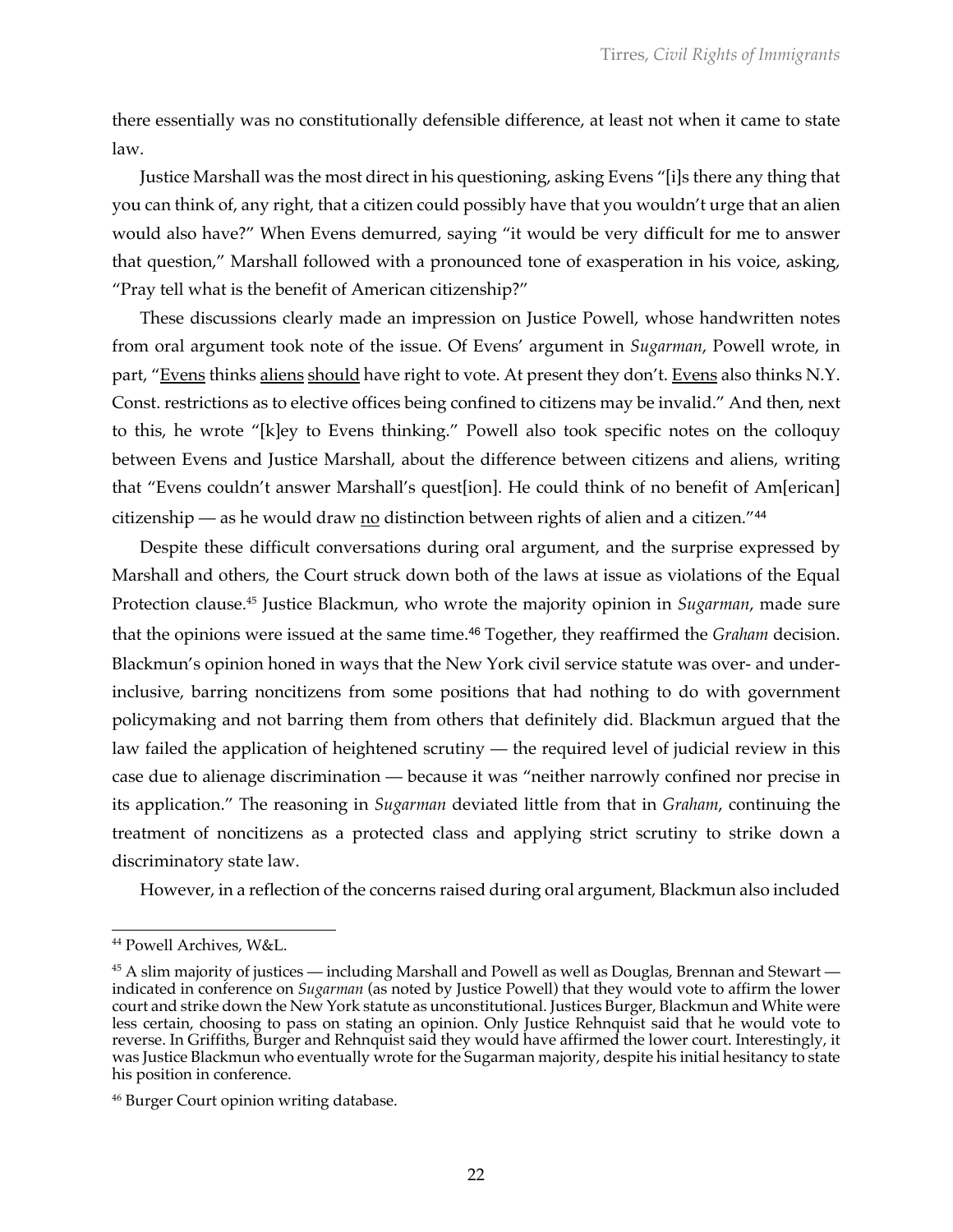a section of the opinion that suggested when state discrimination on the basis of alienage might be constitutional. This section represented the Court's first attempt to grapple in writing with the conundrum posed by the strict scrutiny guaranteed to state laws that discriminated against noncitizens in *Graham*. How could states be prevented from invidious discrimination based on alienage and, at the same time, be allowed to limit voter roles and particular public offices to citizens only? To answer this, Blackmun turned to a concept from a voting rights case, *Dunn v. Blumstein*, that upheld the idea of a state's interest in preserving "the basic conception of a political community."<sup>47</sup> In this passage in *Sugarman*, he extended the idea of the "political community" beyond simply the qualifications of voters, to potentially include government office holding, both elective and non-elective, as well, since, as the opinion stated, "officers who participate directly in the formulation, execution, or review of broad public policy perform functions that go to the heart of representative government."<sup>48</sup> But he then noted that even in this political realm, the restriction must be narrowly tailored: "In seeking to achieve this substantial purpose, with discrimination against aliens, the means the State employs must be precisely drawn in light of the acknowledged purpose."<sup>49</sup>

Of course, states were not free to shape their "political community" in any manner they pleased (for example, by not allowing Blacks to vote, or charging poll taxes to accomplish the same aim); they did not operate free of any constitutional constraint. States could not, for example, discriminate on the basis of race in deciding who could serve as a public officer. Why, then, could they discriminate on the basis of alienage, which had also been declared to be a suspect classification? Blackmun's opinion did not provide an answer, other than pointing to "a State's historical power to exclude aliens from participation in its democratic political institutions" and reasoning in reverse that the Court "had never held that aliens have a constitutional right to vote or to hold high public office under the Equal Protection Clause."

Litigants were also successful in convincing Justice Powell, a relative newcomer on the Court, that the state had failed its burden. Powell disputed the state bar examining committee's claim that an across-the-board exclusion of noncitizens was necessary to ensure an informed and ethical state bar, finding unconvincing the state's argument that only citizens, who possessed

<sup>&</sup>lt;sup>47</sup> NY cited to Dunn v. Blumstein but not for this proposition (of "political community"), rather to support their arguments about the appropriate standard of review that the Court should use. See NY Brief.

<sup>48</sup> Sugarman, 647. This carve out was, in its way, a victory for the state attorney general. The phrase "formulation and execution of government policy" came directly from the brief for New York. While the state had tried to argue, unsuccessfully, that all civil servants in New York were engaged in this type of work and therefore the state had reason to bar this work to citizens only…the Court rejected this blanket assertion, but it adopted this phrase as a description of where a line might actually be drawn constitutionally. This would have ramifications for cases down the line.

 $49$  Sugarman, 643.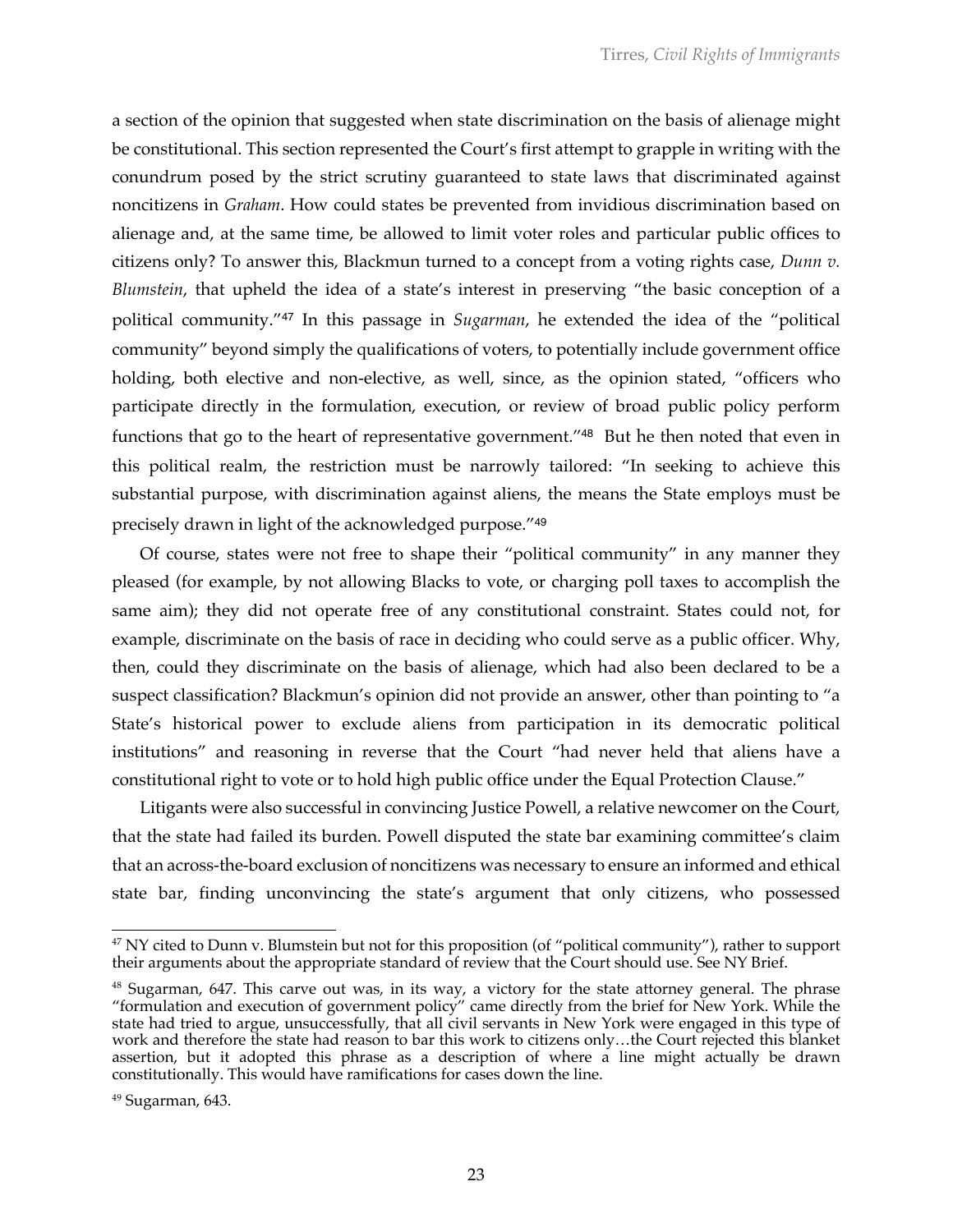"undivided allegiance" to the country, could demonstrate the character and fitness for the profession. As Powell noted, the lawyer's powers in the state "hardly involve matters of state policy or acts of such unique responsibility as to entrust them only to citizens." Furthermore, any shortcomings in knowledge of the legal system or potential conflicts of interest could be handled in the normal regulation of the profession without need for a blanket exclusion. As he noted in announcing the decision from the bench, "There is no reason to believe that an alien lawyer validly residing in this country will be less mindful of his professional responsibilities to the courts and clients than other lawyers. All persons licensed to practice law in a state are subject to the same regulations and the same Standards of Professional Conduct."<sup>50</sup>

Stein and Ching failed, however, to convince Justice Rehnquist, who was the only one to dissent in both cases. Rehnquist's dissent not only attacked the treatment of aliens as a suspect class but also the very premise that the equal protection clause could be use to protect against anything other than race discrimination. Rehnquist characterized the majorities in *Sugarman* and *Griffith*s as eliminating the line between citizen and alien and therefore, in his estimation, threatening American political institutions. Furthermore, the decisions, he wrote, "stand for the proposition that the court can choose a 'minority' it 'feels' deserves 'solicitude' and thereafter prohibit the States from classifying that 'minority' differently from the 'majority.'"

Unbeknownst to attorneys, behind the scenes Powell expressed admiration of Rehnquist's lengthy and forceful dissent. Powell hand-wrote on his copy of the draft of the dissent, "A well written opinion which, if [Rehnquist] wrote on a clean slate, might have considerable appeal."<sup>51</sup> This statement is hard to square with Powell's majority opinion, given that Rehnquist's disdain for the Court's extant equal protection jurisprudence was clear, so it is that much more surprising that Powell would admire it, after himself make a forceful claim in support of the Court's equal protection jurisprudence.

The decisions in *Sugarman* and *Griffiths* were, on their face, a ringing victory for noncitizen rights. Both opinions made clear that the equal protection clause would protect against state discrimination on the basis of alienage not just when it was a question of access to welfare but also in the context of the workplace, in both the private and public sectors. As one newspaper summarized, the two decisions "sharply reduced the power of the states to ban resident aliens from employment."<sup>52</sup> Many states attorneys general interpreted these cases as announcing a forceful refutation of alienage-based discrimination of all kinds. [Will discuss these changes here,

<sup>50</sup> Oral Announcement, In Re Griffiths (also see Powell archive).

<sup>51</sup> Powell archive, May 9, 1973.

 $52$  Associated Press, "Restrictions on Aliens Overruled," Oakland Tribune, June 25, 1973, p. 5.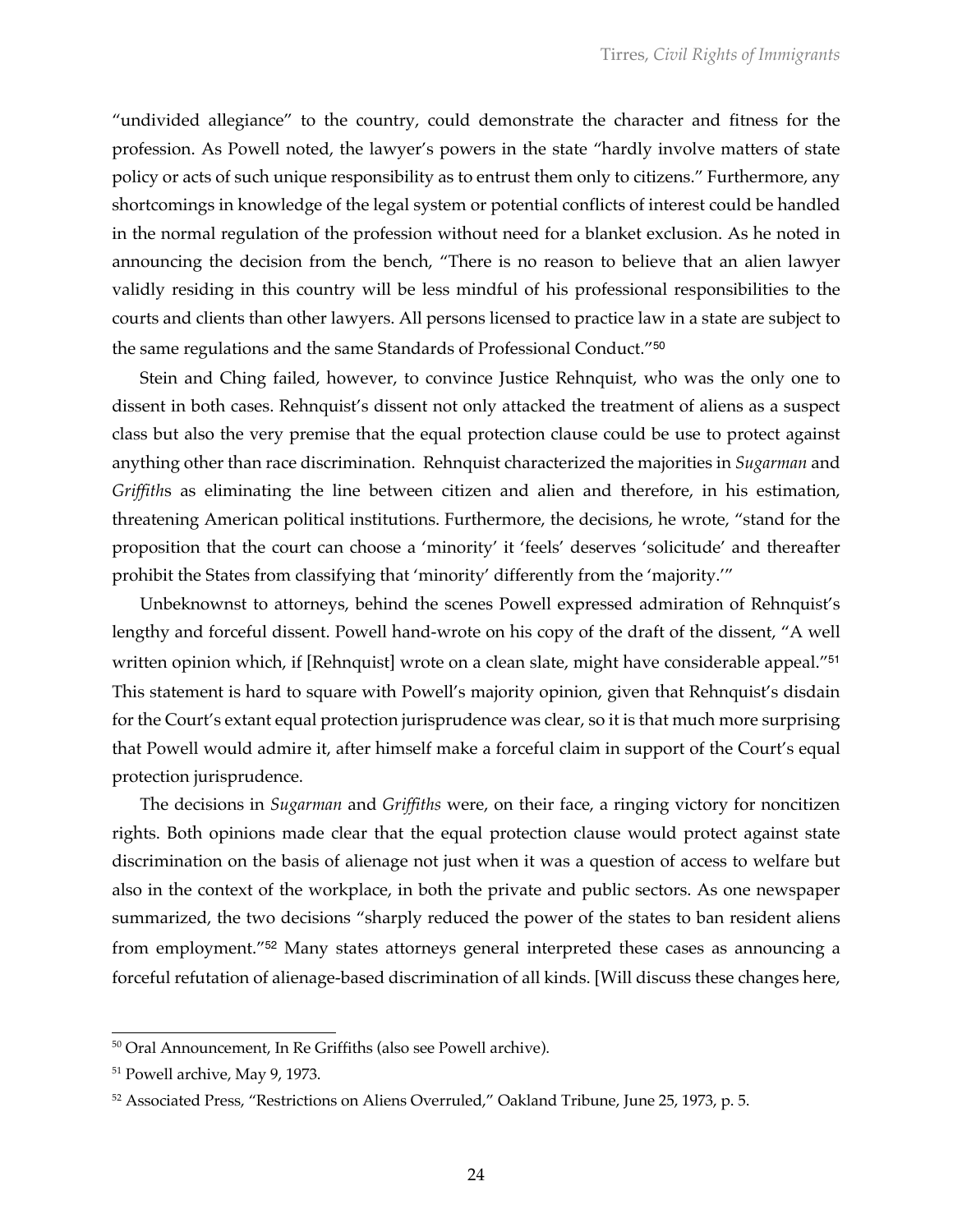noting new locales that dropped their citizenship requirements, like Wyoming and Hawaii]. In some jurisdictions, legal change came about voluntarily through the revision of laws in accord with the Supreme Court rulings. Licensing boards took note, as more letters arrived in state attorney generals offices querying the constitutionality of various exclusionary provisions. In Arizona, for example, the Board of Medical Examiners sought an opinion from the state attorney general in 1974 as to whether they may "deny licensure for the practice of medicine in the State of Arizona to an alien solely on the basis of his noncitizenship." The attorney general said no, on the basis of "recent United States Supreme Court decisions" that indicated that such a bar would be unenforceable. The medical board, he concluded, "should not treat an alien applicant, otherwise qualified, differently than a citizen of the United States."<sup>53</sup>

Advocates also succeeded in additional cases before the Court. On the same day that *Sugarman* and *Griffiths* were handed down, the Court issued a decision declaring unconstitutional an Arizona state constitutional provision barring noncitizens from holding positions in state and local public employment, including as public school teachers.<sup>54</sup> Less than a year later, the Court similarly affirmed a district court decision striking down restrictions on real estate licenses in Indiana (against a dissent by Rehnquist).<sup>55</sup> And in 1976, Justice Blackmun penned the opinion in *Examining Board of Engineers v. Flores de Otero*, which struck down a law in Puerto Rico that mandated citizenship for engineers.<sup>56</sup> Defenders of Puerto Rico's restriction had said the law was justified in order to prevent an influx of Spanish-speaking professionals. It was an 8 to 1 decision, with Justice Rehnquist as the loan dissenter.

These cases in the middle of the decade seemed finally to put to rest the old doctrines that protected a state's right to discriminate against noncitizens in their midst. This trend appeared to be a logical extension of the equal protection clause as applied in cases of racial discrimination.<sup>57</sup> But embedded within this litigation were unanswered questions, most notably the question of where constitutional protection for noncitizens ended and state prerogatives took precedence. Noncitizens and their attorneys had not provided a clear answer. Blackmun had ventured a suggestion in *Sugarman*, with the appropriation of the idea of the "political community" from

<sup>53</sup> 1974 Arizona Attorney General Reports and Opinions 87 (Opinion No. 74-7-L (R 13), February 27, 1974. Check ARS sections 32-1423 through 32-1425.01

<sup>&</sup>lt;sup>54</sup> Miranda v. Nelson, 351 F. Supp. 735 (D. Ariz. 1972), aff'd, 413 U.S. 902, 93 S. Ct. 3065, 37 L. Ed. 2d 1021 (1973).

<sup>55</sup> Indiana Real Estate Comm. v. Satoskar, 417 U.S. 938 (1974).

<sup>56</sup> 426 U.S. 572 (1976).

<sup>57</sup> As a note in the *Harvard Law Review* opined, the results in these cases were "not surprising" given the Court's "consistent invalidation of discrimination based on race and national origin." Note: a Dual Standard for State Discrimination Against Aliens." *Harvard Law Review* 92 (1979): 1516–37.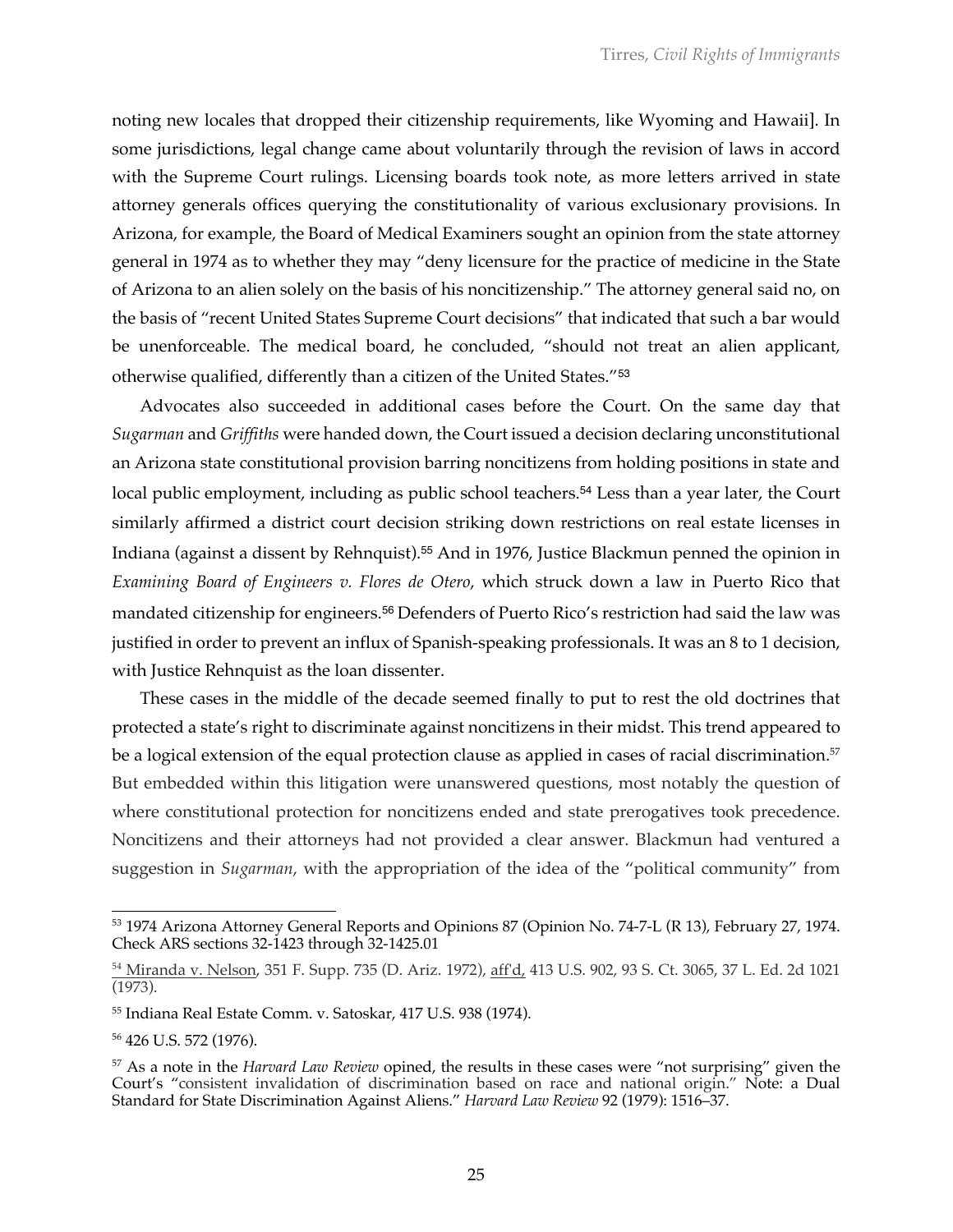*Dunn*. Justice Powell suggested in *Griffiths*that a state might have a stronger interest in preserving roles that were involved in "formulating policy" for citizens only. But neither opinion explained what characteristics of alienage made noncitizens less trustworthy or worthy of constitutional protection. (After all, a lack of access to the political realm was precisely what made a group a "discrete and insular minority," so it seemed odd to indicate that this realm itself was precisely off-limits.) In the absence of a theory of the difference, Justices engaged in a sort of conclusory reasoning: states could potentially exclude noncitizens as voters and office holders because they were not citizens.

The successes in the early 1970s spurred further challenges to alienage restrictions, not just in the realm of economic opportunity but also in the area of political rights. Underappreciated in the scholarship to date is the extent to which noncitizens and their advocates attempted to expand the zone of rights in the political realm -- not just in the economic realm — after *Graham*. As the next section elucidates, these challenges demonstrated the radicalism of the moment but also may have served to further stoke anxieties among the more conservative members of the Court about the extension of the equal protection clause to alienage.

#### **III. EXPANDING THE BOUNDARIES OF THE "POLITICAL COMMUNITY"**

In just five years, from 1971 to 1976, and four cases (*Graham*, *Sugarman*, *Griffiths* and *Flores de Otero)* litigants had succeeded in convincing the Court to overturn decades of precedent, a dramatic course correction from the "special public interest doctrine" and the "rights vs. privilege" distinction that had governed alienage law for decades. The decisions gave lawyers an avenue to challenge the thousands of citizens-only economic restrictions that were still on the books. But the "harmonious quartet" of cases, as one attorney called them, also opened a door to an even more revolutionary quest for inclusion of noncitizens in areas that were squarely within the realm of political rights, particularly the right to vote and the right to serve on juries. This litigation pushed back at conclusory assumptions that such distinctions were either constitutionally-required or necessary in a democracy. After all, noncitizens had, at various points in American history, had the right to vote, and noncitizens had also served on juries in certain times and places. A different vision of what it meant to be a resident alien was possible: someone who is embedded in their local community and just as effected by the policies of lawmakers as their neighbors, and therefore equally entitled to a voice in matters of governance. This line of advocacy was aptly summed up in the title of a law review article published in 1977: "Aliens and Equal Protection: Why Not the Right to Vote?"

Justice White, in this sense, was right in his aside during oral argument in *Leger*: once the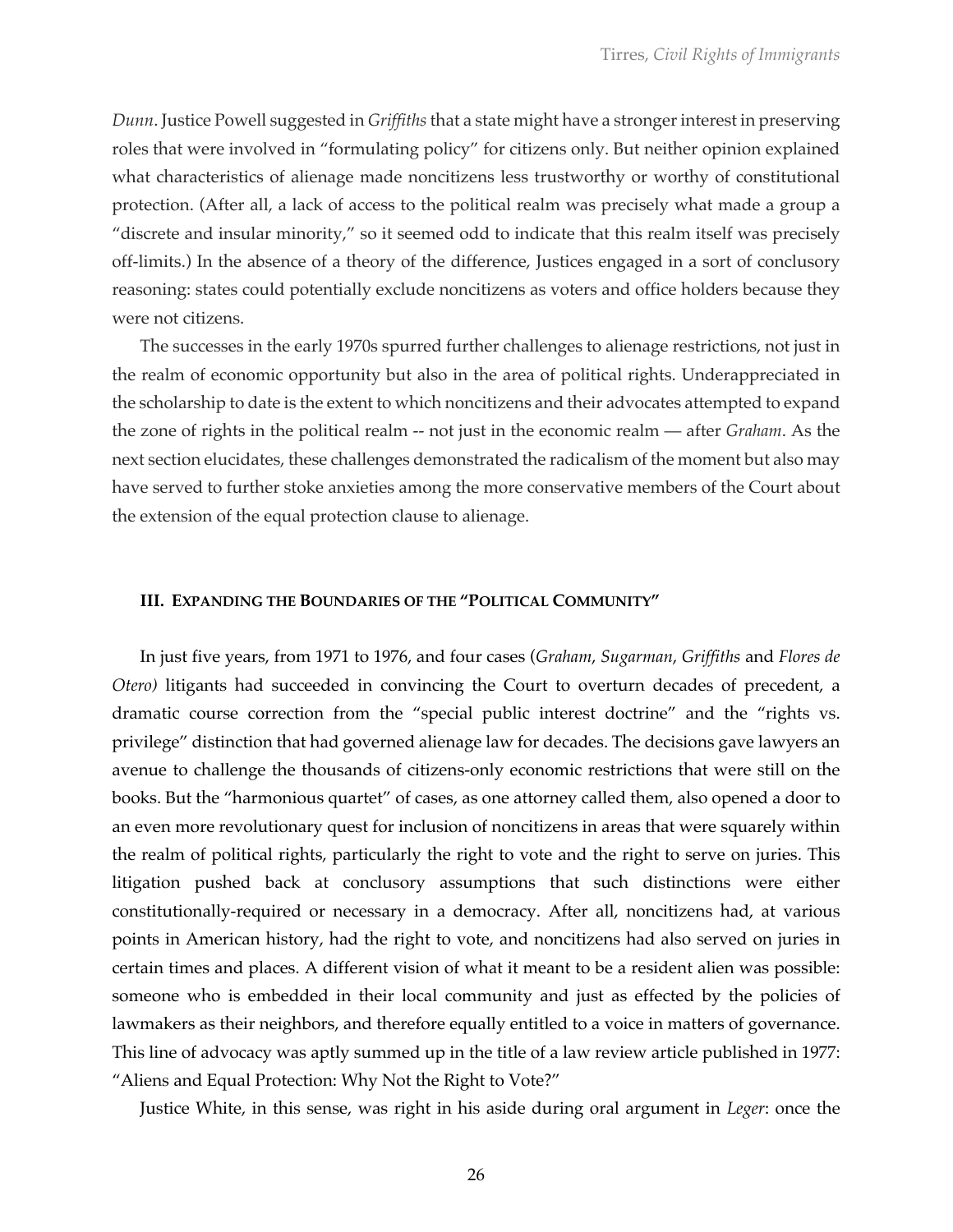equal protection door was opened, so to speak, for economic rights, then other kinds of rights claims followed. The cases that resulted from these efforts, coming on the heels of *Griffiths* and *Sugarman*, gave noncitizens an opportunity to test the range and extent of the Supreme Court's alienage jurisprudence.

The link between economic rights and political rights for noncitizens was conceptual, but it was also literal: in at least two cases, noncitizens who succeeded in their claims of unconstitutional employment discrimination based on alienage returned to court not long after to seek political rights. Daiil Park was a refugee from North Korea who managed to flee to South Korea and then to Alaska.<sup>58</sup> He attended both college and law school at the University of Alaska. Upon graduating from law school in 1971, he represented himself in a lawsuit challenging Alaska's citizenship restriction on the legal profession, and he won. Three years later, and after the Supreme Court's decisions in *Graham*, *Sugarman* and *Griffiths*, he returned to court as a newlyminted attorney, representing himself, to challenge his exclusion from the voter roles in Alaska. His was a straight-forward equal protection argument: he asserted that barring permanent residents from state and local elections violated the equal protection clause of both the state and federal constitutions.<sup>59</sup>

On the other side of the country, another noncitizen, Lester Perkins, brought suit to challenge the exclusion of aliens from grand and petit jury service in the Maryland, citing *Graham*, *Sugarman* and *Griffiths*. Just a year before, Perkins had successfully challenged his exclusion from the field of veterinary medicine in Maryland.<sup>60</sup> In arguing for the right to serve on juries, Perkins noted that aliens were a protected class, that states had to meet a high threshold to justify discriminatory treatment, and that neither the state nor the federal government had a compelling interest in excluding aliens as a class from jury service.<sup>61</sup>

In Colorado, Peter Skafte, a Dutch citizen who had been a permanent resident since 1966, claimed that Colorado statutes that denied resident aliens the right to vote in local school board elections were unconstitutional. Skafte was married to a U.S. citizen and had a child who was a student in public school. He argued that disqualifying him based on his alienage was a violation of the equal protection clause and also was a violation of his fundamental right as a parent to be

<sup>58</sup> Minutes, House State Affairs Standing Committee, Alaska State Legislature, January 13, 2004, p. 11.

<sup>59</sup> Park v. State, 528 P.2d 785 (Alaska 1974).

<sup>&</sup>lt;sup>60</sup> Perkins v. Board of Veterinary Medical Examiners of Maryland, Civil No. 72-1174-HM. Judgment was entered for the plaintiff on March 16, 1973, following an oral opinion in the matter rendered at a hearing held on March 2, 1973.

<sup>61</sup> Perkins v. Smith, 370 F. Supp. 134, 135 (D. Md. 1974), aff'd, 426 U.S. 913, 96 S. Ct. 2616, 49 L. Ed. 2d 368 (1976)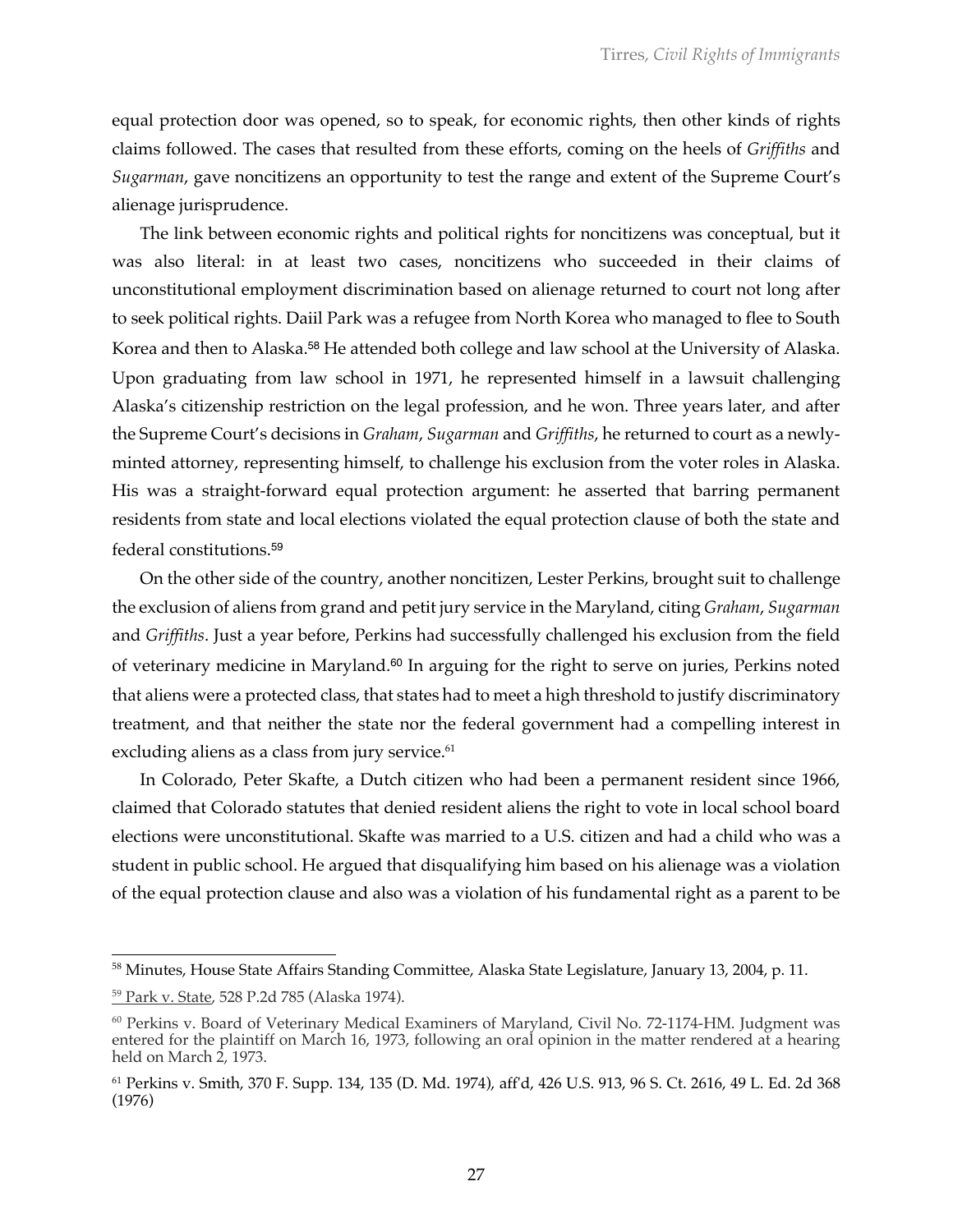involved in his child's education. (Noncitizen voting in school elections was not so far-fetched an idea. In 1968, New York City had begun allowing noncitizens to vote in school board elections. This right was also adopted in Chicago and Los Angeles.)

District court judges hearing the constitutional challenges in *Park*, *Perkins* and *Skafte* were confronted with a conundrum. On the one hand, the Supreme Court had issued four recent and highly significant decisions that supported treating noncitizens as a "discrete and insular minority," meaning that discriminatory state laws must be reviewed under the standard of strict scrutiny. But the legal claims that the noncitizens presented — that states could not restrict the ballot box (either statewide or at the school board level) or the jury pool to citizens only challenged lines that had been squarely drawn, and widely accepted, between citizens and aliens for decades. Even though the Constitution nowhere indicates that voting or jury service must be restricted to citizens-only, this idea was clearly perceived at the time as a truism, a sort of unquestionable assumption of the core differences between citizens and aliens.

In all three cases, attorneys for the noncitizen litigants (or pro se, in the case of Dalil Park), argued against the grain of the widely-accepted notion of exclusion of noncitizens from political life. This proved too much for the lower courts to support. In all three cases, the lower courts resorted to citing the passage regarding "political community" in *Sugarman* — despite the fact that it was dicta — to support states' rights to discriminate, but they went about it in different ways. In Alaska, the court argued that states were not compelled, under the equal protection clause, to guarantee the voting rights of noncitizens. In Maryland, the court argued that the state had a compelling interest in limiting jury service to citizens-only. In Colorado, the court argued that the state only had to demonstrate a rational basis for its restriction, and that limiting voting to citizens was clearly rational. As the court argued, in a conclusory fashion, "The state has a rational interest in limiting participation in government to those persons within the political community. Aliens are not a part of the political community."<sup>62</sup> This categorial statement of exclusion from political life completely failed to consider Skafte's more nuanced claim for inclusion in matters that related to his children and his local community.

By bringing these voting and jury service cases, litigants gave the courts their first opportunity to interpret the language in *Graham* regarding "discrete and insular minorities" paired with the language in *Sugarman* pertaining to the "political community." The interpretation and level of scrutiny applied were not uniform, but in all three cases judges used that language to defend a zone of state power, with little analysis of the more nuanced claims made by the plaintiffs here. It was a "know it when you see it" type of analysis, which relied largely on status quo and

<sup>62</sup> Skafte v. Rorex, 191 Colo. 399, 402, 553 P.2d 830, 832 (1976)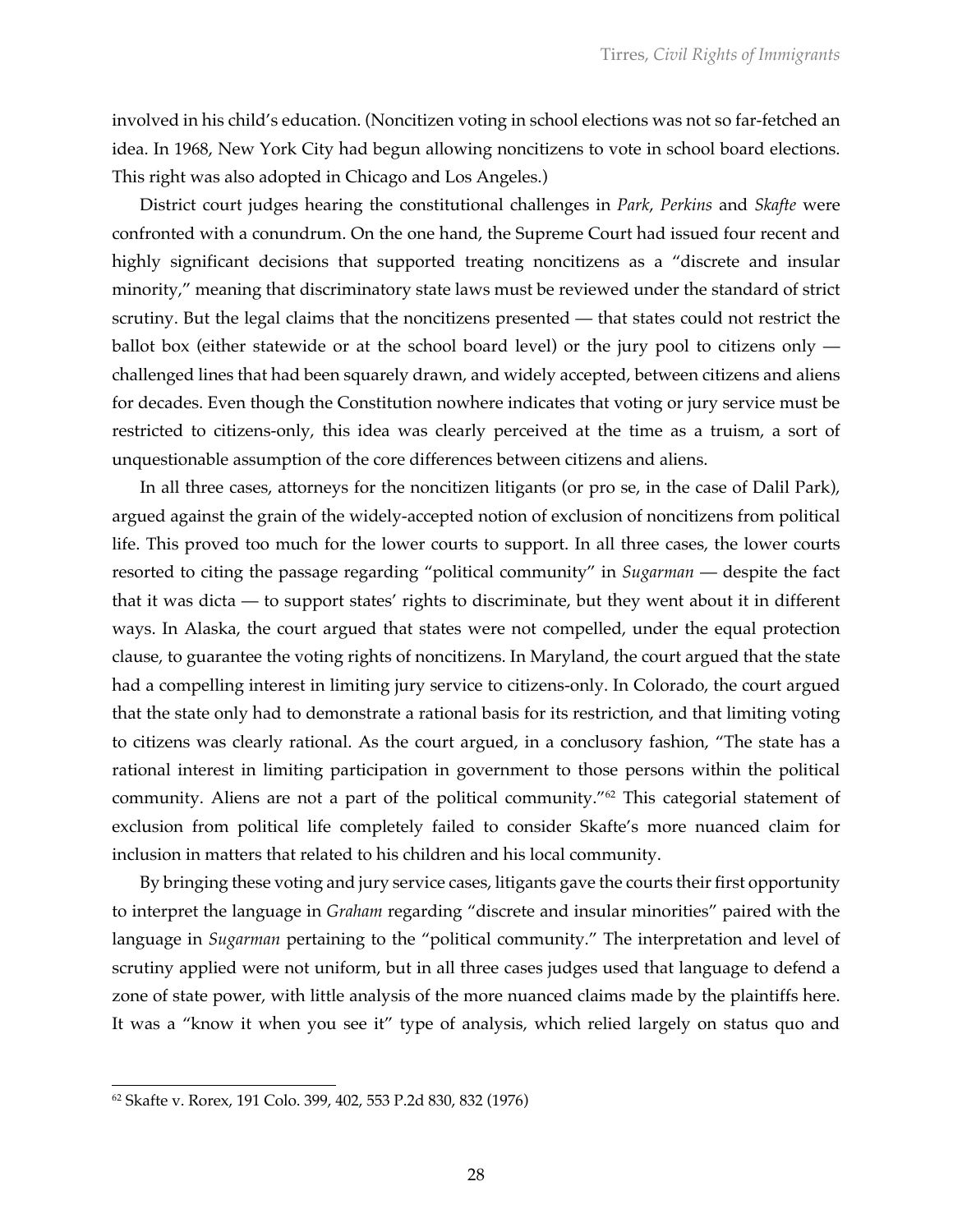stereotypes rather than reasoned opinion.

As Justice White had predicted in his colloquy with attorney Joseph Stein, cases pertaining to political rights ended up on the Supreme Court's doorstep. Perkins and Skafte both appealed their cases to the Court, with the assistance of different offices of the ACLU.<sup>63</sup> The Court affirmed the Maryland court's ruling in *Perkins* without opinion, upholding the restriction on jury service, in 1976. (In an enticing indicator of what might have been, both Justice Marshall and Justice Brennan voted instead to note jurisdiction and schedule the case for oral argument, but they were outvoted by others on the Court.<sup>64</sup>) And a year later, in 1977, the Court dismissed Skafte's appeal for want of a substantial federal question, leaving the Colorado court's decision as the final one.

By ruling on these cases without opinion, the Supreme Court gave no reasoning or rationale for why it decided each case the way that it did. It was a missed opportunity to elaborate on precisely that point that Justice Blackmun had shared in dicta in *Sugarman*, about the extent of state power to discriminate within the bounds of the Equal Protection clause, but the Court refused to do so.

Despite the negative outcomes, the challenges brought by Park, Perkins and Skafte reveal the profound sense of possibility afoot mid-decade, as old doctrines were abandoned and new approaches adopted in courts across the country, not just pertaining to the rights of noncitizens but also for other historically marginalized groups as well. In pushing for more thoroughgoing inclusion of noncitizens in American economic and political life, litigants imagined a constitutional framework that would recognize the ties and connections that resident aliens had to American society, even if not naturalized. This vision focused on the real, functional ways that noncitizens were involved and invested in American society, through work, school, taxes, family relationships, and other important connections. These were precisely the kinds of connections that Blackmun and Powell had highlighted in their opinions extending the equal protection clause to alienage. It was not outside the realm of possibility for noncitizens to have a voice in important decisions that would effect their day-to-day lives. Advocates and noncitizens would continue to push for rights to vote in local school board elections, and in municipal elections as well, but their efforts at extending constitutional protections for these rights had led nowhere.

These state cases pertaining to political rights are rarely, if ever, discussed in constitutional law circles, but they had an important role to play in the development of equal protection doctrine and alienage law. The cases, as I discuss below, had a sort of rebound effect on economic rights for noncitizens. The very fact that noncitizens were seeking the right to vote in state, local, or

 $63$  Perkins was assisted by the ACLU Foundation and Skafte by the ACLU of Colorado.

<sup>64</sup> *Perkins v. Smith*, 96 S. Ct. 2616 (1976).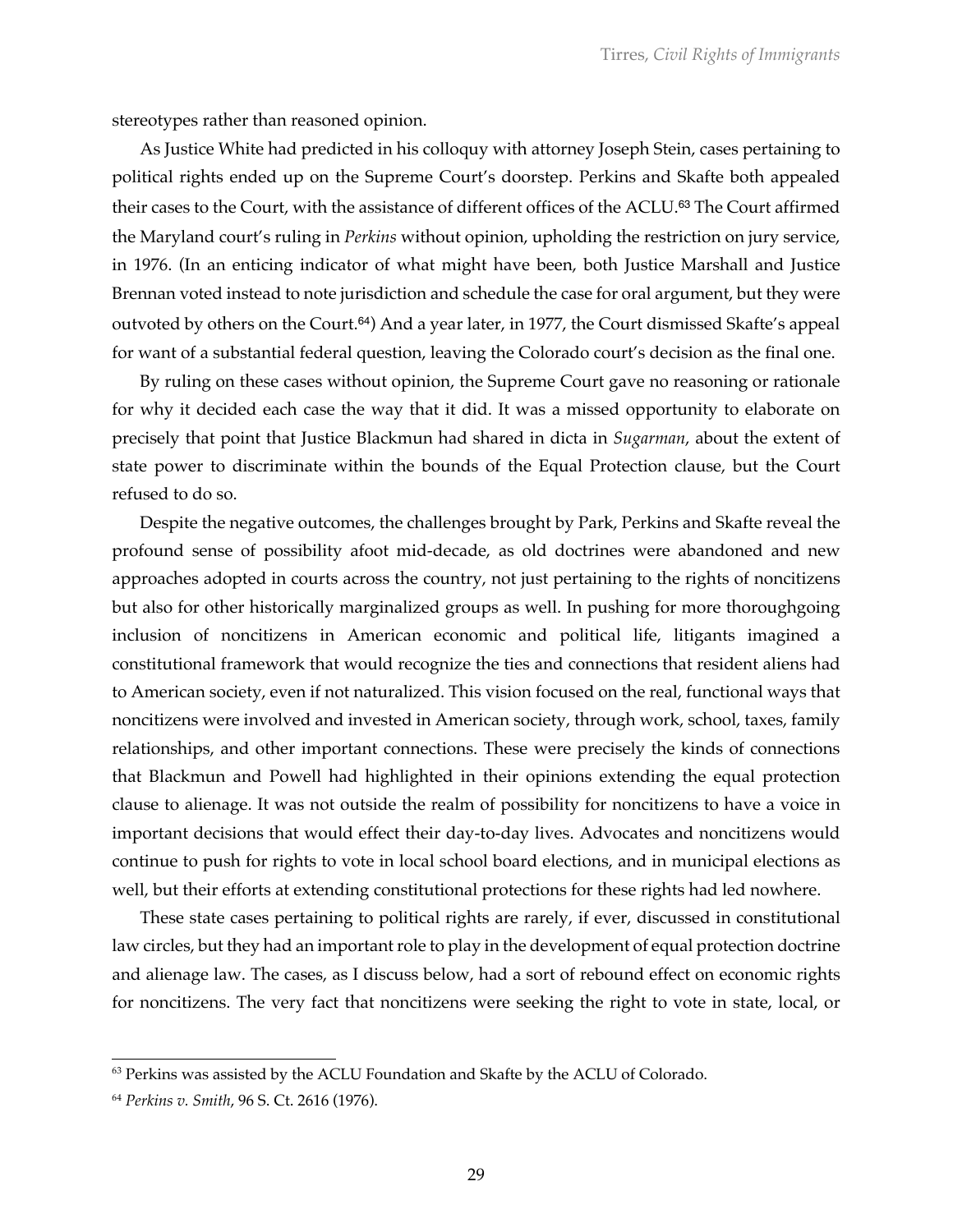school board elections seemed to fulfill the prophecy, as expounded by Justice Rehnquist, that treating aliens as a suspect class under equal protection would jettison any difference between citizens and aliens. For those, like Rehnquist, who did not approve of the holding in *Graham*, the "*Sugarman* exception" provided a possible opening not only to strike down noncitizen claims for political rights but also to further erode their economic rights. The next cases to come before the Supreme Court provided an opportunity to do just that.

### **IV. THE REEMERGENCE OF RATIONAL BASIS**

By 1977, advocacy on behalf of noncitizen civil rights had resulted in a fairly bright line in the courts between two categories of rights: economic and political. It appeared that economic rights were strongly protected — and therefore states could not use citizenship to limit access to public or private occupations or to public benefits — but that political rights like voting were subject to greater state control.

That is not to say that economic rights — like the right to work in one's chosen profession were automatically guaranteed; to the contrary, in many jurisdictions those restrictions remained in place until they were challenged in court. This was an increasing source of frustration to advocates. As the ACLU handbook on *The Rights of Aliens* noted in 1977, "Despite the clear trend of the Supreme Court's rulings, state laws barring aliens from certain kinds of employment are still on the books and continue to be enforced until individually challenged in the courts."<sup>65</sup> This included state laws barring aliens from working for the government. One advocacy organization, the Washington Lawyers' Committee for Civil Rights Under Law, reported in 1976 that pro bono attorneys for the organization were working on 25 cases of public sector employment discrimination, even though the Court had struck down New York's limitations on civil service in *Sugarman* three years earlier.<sup>66</sup>

This distinction between economic and political rights, such as it was, might have remained fairly stable if not for a round of highly consequential litigation from the state of New York in the mid- to late-1970s. Although advocates were attempting to follow through on the logic of *Graham*, the cases that made their way to an increasingly hostile Supreme Court gave the Justices an opportunity to reconsider their equal protection jurisprudence in the area of noncitizen economic rights. The decisions in those cases ultimately blurred the lines between economic and political

<sup>65</sup> See Miranda v. Nelson, Arizona, etc.

<sup>66</sup> "Motion and Brief on Behalf of Amici in Ambach v. Norwick," October 1976, 3.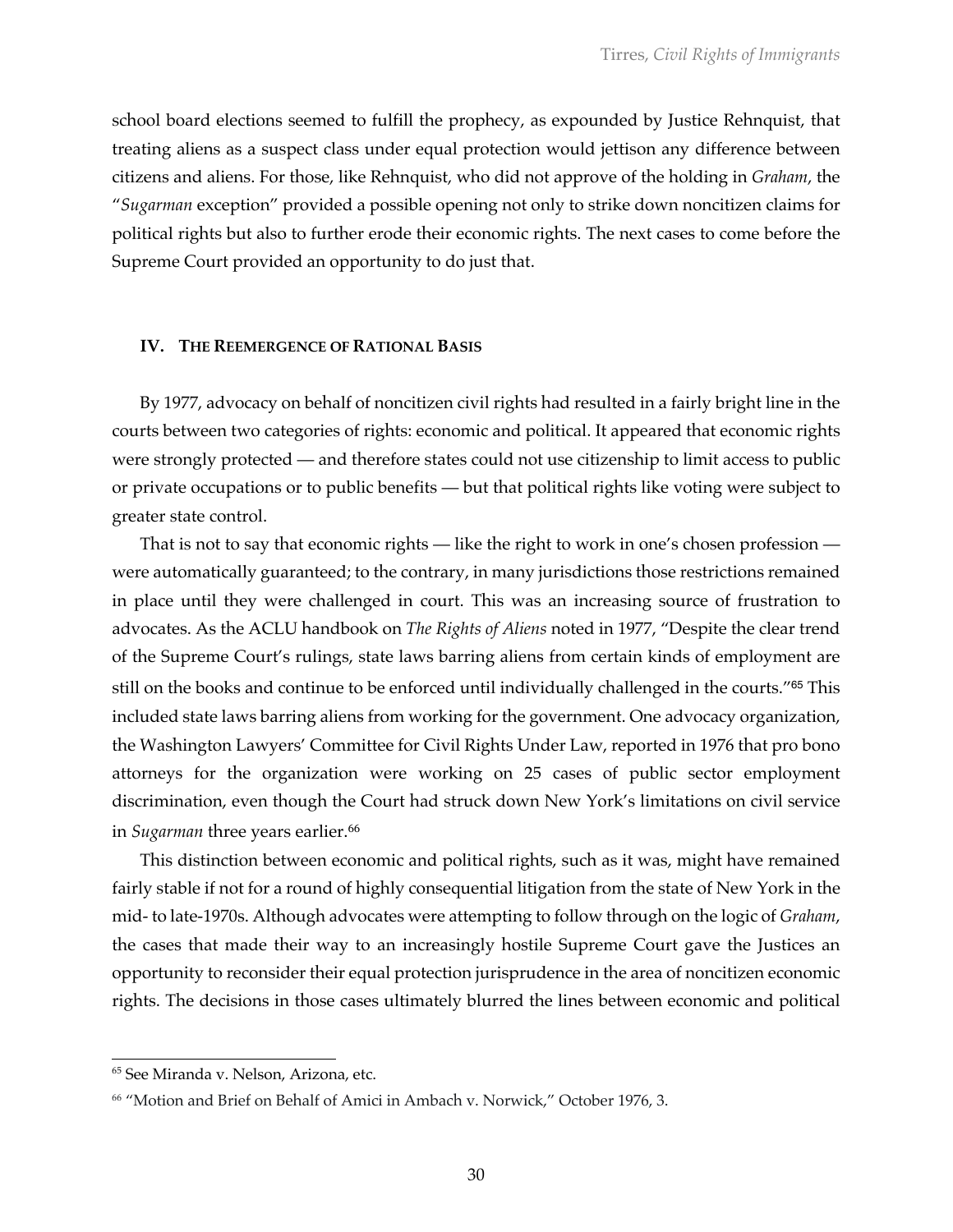rights, undermining the rights of noncitizens and creating the awkward alienage dual standard in equal protection law.

## *A. New York and "the expanding volume of cases"*

For much of the nineteenth and twentieth centuries, New York was a primary gateway for immigration and a prime destination for millions of new residents. By 1970, New York's number of foreign-born residents was one of the largest in the country, at 2.1 million. This represented 11% of of the overall population of the state, which was more than double the national value of  $4\%$ .<sup>67</sup> Despite (or because of) the vital importance of immigration for the state's overall economic growth, over the course of the twentieth century the state legislature and state licensing boards had adopted dozens of citizens-only laws. As Justice Blackmun described them, the laws "ha[d] their origin in the frantic and overreactive days of the First World War when attitudes of parochialism and fear of the foreigner were the order of the day."<sup>68</sup>

By 1975, the state still had many such laws on the books, including restrictions of at least 38 different trades or professions and limitations on state financial aid for higher education. Unlike some other jurisdictions in the mid-1970s, the New York state legislature rarely proactively revised laws in light of the recent Supreme Court decisions.<sup>69</sup> After *Graham, Sugarman,* and *Griffiths*, these provisions were ripe for challenge. In one year alone, federal district courts in New York heard separate challenges from noncitizens who wanted to be physicians, teachers, police officers, civil engineers and physical therapists.

Unlike other large immigrant-receiving states like Pennsylvania and California, and even after the state's defeat in *Sugarman*, the state of New York attempted to defend these remaining exclusionary laws. The New York Attorney General, Louis Lefkowitz, did not issue opinions advising licensing boards to remove their citizenship restrictions. Instead, the Attorney General's office took pride in the flurry of defensive litigation, as noted in an annual report proclaiming the state's role as a "legal trendsetter" in the nation.<sup>70</sup>

Litigation challenging citizenship restrictions in mid-1970s New York involved a range of

<sup>67</sup> Passel and Clark, Immigrants in New York (The Urban Institute, 1996), p. 5-6.

<sup>68</sup> Dissent in Ambach.

 $69$  By 1977, the state had revised some of its dozens of restrictive laws but many remained on the books, including those governing professions ranging from funeral director to animal health technician. Foley v. Connelie, 98 S. Ct. at 1073 (Blackmun, J., concurring). The Legislature did remove the restriction pertaining to the practice of law after the Court issued In Re Griffiths. See Peltz, 718.

<sup>70</sup> See report.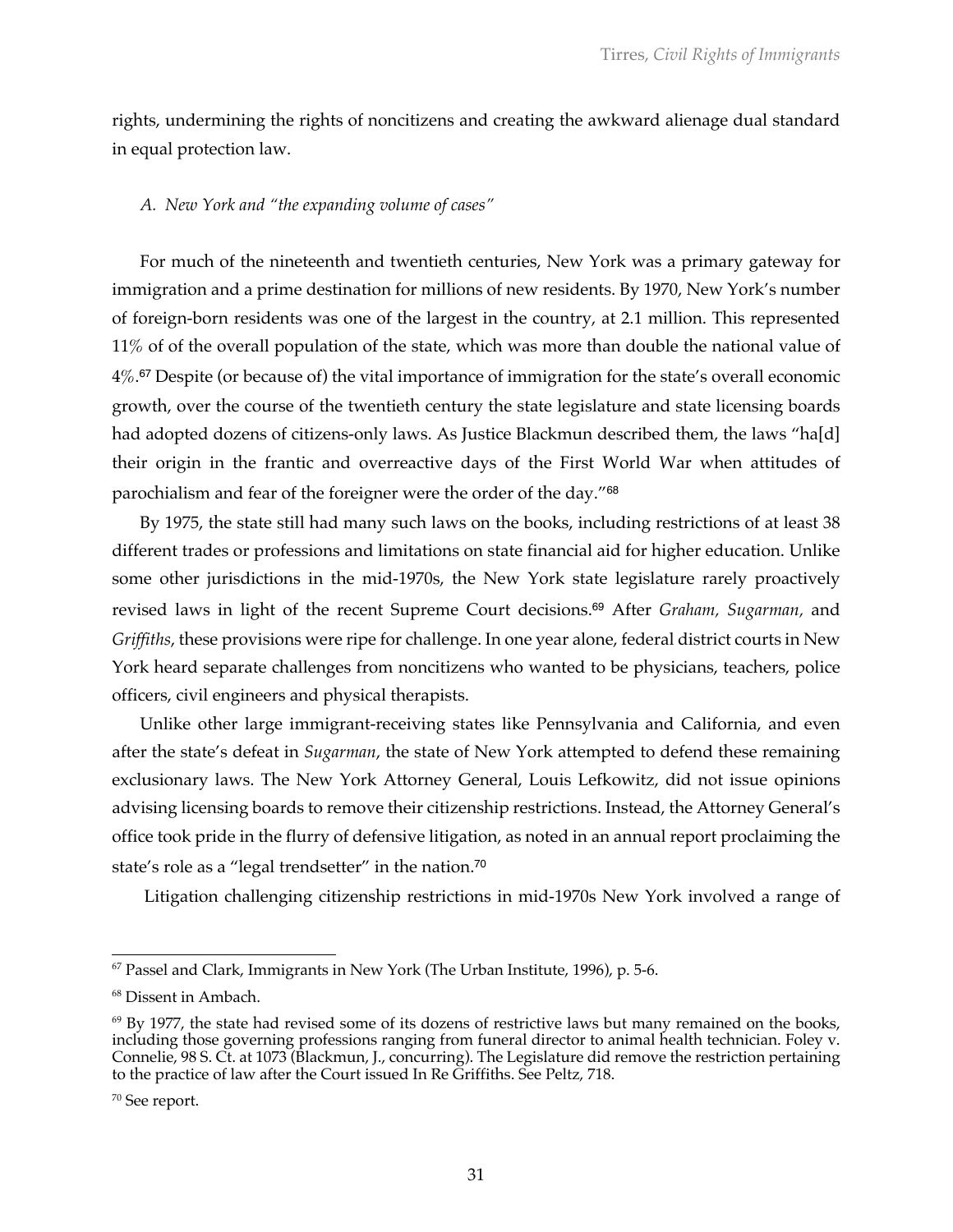legal advocacy groups, most notably the New York Civil Liberties Union (NYCLU), which entered the fray of noncitizen civil rights with vigor in the mid-1970s.<sup>71</sup> NYCLU had multiple fights going simultaneously in the 1970s, winning major victories in school speech and the protection of the rights of the disabled. The New York chapter helped to broaden the mission of the national ACLU to include a wide range of "victims groups" and a focus on various "enclaves," like public schools, where civil liberties were rarely protected. Among those "victims groups" identified as needing assistance were noncitizens. The NYCLU was lead counsel in two significant cases: that of public school teachers and a consolidated case challenging restrictions on licenses for physical therapists and civil engineers. Once again, civil rights activists placed issues of citizenship restriction squarely in the mix with efforts to expand rights in other arenas.<sup>72</sup>

Of course, this was not the first time that an arm of the ACLU was engaged in defending noncitizen rights. The national ACLU had been an important partner in helping David Broiles bring *In Re Griffiths* to the Supreme Court in 1973. Regional offices in Colorado and Maryland assisted with the appeals of the *Skafte* and *Perkins* cases. Now the regional New York office took on a lead role in defending the rights of noncitizens to work in both public and private employment in the state, with a hope to seal the promises of the *Graham* decision.

Bruce Ennis, NYCLU attorney, represented Susan Norwick and Tarja Dachinger in their lawsuit against the New York Education Department, filing a complaint and a temporary restraining order on their behalf in the summer of 1974.73 Norwick was highly qualified to be a public school teacher. She had prior teaching experience in her home country of Scotland, had received her B.A. degree *summa cum laude* from North Adams State College in Massachusetts and completed a masters degree in developmental reading at the State University of New York at Albany. Before graduate school, she worked as a teacher at Riverside Elementary, a private school in New York City. Despite these qualifications, she was summarily refused when she applied for provisional certification from the state so that she could teach in New York public schools. A representative of the state department of education admitted that she met the academic qualifications for certification, but stated that she did not meet the additional requirement of either being a citizen or having filed a declaration of intent to become one. A similar fate befell Dachinger, a teacher from Finland who received both her undergraduate and graduate degrees

 $71$  The New York Civil Liberties Union was founded in 1951 and gradually became a strong influence on the direction of the national organization. Two of the ACLU's executive directors in the 1970s, Aryeh Neier and Ira Glasser, had their start with NYCLU, as did national legal directors Bruce Ennis and Burt Neuborne.

<sup>72</sup> As Samuel Walker notes, "NYCLU activists developed perhaps the most comprehensive vision of civil liberties as a force for transforming American institutions; they represented the future of the ACLU."

 $73$  Representing noncitizen teachers and challenging the Education Law was an extension of the NYCLU's emphasis on civil liberties issues in schools. (Glasser himself had been fired from a teaching position for refusing to say teh oath.)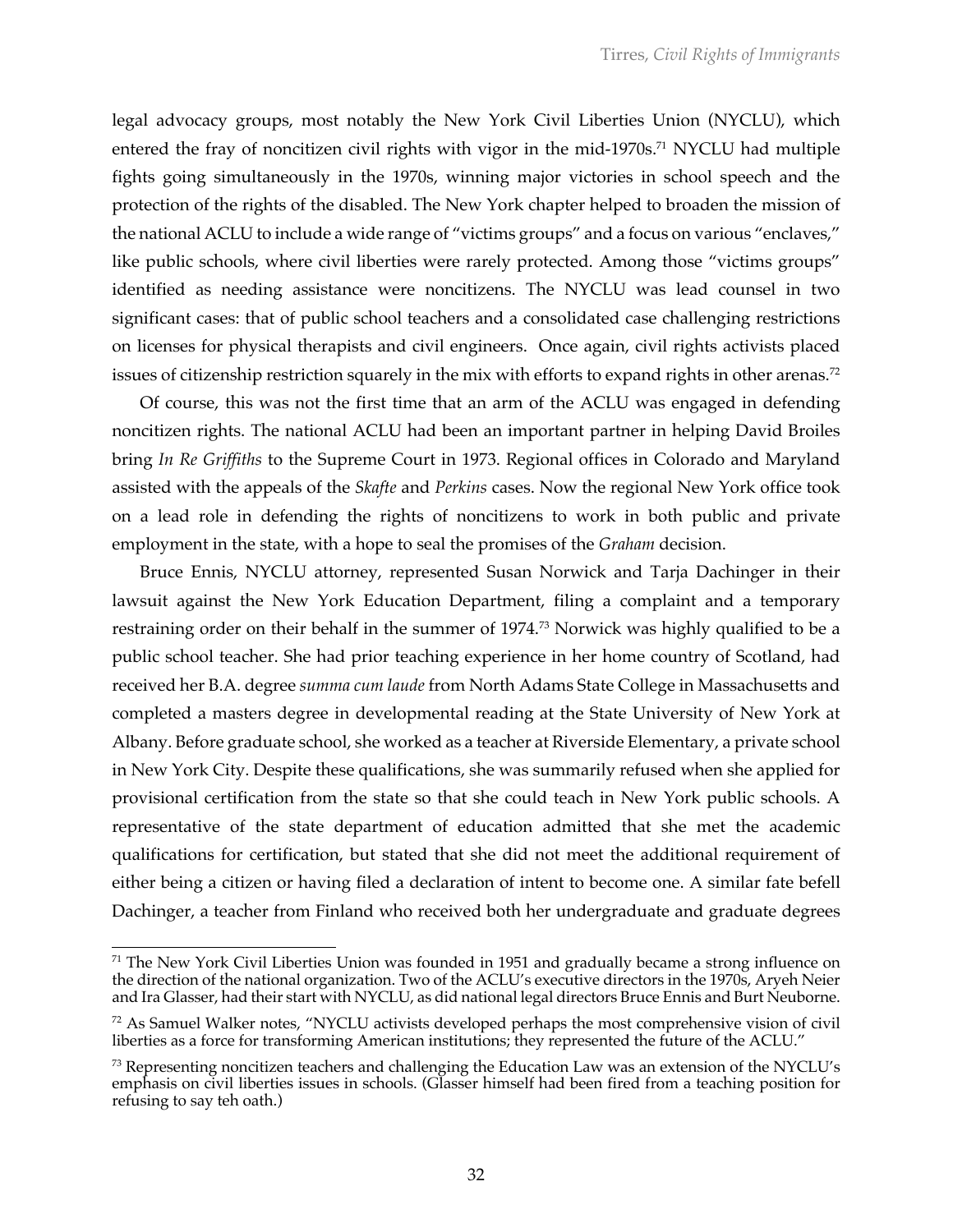with distinction in the U.S., taught in a private school, and then applied for state certification.<sup>74</sup>

That same year, another NYCLU attorney, Thomas Litwack, filed complaints for two other plaintiffs, Dilip Kulkarni and Aase Jackson, who were barred from employment under different provisions of the Education Law, those pertaining to civil engineers and physical therapists. As with public school teachers, the law barred noncitizens in those professions from practicing in the state.

The NYCLU was not the only organization seeking to defend noncitizen rights. In 1976, lawyers representing eight Turkish physicians challenged a provision in the Education Law pertaining to medical licenses. The law allowed only citizens or declarant aliens to be licensed to practice medicine. In addition, it required declarant aliens to become citizens within ten years or lose their licenses. Suphi Surmeli and seven other physicians sued, claiming that the threatened revocation of their licenses was a violation of equal protection and due process. The state argued that such discrimination was rational since the state had an interest in encouraging doctors to demonstrate their political involvement and be involved in public affairs, and because such provision would guarantee stability in the medical field, arguing that foreign doctors were more likely to be "sojourners" and to leave. The district court pushed back forcefully against this line of argument, holding that the law was unconstitutional under either a rational basis or strict scrutiny standard. As the judge held, "there is not the slightest link between a physician's citizenship and his competency as a physician or surgeon."

Nonprofit legal advocacy organizations and private attorneys were not the only ones to get involved. Also bringing litigation were attorneys affiliated with law school legal clinics. Michael Davidson was a clinical instructor at SUNY Buffalo when he agreed to represent Jean-Marie Mauclet in his challenge to New York's restriction on tuition assistance awards for noncitizens. Mauclet, a permanent resident, was married to a U.S. citizen and had a U.S. citizen child. He attended graduate school at SUNY Buffalo but was denied financial assistance since he had not pursued naturalization. Prior to his teaching stint, Davidson had been active in civil rights litigation of a different sort while working for the NAACP Legal Defense Fund. (He would go on to serve as the first legal counsel for the U.S. Senate and to argue the case of *INS v. Chadha*. He later served as the General Counsel of the Select Committee on Intelligence.)<sup>75</sup>

Mauclet's case was eventually consolidated with that of another plaintiff, Alan Rabinovitch. Rabinovitch was a permanent resident from Canada who qualified for a undergraduate scholarship to attend Brooklyn College but the scholarship was withdrawn when he was

<sup>&</sup>lt;sup>74</sup> Both Norwick and Dachinger were married to U.S. citizens, which meant that they did not need to obtain separate labor certification in order to maintain lawful immigrant status. Ambach Appendix, Part I.

<sup>75</sup> Tribute to Michael Davidson (Diane Feinstein), Congressional Record, Sept. 22, 2011 (p. S5896)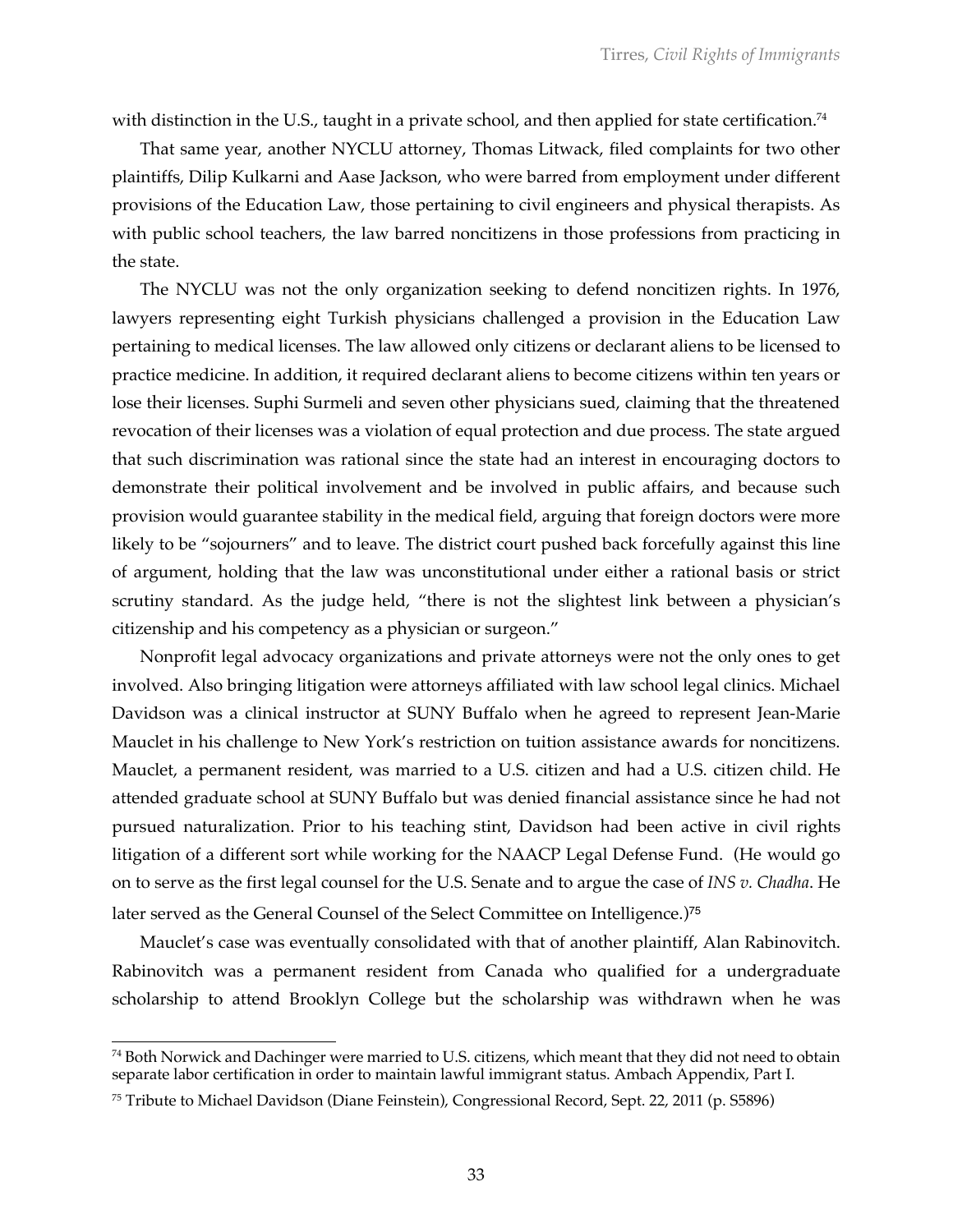identified as a permanent resident. His attorney, Gary J. Greenberg, also had prior experience in the field of civil rights, having served in the civil rights division of the Department of Justice in the late 1960s. Greenberg resigned from government service in 1969 after openly protesting President Nixon's school integration policy.

Both Davidson and Greenberg succeeded in their challenges before the Western District court of New York in the winter of 1976. That summer, the Southern District ruled in favor of Norwick and Dachinger. In January of 1977, the Northern District ruled in favor of Kulkarni and Jackson. Thus, by the fall of 1977, district courts in New York had ruled in favor of noncitizen teachers, doctors, physical therapists and engineers. The executive director of the NYCLU, Ira Glasser, was clearly thrilled with the progress, telling the New York Times in that Attorney General Lefkowitz "can stop going through the futile formalities of defending what is essentially the same statute over and over again from the District Court to the Supreme Court."

Although these were clear successes, there were still dozens of citizens-only licensing laws on the books, which attorneys would have to challenge one-by-one, unless and until the state legislature revised the laws. Litwack tried to get class action status in *Kulkarni*, allowing the court to consider removing references to citizenship from all the professions listed in the Education Law, but his attempt was denied due to lack of standing. Not being able to overturn them with a blanket order meant that the litigation would be that much more costly and prolonged. This fact helps to explain why the NYCLU began to pressure the state legislature to overturn the remaining laws, highlighting the costliness of this litigation to the as well. As Glasser commented, "All this seems to be a colossal waste of time, energy, and money at a time when the state can ill afford any extra expenditures."

It looked like the tide was clearly turning in favor of those noncitizens who had challenged New York laws in the 1970s, but one case went in a different direction in the district court. In the summer of 1976, a different three-judge panel of the Southern District of New York ruled in favor of the state in the case of *Foley v. Connelie* (with a dissent by Judge Mansfield). Edmund Foley was an immigrant from Ireland who applied to take the examination to become a New York State trooper but was denied under the state law that limited the state police force to citizens only. (Another noncitizen brought suit against New York City, which had a similar bar on noncitizens serving as metropolitan police.) Unlike some other areas of employment, the position of state trooper had an age requirement: only applicants between the ages of 21 and 29 were eligible to apply and take the examination to become an officer. This age limitation meant that an immigrant might never be able to become a state trooper, even if naturalized, if he or she could not meet the five-year residency requirement and pass the naturalization test before she turned 30. Foley was in precisely this situation; he entered the country in 1973 but did not become a permanent resident until 1974. At that point, he began to accrue the necessary five years of residence for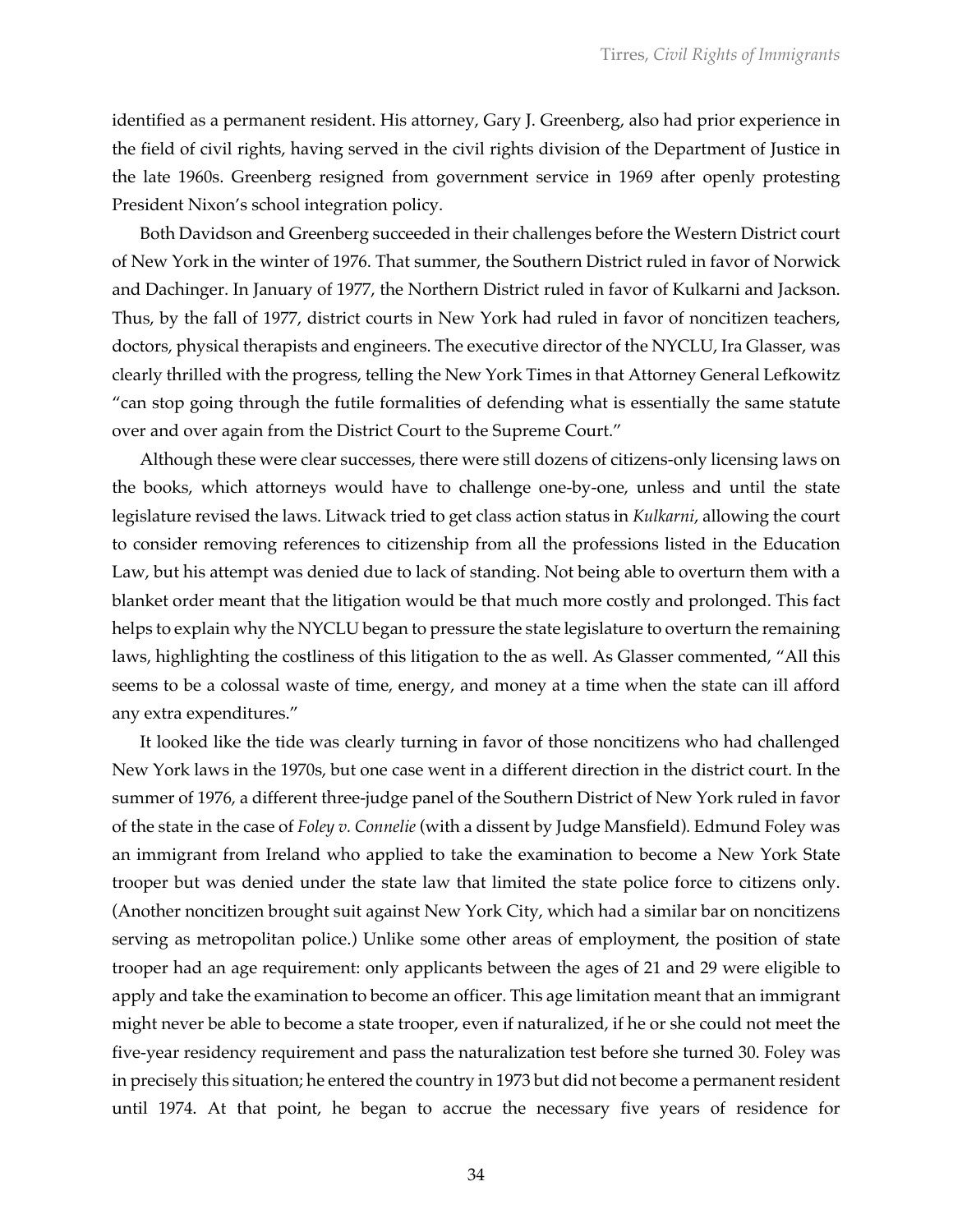naturalization. Unfortunately for his job prospects, he would already be over the age of 29 in 1979 and thus barred from eligibility to become a state trooper.<sup>76</sup>

It is likely the age requirement provision that led Jonathan Weiss, an attorney with the New York nonprofit Legal Services for the Elderly Poor (LSEP), to take the case. Edmund Foley was not a member of the elderly poor (being in his late 20s at the time of the suit), but his case likely appealed to LSEP because of the nexus with age discrimination. Weiss himself clearly saw the mission of LSEP to extend not only to direct services to those who were themselves elderly but also to challenging the irrationality of age restrictions across a wide range of areas of American society. As he noted in his testimony before the Senate Committee on Labor and Human Resources, "age discrimination….takes many forms," noting that the "most obvious is generally that of employment."<sup>77</sup>

The *Foley* case was not the first time LSEP had advocated for immigrant rights. LSEP had played an important role assisting attorneys representing the plaintiffs in *Graham* and *Leger*, and had also filed an amicus brief in a case pertaining to federal welfare benefits for aliens, *Mathews v. Diaz*. But the *Foley* case was the first time that attorneys from LSEP — including both Weiss and David Preminger — directly represented the plaintiff. Once again, an immigrant plaintiff was represented not by an immigrant rights organization but instead by a group dedicated to a parallel fight, that of fighting age discrimination.

Attorney General Lefkowitz apparently did not see defending these laws as a "futile formality," as Glasser had called it, since his office appealed all the district court cases won by noncitizens. The Supreme Court denied cert in *Surmeli*, the case of the Turkish physicians, essentially affirming the lower court decision, but it agreed to hear the remaining three cases, pertaining to financial aid, state troopers, and public school teachers.<sup>78</sup> In quick succession, one year after the next (1977, 1978 and 1979), these three cases out of New York — *Nyquist v. Mauclet*, *Foley v. Connelie*, and *Ambach v. Norwick* — came before the Court, and with each the Court contracted what were perceived as expansive rights for noncitizens.<sup>79</sup> It was this series of cases that led to a splintering of the tentative coalition on the Court and a reassertion of states' rights

<sup>76</sup> Reply Brief for Appellants, Foley v. Connelie, p. 2.

 $77$  Weiss, "Judicial Access and the Elderly," Hearing before the Senate Committee on Labor and Human Resources, July 12, 1983, p. 49.

<sup>78</sup> Nyquist v. Surmeli., 436 U.S. 903, 98 S. Ct. 2230, 56 L. Ed. 2d 400 (1978)

 $79$  This time, New York was not represented before the Court by Samuel Hirshowitz, whose performance in *Sugarman* was subpar, but instead by Judith Arenstein Gordon, an assistant attorney general who had graduated from NYU Law School in 1968. Gordon argued all three of the next cases before the Supreme Court. She lost *Mauclet*, but by only one vote (the most divided court yet on these issues), and she won in the next two. For Bruce Ennis, her opposing ACLU counsel on *Ambach*, one of his very few S. Ct. loses.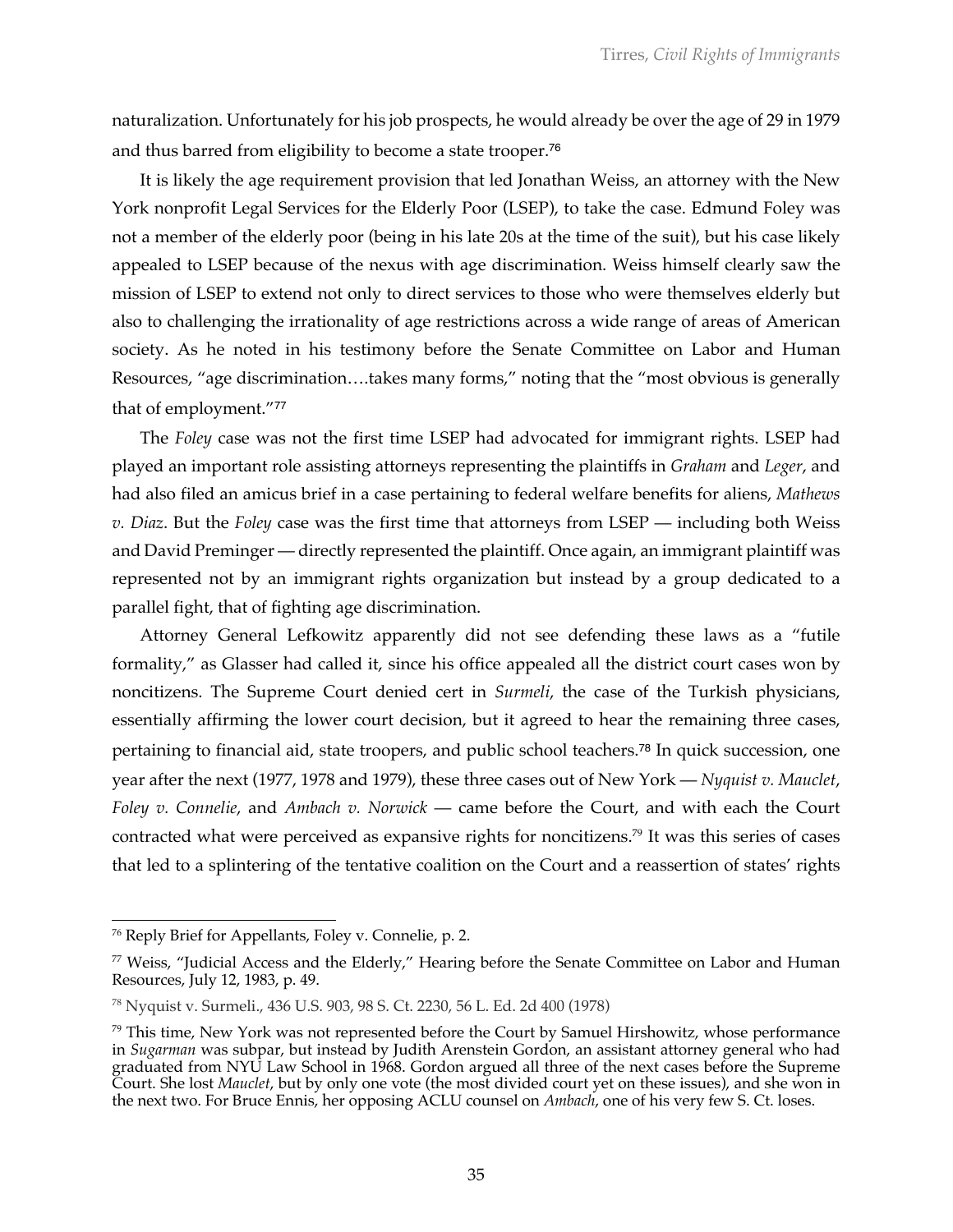to discriminate.

#### *B. "Distasteful intruders" or "welcome participants"?*

The trio of cases from New York heard by the Supreme Court in the late 1970s gave both sides opportunities to rehash old arguments as well as introduce new ones about the relationship between noncitizens and the Constitution. In *Mauclet*, which challenged the constitutionality of citizenship-based restrictions on state financial aid for higher education, the state tried a new defense. Once again, New York argued that the Equal Protection clause did not apply to the law at issue, but this time it was not because of the particular benefit at hand (as the state had argued in *Sugarman*) but instead because of the nature of the classification itself. Because the law allowed aliens who had declared their intention to become citizens — so called "declarant aliens" — to be eligible for financial aid, the state reasoned, this was not discrimination "based on alienage" but instead discrimination against those who were aliens but refused to pursue citizenship. The statute discriminated, state attorneys argued, only between *types of categories of aliens* — those who intend to become citizens and those who do not — and not between aliens and citizens. According to this argument, since it was not discrimination "based on alienage," strict scrutiny need not apply.

Davidson and Greenberg, the attorneys for Mauclet and Rabinovitch, made quick work of this nonsensical argument, noting that such reasoning "defies logic," and the district court agreed with them wholeheartedly. New York also argued that the state had a substantial interest in limiting financial aid to citizens in order to encourage voting and office-holding, and that this interest was justified under Sugarman's rationale regarding the "political community." This, too, Greenberg criticized with gusto during oral argument, calling such "post-hoc rationalization[s]" the state's "habitual reflexive discriminations against the aliens" that are "trotted out on every occasion," including when they argued that licenses for physical therapists could be limited because such a limition promotes the political community.

Davidson and Greenberg were able to convince a majority of justices that New York did not have a legitimate interest in such limitations, but they won by only one vote. *Mauclet* was the most divided alienage case yet, with three separate dissents by Rehnquist, Burger and Powell, with Stewart joining Powell's dissent. Each presented a different rationale. Rehnquist questioned the applicability of the equal protection clause to alienage entirely (and would have overruled Graham); Burger argued that financial aid was akin to government "largesse" that a state could divvy up however it pleased; and Powell bought into the state's argument that this was not discrimination "based on alienage" because declarant aliens could receive financial aid. Although the dissenters failed to win a majority, their arguments were a foreshadowing of what was to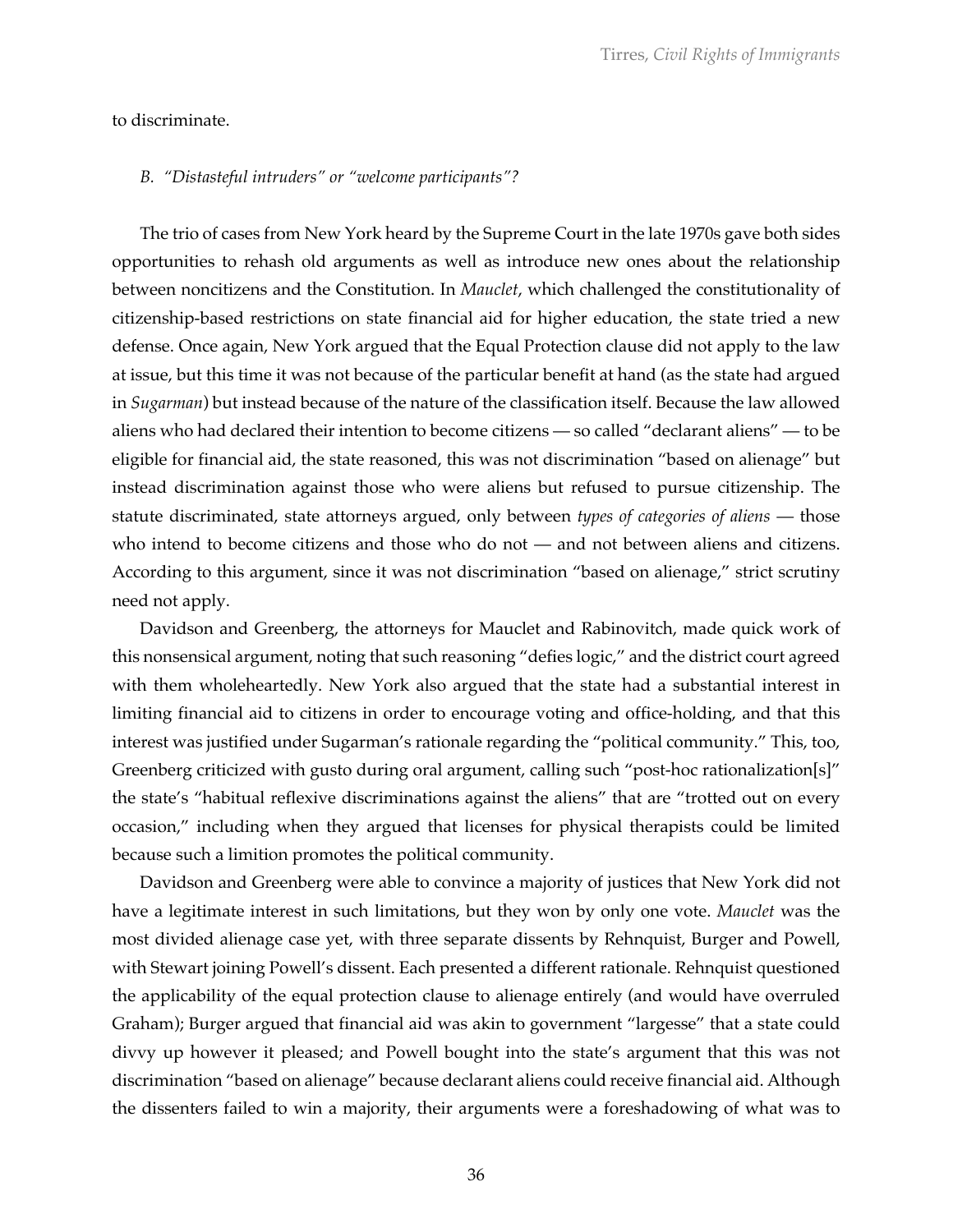come in the next two cases, *Foley* and *Ambach*.

Foley's attorney, Jonathan Weiss, had a difficult path to victory, given the Court's increasing discomfort with limitations on state power as well as the ubiquity of restrictions on police officers around the country. Unlike earlier cases, this specific type of employment discrimination was widespread: a survey by the International Chiefs of Police in 1974 found that 94% of state and local police departments responding to the survey restricted male sworn officers to citizens only. A more targeted state study conducted as part of the litigation found that 24 states restricted the state police force to citizens only. All nine of the states with a population of more than 100,000 permanent resident aliens — including California, Texas, New Jersey, and Illinois, among others — had such restrictions in place. Furthermore, the lower court had ruled in favor of the Superintendent of the New York State Police, declaring that the regulation was constitutional because the job of a state trooper was an "important nonelective executive position" as described in *Sugarman.* 

Whereas in the earlier litigation, the focus was on the harm caused by exclusion — including the stigma as well as the irrationality — in the *Foley* litigation we see advocates presenting an argument based on the advantages of inclusion, particularly in a country that had a growing percentage of noncitizen residents. Weiss highlighted this theme in oral argument, noting that it makes no sense for the state to exclude, through a flat ban, a whole class of persons who might have skills of value, such as the ability to speak Spanish, and who could be an asset to the police force. As Weiss noted, "if you exclude…from the pool a large population which speaks Spanish as well as English you may in fact eliminate your ability to recruit able police officers…." In this line of argument, alienage restrictions were irrational because they made it harder, rather than easier, for police departments to fulfill their duties.

Weiss, aided by an amicus brief from the Mexican American Legal Defense Fund and the Asian Law Caucus, also tried to make the connection between alienage discrimination and race discrimination clearer. In their amicus brief, MALDEF and the Asian Law Caucus identified Mexican-American and Asian-American interests in the result of the case, drawing attention to the connections between citizenship restrictions and the treatment of racially and ethnically marginalized populations. Given that Mexican Americans made up the largest single group of permanent resident aliens in the country at the time (20% of over four million in 1975), such restrictions were bound to have a particular impact on that group, which was already woefully underrepresented on police forces nationwide. In a study conducted by the Race Relations Information Center in 1974, just 1.2% of 41,894 sworn personnel in 42 states were Hispanic. Representation of those of Asian descent was even smaller: only 7 officers out of that 41,894 officers were Asian or Asian American. The brief noted the dire problems stemming from lack of representation of language-minorities on police forces, and they questioned the rationality of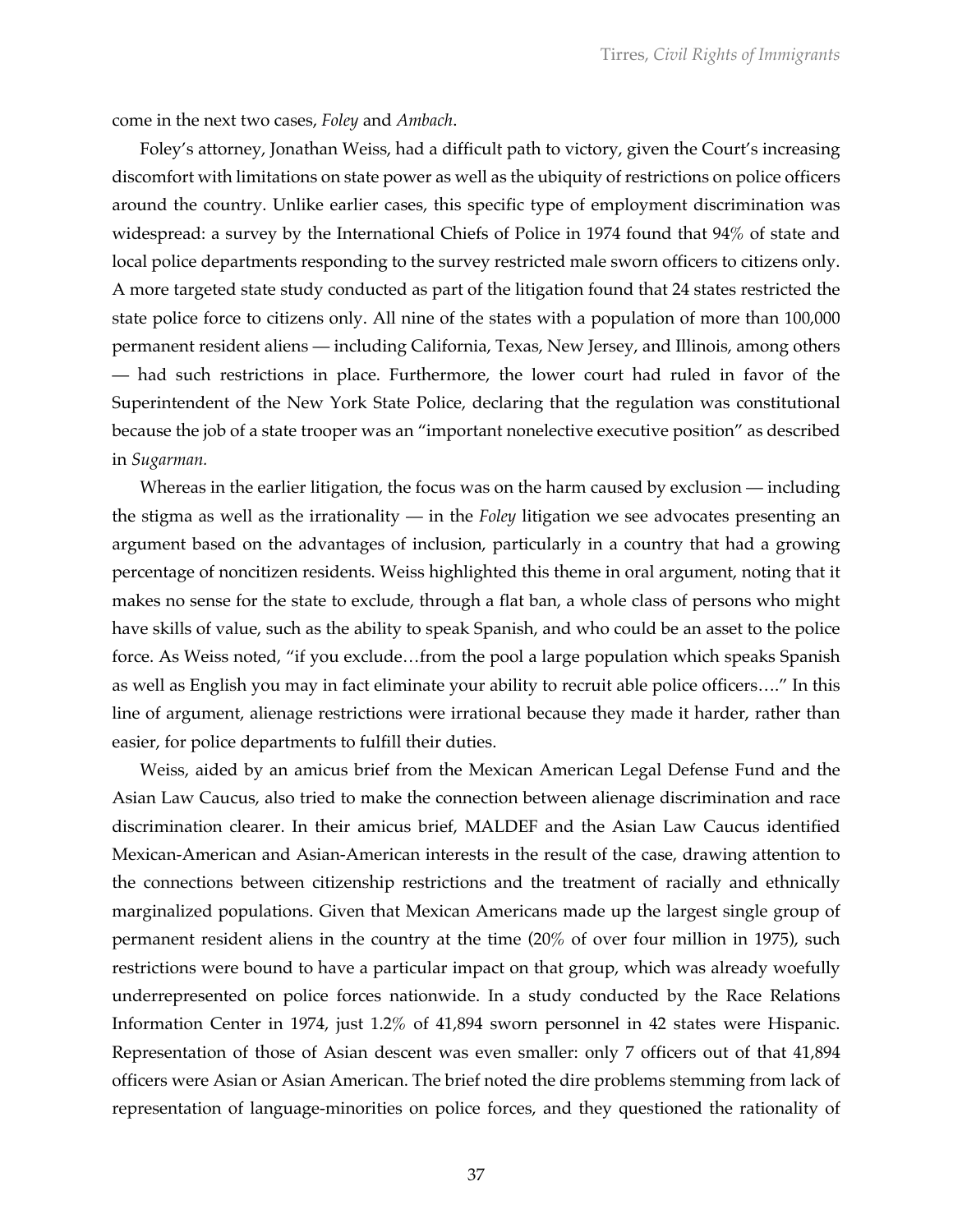excluding completely a major source of such national origin minorities from consideration.

It is in oral argument for *Foley* that we first see an all-out assault on strict scrutiny for noncitizens coming, for the first time, from a justice other than Justice Rehnquist. Justice Burger openly criticized the treatment of noncitizens as a protected class, even though he himself had ruled in favor of *Graham*. He put the issue of difference with alienage and race front and center, asking, just a few minutes into Weiss's argument, "Do you think there is a difference between a discrete insular group whether minority or otherwise, when they are -- let us say American-Indians or Negros or women or men who cannot change their condition, that is one kind of a discrete insular group?" Burger lobbed questions at Weiss related to which groups could be protected classes. The questions all seemed intended to criticize the prior treatment of aliens as a discrete and insular minority, which would erode the power of the *Graham* decision. Justice Powell's notes of the Court's conference after oral argument reflected this tone; Powell wrote that Burger, after defending the state's discretionary power to select police, stated that "Aliens who can become citizens are different from blacks."

Reasoning from race, as attorneys had done in earlier cases, was losing its persuasiveness as Burger, Rehnquist and others argued, despite the holding in *Graham*, that noncitizens were not the appropriate subject of strict scrutiny. They also returned to the specter of alien voting as a sort of warning. Burger referenced the *Skafte* and *Perkins* cases directly, asking the state's attorney during oral argument, "If your friend prevails and we reverse [the lower court], do you think New York can keep these aliens off of juries?...How about voting?" The implication was clear: if we limit the state's right to exclude noncitizens from the police force, then voting and jury service are next. This was a characterization of citizenship and alienage as a zero sum game, which meant that any expansion in alien rights meant a contraction in citizenship.

Unsurprisingly, given the apparent shifting attitudes of the justices, the Court held for the state in *Foley*, upholding a citizenship restriction on the state police force (as well as the age restriction, meaning that some noncitizens, like Foley, could never become a state police officer even if naturalized). In the majority opinion, Burger left *Graham* standing but created a novel carve out for state power, citing his own dissent in *Mauclet* for the proposition that requiring strict scrutiny in all cases of state-based alienage discriminate would "obliterate all the distinctions between citizens and aliens, and thus deprecate the historical values of citizenship." Instead, in cases related to the political community, "the state need only justify its classification by a showing of some rational relationship between the interest sought to be protected and the limiting classification." For public employment, then, the Court "must necessarily examine each position in question to determine whether it involves discretionary decision making or execution of policy, which substantially effects members of the political community." From now on, cases of alienage discrimination would be examined under this dual standard: rational basis for some types of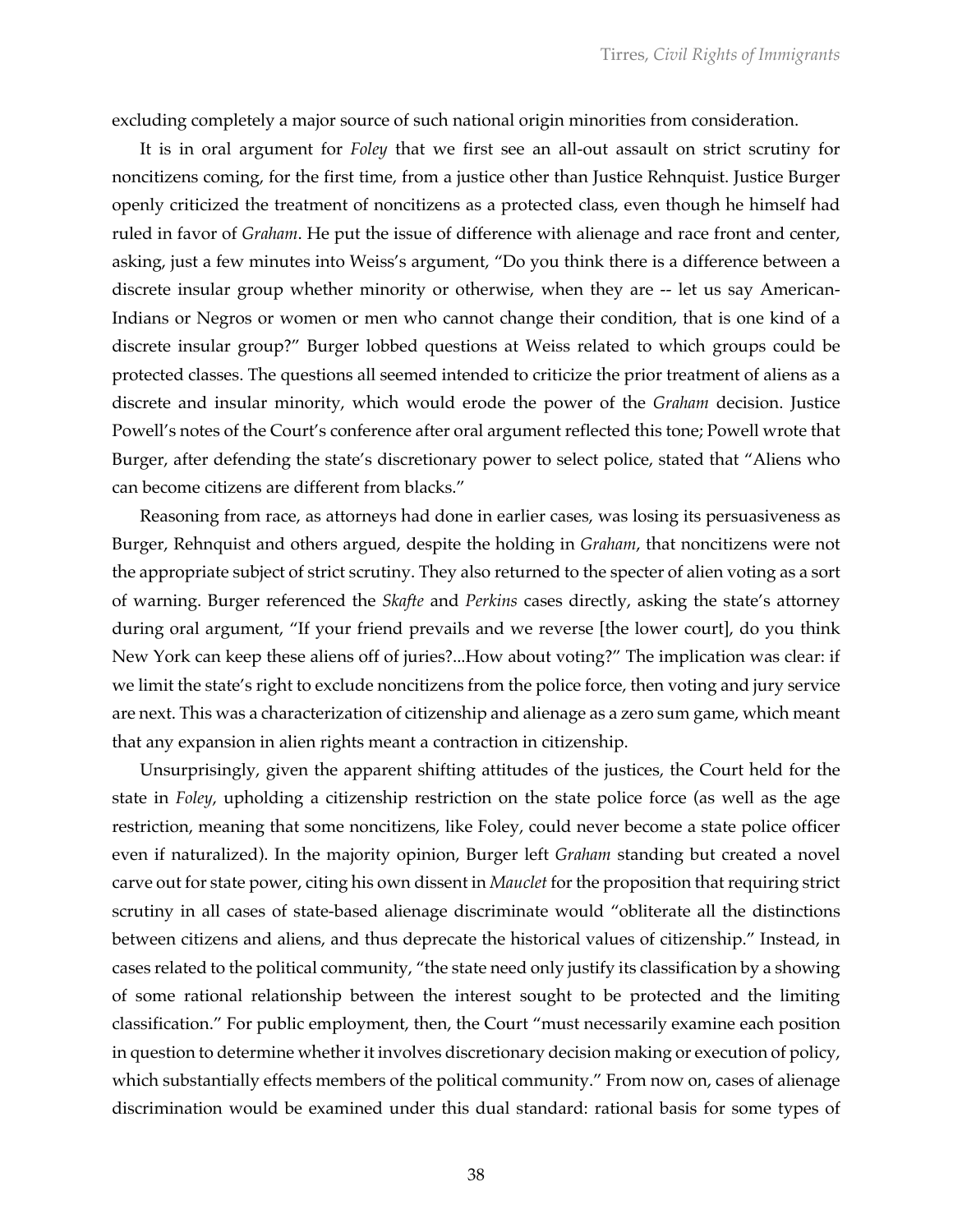discrimination, and strict scrutiny for others.

The Court handed down the *Foley* decision in March of 1978; the ACLU's case in support of noncitizen school teachers, Norwick and Dachnigner, was set to be argued the following year. The path became considerably more fraught after *Foley*. By the time the *Ambach* case was heard for oral argument, Bruce Ennis had been promoted to national legal director for the ACLU, supervising a staff of 26 other attorneys and consulting with thousands of others in the ACLU's various regional offices.<sup>80</sup> There were still many elements of the case that pointed in favor of an outcome for the teachers. Public school teachers clearly did not make, interpret or enforce the laws, so it was difficult to imagine how restricting those positions to citizens only was in furtherance of the "political community." And, unlike regulations of state police, citizenship restrictions on public school teachers were far less prevalent by this time than those for police officers; only ten states still had such restrictions on the books by the 1970s. Some of those state restrictions, including those in New York, allowed for the granting of a provisional certificate to noncitizens, at the request of the superintendent and under the discretion of the education agency head. In Virginia, one newspaper reported that officials had been granting these certificates "almost automatically," since they were "under the impression that the requirement might not withstand a court test." This meant, as the paper reported, that the regulation had "little practical force as it is now being administered."<sup>81</sup> Virginia was not alone; briefs in the case indicate that at least ten states had withdrawn their restrictive laws in recent years.

In briefs and oral argument, Ennis argued that the statute should be held unconstitutional under equal protection because it was both under- and over-inclusive. The statute swept broadly, barring all noncitizen teachers whether they were unqualified recent arrivals with little connection to the country or highly-qualified long-term residents with strong connections to the country. As Ennis stated in oral argument, the exclusion "applies to any alien from any country and prevents that alien from teaching any subject at any grade level." The statute was under inclusive, he argued, because the citizenship restriction did not apply to private school teachers in the state, who educated 18% of the school-age population. Both points went to the irrationality of the law, undermining the state's claim that this exclusion helped the state ensure a qualified teaching staff and inculcate all children with the principles of good citizenship. Of further salience to this analysis was the fact that school boards in New York City allowed noncitizen parents to vote and to serve on the school boards themselves.

States attorney Judith Gordon, in her remarks for the New York Commissioner of Education,

<sup>80</sup> NY Times Obituary.

<sup>81</sup> Aliens as Teachers, Richmond Times Dispatch, May 3, 1979.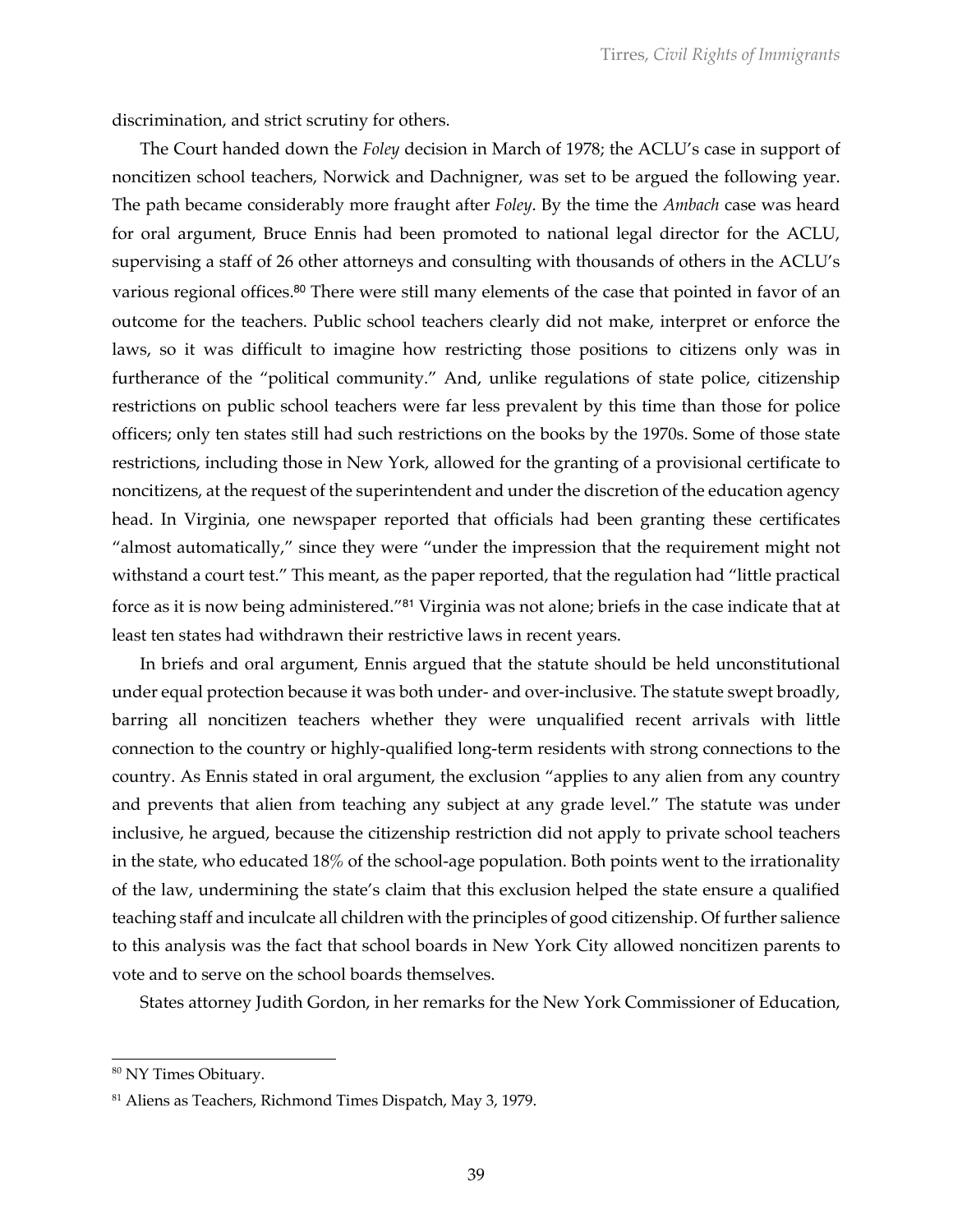insisted that the case of public school teachers fell under the *Sugarman* exception, which would require the Court to apply only rational basis review. Teachers were performing a "governmental purpose," she argued, and therefore all the state had to show was a rational basis to exclude aliens as public school teachers. Gordon argued that the state had good reason to exclude noncitizens as public teachers because noncitizens, by definition, could not instill the principles of good citizenship in their pupils. "The principle purpose, if not the overriding purpose of public education is in fact training for citizenship." She stressed a vision of the teacher as a role model in instilling the values of civic education, no matter what subject taught or in what grade. Teachers, she argued, "transmit attitudes and values as well as information by their example." When Justice Stevens pushed Gordon to articulate what exactly these "attitudes and values" are that a citizen has and a noncitizen does not, Gordon honed in on the right to vote: "The citizen has the capacity to participate in democratic decision making. That is the attitude and value that is sought to be transmitted."82

Ennis was aware that Justice Powell had been the head of the Virginia School Board prior to becoming a Supreme Court justice, but he likely could not have known just how strongly Powell felt about the role of teachers in civic education. Powell directly cited this argument as the reason for upholding New York's restriction, despite the poor fit between the teaching profession and sovereign political functions. Powell's majority opinion reversing the lower court in *Ambach v. Norwick* highlighted the role of the teacher as civic educator and the place of public school in socializing young people. "Public education," he wrote, "like the police function, fulfills a most fundamental obligation of government to its constituencies."<sup>83</sup> Teachers, in Powell's estimation, were the primary conduit for "developing students' attitude toward government and understanding of the role of citizens in our society."<sup>84</sup> Because they were performing this "governmental function," a state merely had to demonstrate that there was a rational basis for excluding noncitizens from the teaching profession, which, according to Powell, New York had demonstrated here.<sup>85</sup>

It was a demoralizing loss for Norwick, Dachniger, and the thousands of other resident alien

 $82$  Gordon's argument about the role of teachers as civic educators clearly resonated with Justice Powell. In his notes on oral argument, he wrote "public school teachers serve in a 'governance' related position," and "Education - next to public safety is principal function of state gov't." He then added in parentheses, "I think N.Y. statute is silly but I'm by no means sure it is beyond power of state."

<sup>83</sup> 441 U.S. at 76.

<sup>84</sup> 441 U.S. at 78.

<sup>&</sup>lt;sup>85</sup> Commentators were understandably frustrated that Powell doubled-down on the importance of public schooling in this decision, which excluded noncitizens, but refused to declare education a fundamental right in *San Antonio ISD*.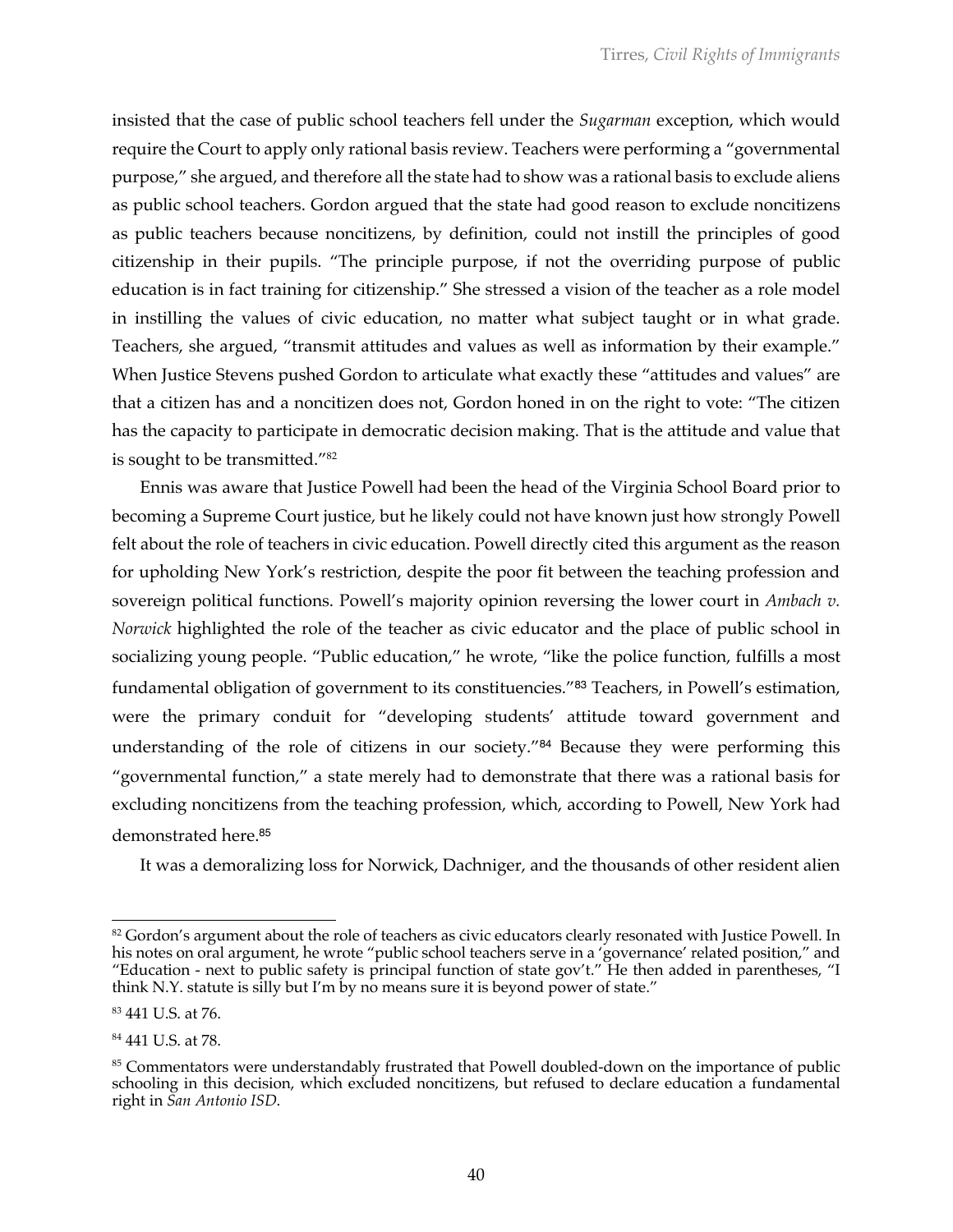teachers across the country, who now were at risk of their state legislatures passing similar laws, if they had not done so already. A law review comment accented the point with an exclamation mark: "Resident Alien Teachers Not Wanted in the Public Schools!"<sup>86</sup> Scholars were particularly critical of the inclusion of the teaching profession in the category of "political community." As law professor Earl Maltz wrote in 1979, "Education is no doubt one of the most important functions of the state, but teachers are in no sense policymakers….To define the teaching function as being at the core of the sovereign prerogative of the state would be to extend that concept far beyond the bounds envisioned in *Sugarman*."<sup>87</sup> Powell's opinion did nothing to explain why else such teachers were unqualified, other than their failure to become citizens. As Susan Norwick told a reporter after the verdict was announced, "I maintained British citizenship because it's important to me. I honestly can't see what difference it should make to my teaching ability."<sup>88</sup> It was difficult to escape the conclusion that the same nativist impulses of an earlier era were at play here.

The decisions in *Foley* and *Ambach* were a grave disappointment to litigants and their advocates, not only because it made it easier for a state to discriminate but also because it reverted to tired tropes of the 'bad immigrant' who had questionable allegiance due to a failure to naturalize. The litigation did little to explain why resident aliens as a class were not, by definition, trustworthy or qualified. Instead, it caught them in a kind of Catch-22: under *Graham*, they were a protected class in part because of their political powerlessness, but it was this same political powerlessness (i.e., the inability to vote) that made it acceptable for a state to exclude them from particular occupations. As one commentator argued, "the Court's abandonment of strict scrutiny for classifications based on alienage is supported neither by precedent nor logic, and ignores fundamental reasons why the Court had initially considered alienage suspect."<sup>89</sup> The cases reintroduced notions of alien disloyalty and lack of allegiance, which *Graham* and its immediate progeny had pushed against. The lower court decision in *Foley* characterized resident aliens as a potential threat to the state due to their divided loyalties and risk of enforcing the law in a way that would help their own countrymen. Justice Powell engaged in a sort of joke at the plaintiff's expense that summarizes this attitude, adding as a sort of post-script in a memo in his files: "The plaintiff in this suit is a citizen of Ireland. If he were a Catholic — judging by what one reads —

<sup>86</sup> Brufsky, Ruth. "Resident Alien Teachers Not Wanted in the Public Schools! - Ambach v. Norwick." University of Bridgeport Law Review 1 (1980): 99–114.

<sup>87</sup> Maltz, E. M. Portrait of a Man in the Middle: Mr. Justice Powell, Equal Protection, and the Pure Classification Problem. *Ohio State Law Journal* **40**, 941–966 (1979).

<sup>88</sup> Kleiman, D. Plaintiffs in Case Dismayed By Supreme Court Verdict. *New York Times* B3 (1979)

<sup>89</sup> Walter, M. R. The Alien's Right to Work and the Political Community's Right to Govern. *Wayne L. Rev.* **25**, 1181–1216 (1979).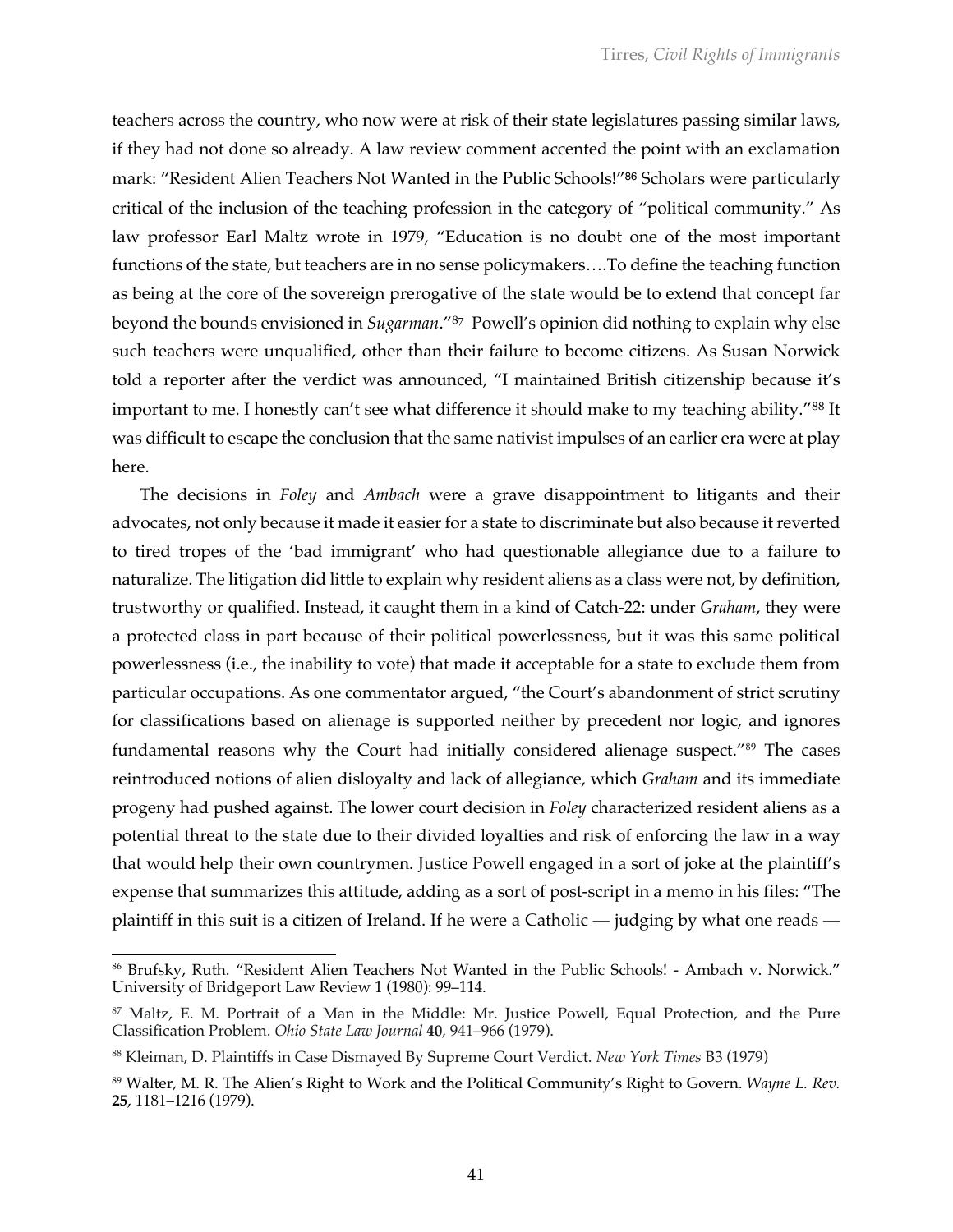he would be eager to put the Protestants in jail. Conversely, if he were a Portestant (sic), the Catholics would have a bad time!"

Both sides painted very different visions of what a noncitizen could be: for the attorneys for the noncitizens, immigrants were welcome members of an ever more diverse America; for the state, they were a potential threat. This difference was aptly summarized by district court judge Mansfield in his dissent, in which he summarized the powerful message sent by the Court in *Graham*: "This heightened protection of resident aliens' interests reflects the realization that they should not be treated as distasteful intruders upon our society but rather as welcome participants in it, even though they lack the full political rights reserved for citizens."<sup>90</sup> This contrast between a vision of noncitizens as "distasteful intruders" versus "welcome participants" was drawn clearly in a colloquy between Judith Gordon and Justice Marshall, after Gordon referred to resident aliens as "strangers to [the] community," whereupon Marshall queried: "How are they strangers?…They pay the same taxes you do….they live right next to you….and they go to school with you…" This was precisely the tone struck in the earlier cases, which highlighted the contributions of noncitizens and the fallacy and irrationality of the allegiance/loyalty bar. With *Foley* and *Ambach*, however, that characterization was back. As one commentator noted, the trend "marks a return to the incompetency-criminality decisions of fifty years ago which created an almost irrebuttable presumption of ineptitude and untrustworthiness on the part of the alien."<sup>91</sup>

Although *Foley* and *Ambach* had expanded the dicta in *Sugarman* regarding "political community" to include not only voting and office holding but also other positions pertaining to "government functions," they had not overruled *Graham*, *Griffiths* or *Sugarman*. This meant that strict scrutiny would be required in some instances and rational basis scrutiny in others, and the decision as to which would apply would depend on the particularities of the position in controversy. Unsurprisingly, many unanswered questions remained, especially given that the public employment sector covered many hundreds of distinct positions in different states. At the time that *Ambach* was decided, other cases were pending before lower courts or the Supreme Court, including a case challenging the constitutionality of California's restriction on probation officers. In 1975, Jose Chavez-Salido, a permanent resident from Mexico, applied for a job as a deputy probation officer in Los Angeles County — with the specific job requirement of fluency in Spanish — but was denied due to his lack of citizenship. The anti-alien provision dated from 1961, when the state legislature had designated a citizenship restriction for more than 70 "peace officer" positions, including that of cemetery sexton, game warden, toll service employee, and

<sup>90</sup> *Foley v. Connelie*, 419 F. Supp. 889, 900 (Mansfield, J., dissenting).

<sup>&</sup>lt;sup>91</sup> Lawyer for the Americas article, p. 83. Waldman, Lauri. "Erosion of the Strict Scrutiny Standard as Applied to Resident Aliens: Foley v. Connelie." *Lawyer of the Americas* 10 (1978): 1049–65.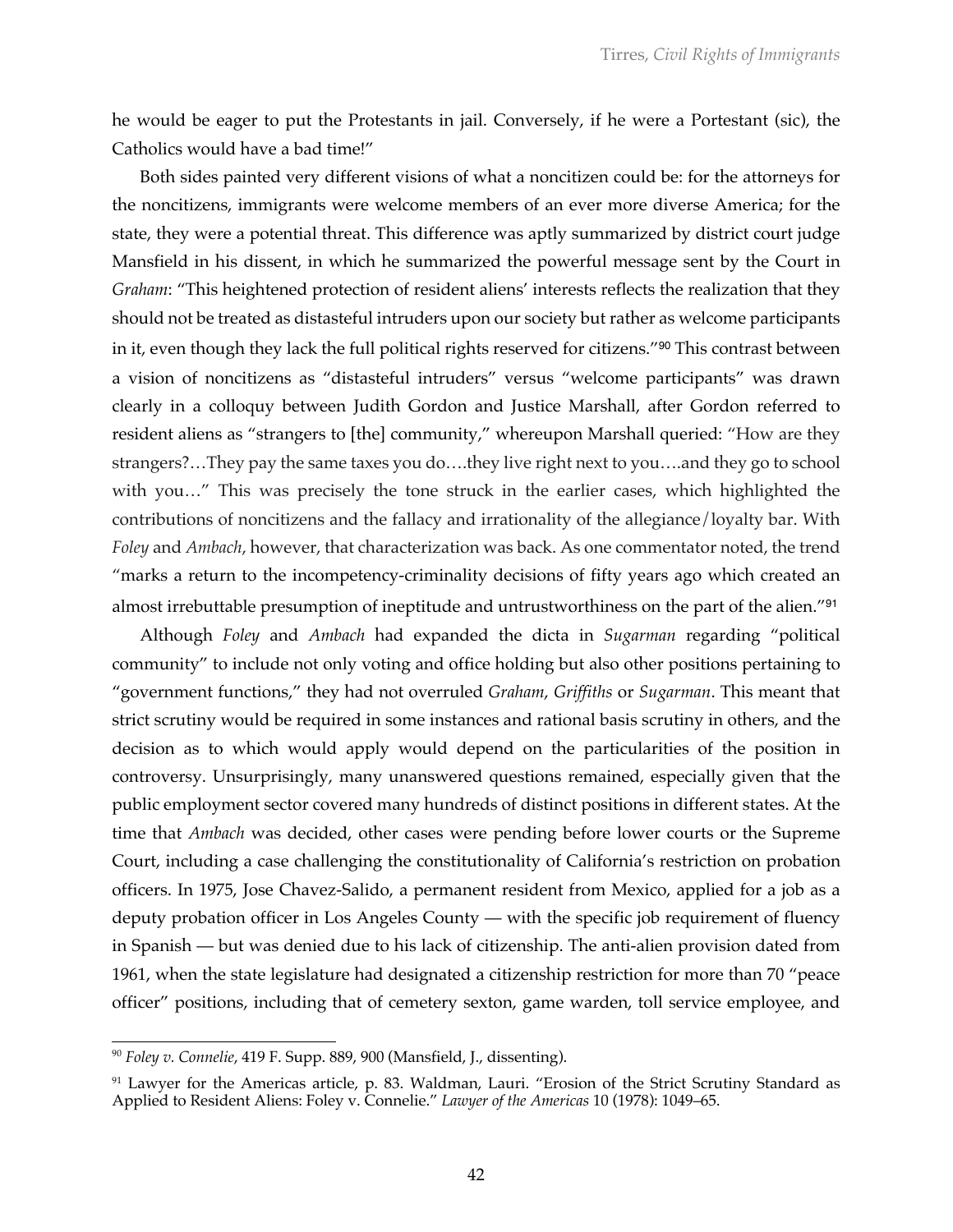furniture and bedding inspector.<sup>92</sup>

Mary Burdick and Dan Stormer of the Western Center on Law and Poverty represented Chavez and two other similarly-situated plaintiffs in their suit against the county. The case gave the opportunity to set an outer boundary on the seemingly ever-expanding category of "government function." Burdick and Stormer argued that deputy probation officers were unlike teachers and state police officers in they did not exercise unsupervised discretion in their jobs. Trying to stay within the bounds of the extant doctrine, they argued that "[d]eputy probation officers, unlike teachers and state troopers, are authorized to perform only limited, basically ministerial duties. The population they serve is small, and comes under their control only after the police, judges, and juries have first determined that they are in need of supervision. Further, probation officers are not important symbolic figures." In short, "those officers simply do not perform vital functions that go to the heart of a representative government."93

The Supreme Court disagreed in its decision on *Cabell v. Chavez-Salido* in 1982, deciding that deputy probation officers "sufficiently partake of the sovereign's power to exercise coercive force over the individual that they may be limited to citizens."94 The majority's reasoning was the most categorical yet regarding the divisions between citizens and aliens: Justice White, writing for the majority, defended a state's powers to discriminate based on an erroneous assumption that the lack of voting rights meant categorical exclusion from the "community of the governed." As he wrote, "Self-government, whether direct or through representatives, begins by defining the scope of the community of the governed and thus of the governors as well: Aliens are by definition those outside of this community." This was a far departure from the Court's recognition in *Graham* of resident aliens' obligations (including the duty to abide by US laws and pay US taxes) and their contributions to American economy and society. Once again, the Court defined the *Sugarman* language in a remarkably expansive way, to include within minimum scrutiny a state's choice to limit low-level government employee positions to citizens only, even though such employees had nothing to do with making law, but merely because such employees exercise "discretion" in their work.

Perhaps no justice was more dismayed at this turn of events than Justice Blackmun, who had penned the *Sugarman* decision and then had to watch as a conservative majority, as he stated in dissent, twisted its meaning to allow the so-called "*Sugarman* exception" to "swallow the

<sup>&</sup>lt;sup>92</sup> 490 F.Supp. 984, June 4, 1980.

<sup>93</sup> Clarence E. CABELL, v. Jose CHAVEZ-SALIDO, Ricardo Bohorquez and Pedro Luis Ybarra, Appellees., 1981 WL 390434 (U.S.), 17-18.

<sup>94</sup> Cabell v. Chavez-Salido, 454 U.S. 432, 445, 102 S. Ct. 735, 743, 70 L. Ed. 2d 677 (1982)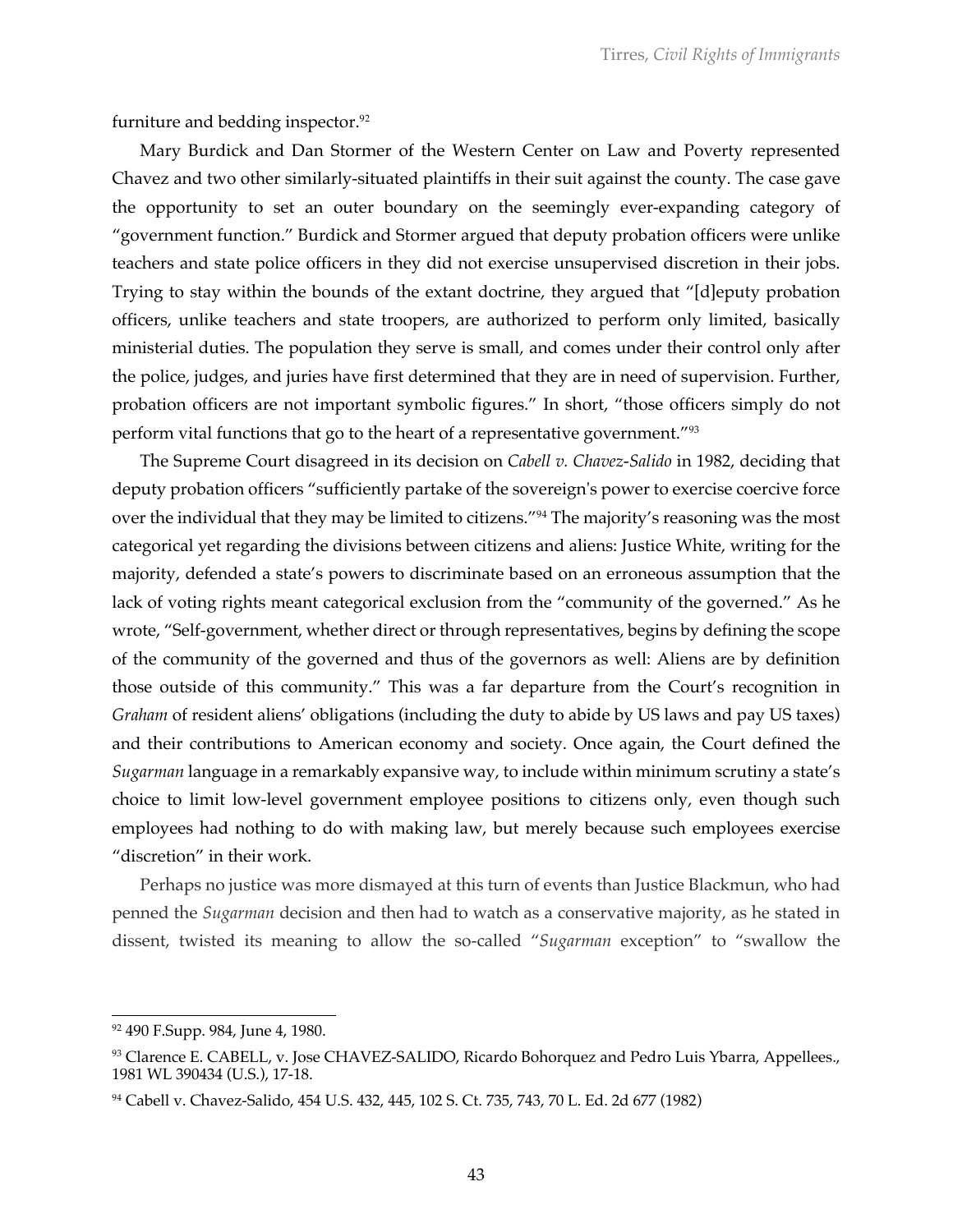*Sugarman* rule."<sup>95</sup> As he wrote in no uncertain terms, "In my view, today's decision rewrites the Court's precedents, ignores history, defies common sense, and reinstates the deadening mantle of state parochialism in public employment." Justice Stevens, who, along with Marshall and Brennan, signed on to Blackmun's dissent, was in full agreement, writing in a memo to Blackmun: "After reading your opinion, I am tempted to suggest that your characterization of the Court's analysis as 'constitutionally absurd' is almost an understatement."<sup>96</sup>

### **V. AN UNFINISHED REVOLUTION**

By the early 1980s, the equal protection consensus on the Court had crumbled. The dual standard proclaimed by *Foley* and expanded by *Ambach* and *Chavez-Salido* became the new norm in alienage law. States appeared to be able to restrict almost any public job to citizens only if they could merely meet rational basis review. The last major case that the Court would hear on this issue — *Bernal v. Fainter* (1984) — came out in favor of the noncitizen, holding that "clerical or ministerial" positions, including that of notary public, did not fall within the "political community" or "government function" exception and so could not be restricted to citizens-only, unless the state could demonstrate a compelling reason to do so. At least with this case it was clear that there was some outer bound, however far, to the Court's definition of a political function.

But what of private employment, or other forms of state-based discrimination? In theory, the Court was still willing to apply strict scrutiny to any such forms of private employment discrimination. Given the trends of the 1970s, including the significant wins for litigants in defending their rights to be lawyers, doctors, engineers, physical therapists, and a host of other positions, one might expect that the state provisions barring nonresidents from such positions would be definitively phased out of state law. This did not happen. In fact, citizenship-based restrictions remain in many states. While some of these provisions are apparently artifacts that are not routinely enforced (see, for example, the state of Illinois, which still had a citizenship restriction for bar eligibility until 2017, which was apparently not enforced $\frac{97}{7}$ , others are not a dead letter. [I will elaborate here on the various laws that still remain, despite the high likelihood that they are unconstitutional.]

<sup>95</sup> 454 U.S. 458 (Blackmun, J., dissenting).

<sup>96</sup> Letter from Justice Stevens to Justice Blackmun, December 31, 1981, in the Burger Court Opinion Writing Database.

 $97$  But see Illinois law, which up until 2018 still had a citizenship restriction in bar eligibility, which was apparently not enforced. See Plasencia, 17.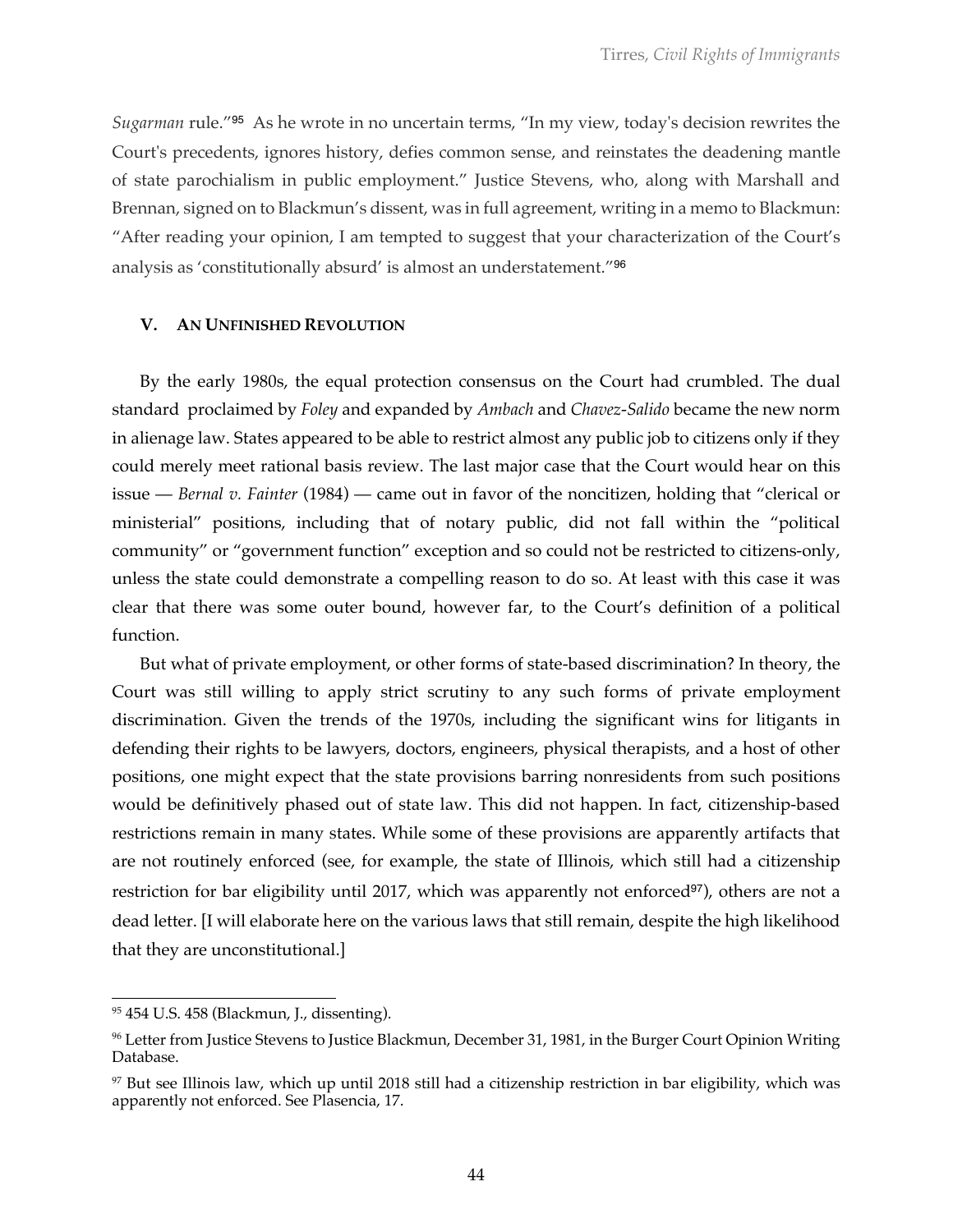In some states, legislatures removed references to citizenship and replaced them with references to legality, so that now only undocumented immigrants face the restrictions that all noncitizens did in the past. [Will describe these laws here, as well as the difficulties in defining who is "legal." $]$ <sup>98</sup>

It is hard to come up with another "suspect class" under the Fourteenth Amendment that is still subject to *de jure* discrimination based on that identity in state law. Why did advocates not make more progress on eradicating all of these references to citizenship in areas of private employment? A complete answer to that question is outside the scope of this article, but I can gesture to several factors that likely played a major role in the persistence of these restrictions in state law. First of all, the quartet of Supreme Court cases that struck down restrictions were not self-executing. Lasting legal change required either a willing state legislature — to do the hard work of revising laws to remove those restrictions — or a willing litigant, with necessary financial support, to be able to sue to force the state law into conformity. As the NYCLU found out in the *Kulkarni* litigation, courts were not necessarily willing to certify a class of noncitizens in different areas of employment. This meant that advocates had to challenge each restricted profession with someone in that profession, despite the fact that the discrimination was often part of a broader legislative scheme (like New York's Education Law, which included restrictions on dozens of professions and occupations). By the 1980s, groups like the NYCLU and MALDEF, among many others, found themselves with multiple fights on their hands in the area of immigrant rights. It is not surprising that these contests against alienage discrimination took a back burner, especially when the Court's attitude towards immigrants had changed so dramatically by the end of the decade.

The fight for legislative change was likely even more difficult than mounting a legal challenge in the courts. Why would a state legislature prioritize the revision of these laws when the people who most stood to benefit did not themselves vote? Legislative efforts on this front were increasingly unpopular during a time of increasing hostility to immigrants. In the 1980s, a potent mix of issues pointed towards restriction rather than expansion of rights. As one scholar noted in 1982, "State legislators face mounting pressure to restrict the availability of state licenses and employment opportunities to United States citizens because of recession, inflation, severe

<sup>98</sup> The inclusion of this term reflected the growing awareness and preoccupation with "illegal immigration" in the 1970s and 1980s. It was something that was clearly on the minds of Supreme Court justices when they heard *Chavez-Salido*, since in the same term they also heard *Plyler v. Doe*, the first case to squarely address the civil rights of those in the country without authorization. Justice Sandra Day O'Connor made a point of making sure that whatever ruling they issued in *Chavez-Salido* did not imply any rights for the undocumented; she sent multiple edits and corrections to Justice White to make sure the ruling characterized past cases as upholding rights only for legal resident aliens. These characterizations were anachronistic and incorrect — *Takahashi*, for example, said nothing about legality — and yet O'Connor encouraged White to characterize them as such.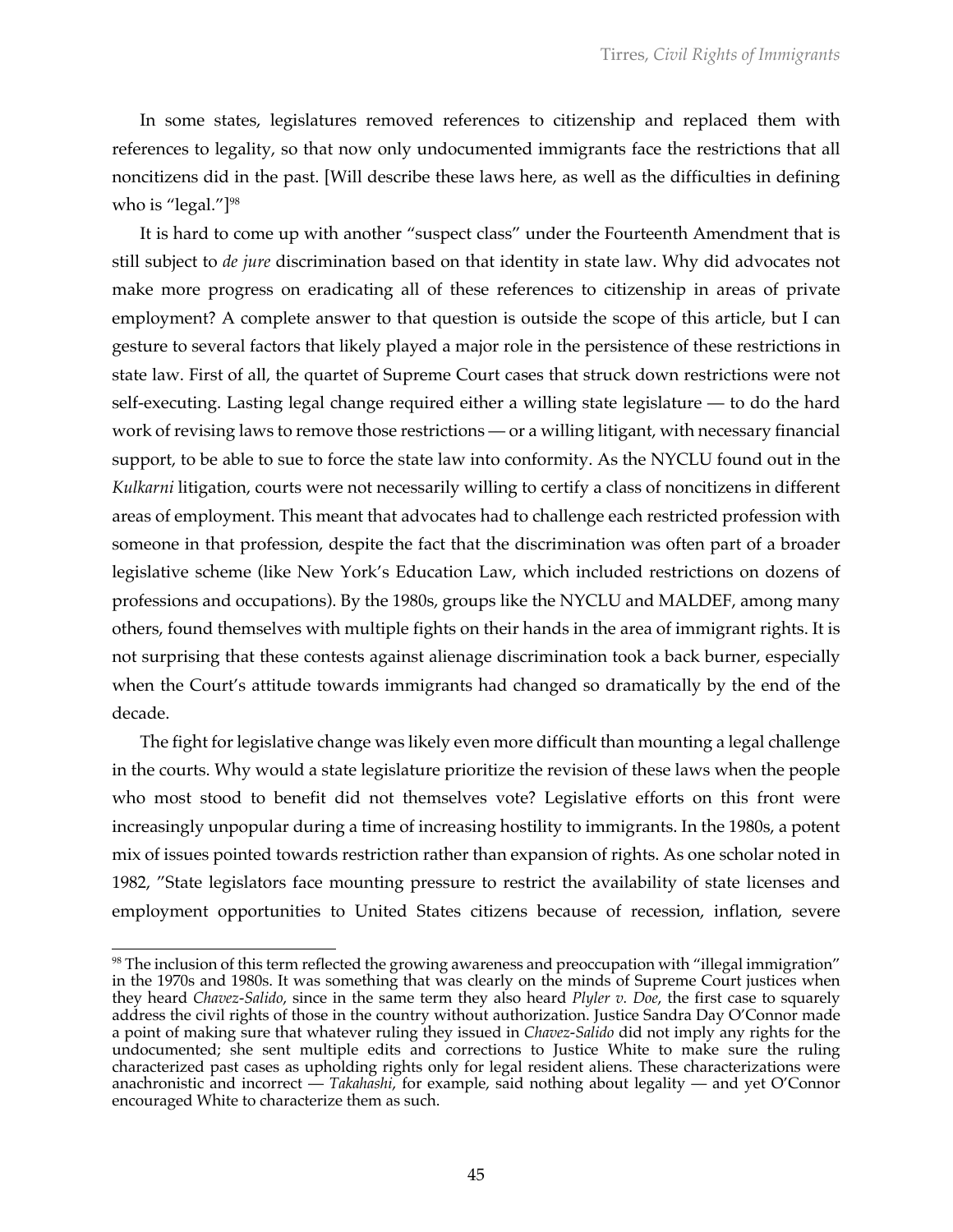unemployment and the influx of refugees."<sup>99</sup>

Another factor in this persistence bears mention. The losses in *Foley*, *Ambach* and *Chavez-Salido* led some advocates and scholars to abandon the Fourteenth Amendment as a source of limitation on alienage discrimination and to turn instead to the Supremacy Clause. Advocates had made preemption arguments in the 1970s, but courts commonly did not reach them since they ruled instead on the basis of equal protection. After the 1970s, more immigrant advocates looked to preemption as a way to stop unlawful state action. The pros and cons of this shift are well represented in the literature, but I would go further to posit that the persistence of discriminatory legislation is due in part to a premature, but strategic, abandonment of equal protection arguments in light of a hostile Supreme Court.100

#### **CONCLUSION**

The 1970s represented a watershed moment in noncitizen rights, when immigrants and their attorneys convinced courts to overturn decades of constitutional law precedent, and judicial opinions openly criticized the nativist stereotypes of foreigners that had given rise to discriminatory laws in the first place. Scholars and legal commentators have not appreciated the breadth and depth of this litigation, brought by a range of individuals and groups, from intrepid individuals like refugee Dalil Park in Alaska, to national organizations like the ACLU, to a variety of regional legal aid groups. These lawyers and litigants were able to seize a moment of constitutional possibility to bring noncitizens into the fold of Fourteenth Amendment protection, a guarantee that had first appeared in *Yick Wo v. Hopkins* in 1886 but had been routinely sidestepped or contradicted in the ensuing decades, as courts upheld states' rights to discriminate. After the victory in *Graham v. Richardson* and the cases that immediately followed, it was clear that noncitizens had entered the modern constitutional landscape. They succeeded in creating significant legal victories without a large-scale social movement to back these efforts.

But, as we have seen, this rights revolution was only a partial one. The announcement of suspect classification was eroded by the decisions the Court issued late in the decade, and still to this day there are laws in many states that discriminate based on citizenship. The reasons for this shift from the broad protection of *Graham* were both intrinsic and extrinsic to the struggle.

<sup>&</sup>lt;sup>99</sup> Joy B. Peltz, State Prohibitions on Employment Opportunities for Resident Aliens: Legislative Recommendations, 10 Fordham Urb. L. J. 699, 700 (1981).

<sup>&</sup>lt;sup>100</sup> see State Burdens on Resident Aliens: A New Preemption Analysis, 89 Yale L.J. 940 (1980), and references therein